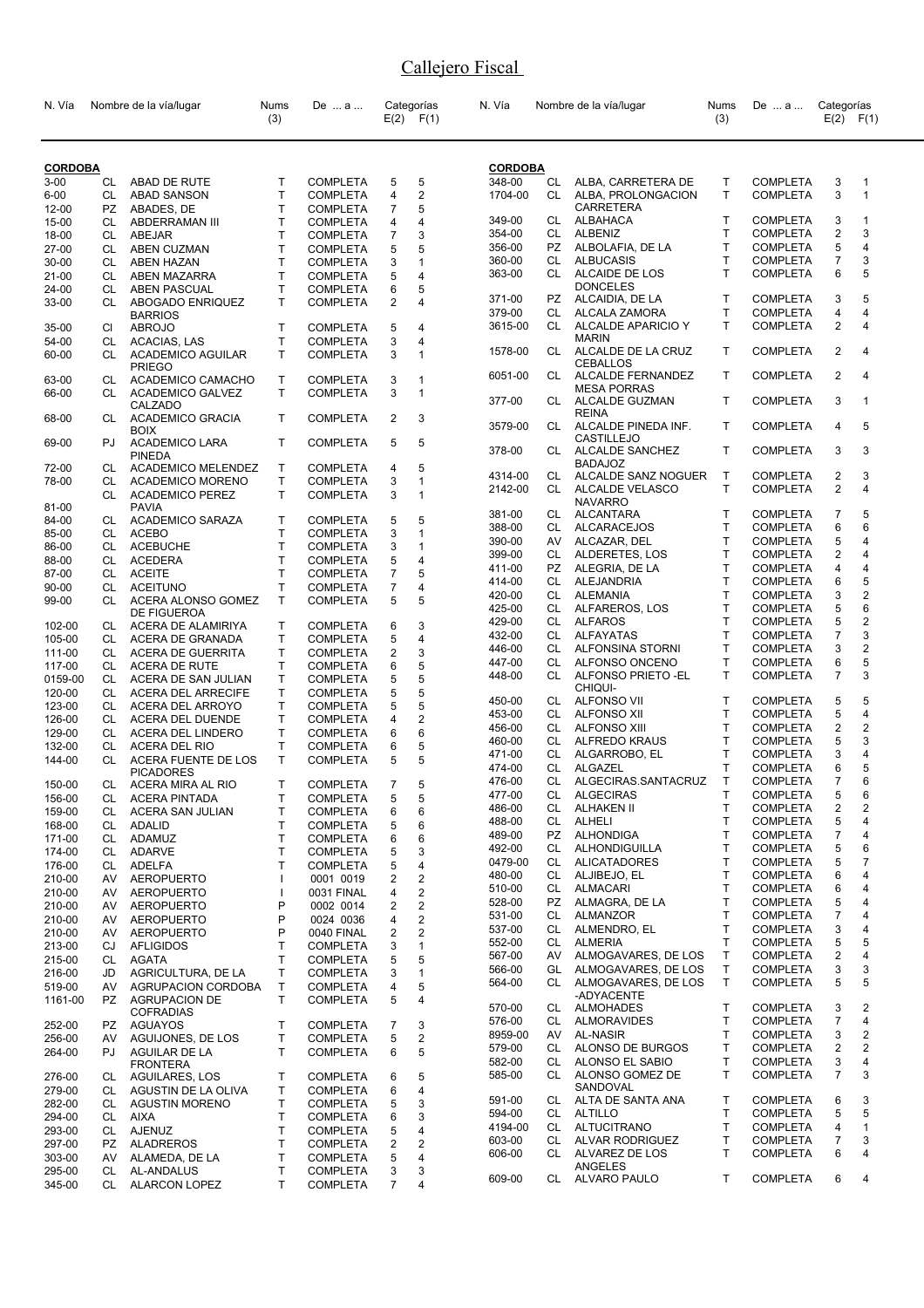| N. Vía            |           | Nombre de la vía/lugar                     | Nums<br>(3)       | De  a                              |                         | Categorías<br>$E(2)$ $F(1)$ | N. Vía           |           | Nombre de la vía/lugar                   | Nums<br>(3)  | De  a                              | Categorías     | $E(2)$ $F(1)$           |
|-------------------|-----------|--------------------------------------------|-------------------|------------------------------------|-------------------------|-----------------------------|------------------|-----------|------------------------------------------|--------------|------------------------------------|----------------|-------------------------|
| <b>CORDOBA</b>    |           |                                            |                   |                                    |                         |                             | <b>CORDOBA</b>   |           |                                          |              |                                    |                |                         |
| 612-00            | CL        | AMADOR DE LOS RIOS                         | Т                 | <b>COMPLETA</b>                    | 5                       | 4                           | 852-00           | PJ        | ARQUITECTO MANUEL                        | T            | <b>COMPLETA</b>                    | 6              | 4                       |
| 613-00            | GL        | AMADORA                                    | $\mathsf{T}$      | <b>COMPLETA</b>                    | 4                       | $\overline{2}$              |                  |           | PASTOR MAD.                              |              |                                    |                |                         |
| 611-00            | CL        | <b>AMALIA RODRIGUES</b>                    | T                 | <b>COMPLETA</b>                    | 5                       | 3                           | 855-00           | CL.       | ARQUITECTO SAENZ                         | T            | <b>COMPLETA</b>                    | 5              | 5                       |
| 614-00            | <b>PZ</b> | AMANECER DE FATIMA                         | $\mathsf{T}$      | <b>COMPLETA</b>                    | 5                       | 6                           |                  |           | SANTAMARIA                               |              |                                    |                |                         |
| 615-00            | CL        | AMARGACENA                                 | $\mathsf{T}$      | <b>COMPLETA</b>                    | 6                       | 5                           | 857-00           | PZ        | ARRABAL, DEL                             | T.           | <b>COMPLETA</b>                    | 6              | 5                       |
| 618-00            | AV        | AMARGACENA                                 | $\mathsf{T}$      | <b>COMPLETA</b>                    | 4                       | 6                           | 858-00           | CL        | ARRABAL DEL MEDIODIA                     | $\mathsf{T}$ | <b>COMPLETA</b>                    | 6              | 5                       |
| 619-00            | CL        | <b>AMATISTA</b>                            | $\mathsf{T}$      | <b>COMPLETA</b>                    | 5                       | 5                           | 861-00           | CL        | ARRABAL DEL MEDIODIA,                    | $\mathsf{T}$ | <b>COMPLETA</b>                    | 5              | 6                       |
| 621-00            | CL        | AMBROSIO DE MORALES                        | $\mathsf{T}$      | <b>COMPLETA</b>                    | 5                       | $\overline{4}$              |                  |           | PROL.                                    |              |                                    |                |                         |
| 624-00            | AV        | AMERICA, DE                                | $\mathsf{T}$      | <b>COMPLETA</b>                    | $\mathbf{1}$            | $\overline{2}$              | 864-00           | CL        | ARRAYANES, LOS                           | т<br>T       | <b>COMPLETA</b>                    | 3<br>5         | 1<br>6                  |
| 630-00            | CL        | AMISTAD, DE LA                             | Т                 | <b>COMPLETA</b>                    | 5                       | 5                           | 884-00           | PJ.       | ARROYO DE<br><b>PEDROCHES</b>            |              | <b>COMPLETA</b>                    |                |                         |
| 633-00            | CL        | AMPARO                                     | $\mathsf{T}$      | <b>COMPLETA</b>                    | $\overline{7}$          | 4                           | 885-00           | CL        | ARROYO DE SAN                            | T            | <b>COMPLETA</b>                    | 5              | 3                       |
| 644-00            | СL        | ANASTASIO RELAÑO                           | T                 | <b>COMPLETA</b>                    | $\overline{\mathbf{c}}$ | 3                           |                  |           | <b>ANDRES</b>                            |              |                                    |                |                         |
| 639-00            | CL        | ANCHA DE LA<br>MAGDALENA                   | T                 | <b>COMPLETA</b>                    | $\overline{7}$          | 4                           | 888-00           | CL        | ARROYO DE SAN<br><b>LORENZO</b>          | T            | <b>COMPLETA</b>                    | 5              | 3                       |
| 642-00            | CL        | ANDALUCIA                                  | T.                | <b>COMPLETA</b>                    | 6                       | 4                           | 890-00           | AV        | ARROYO DEL MORO                          | т            | <b>COMPLETA</b>                    | 4              | 3                       |
|                   |           | -ELECTROMECANICAS-                         |                   |                                    |                         | 5                           | 897-00           | CL        | ARROYO SAN RAFAEL                        | Τ            | <b>COMPLETA</b>                    | 5              | 4                       |
| 645-00            | PZ        | ANDALUCIA, DE                              | Т<br>T            | <b>COMPLETA</b><br><b>COMPLETA</b> | 3<br>5                  | 5                           | 900-00           | CL.       | ARROYO, DEL                              | T            | <b>COMPLETA</b>                    | 3              | $\overline{c}$          |
| 652-00<br>666-00  | CL<br>CL  | ANDRES BARRERA<br>ANGEL AVILES             | $\mathsf{T}$      | <b>COMPLETA</b>                    | 3                       | 4                           | 906-00           | AV        | ARRUZAFA, DE LA                          | Τ            | <b>COMPLETA</b>                    | 2              | $\mathbf{1}$            |
| 669-00            | CL        | ANGEL DE SAAVEDRA                          | T                 | <b>COMPLETA</b>                    | 3                       | $\overline{2}$              | 910-00           | AV        | ARRUZAFILLA, DE LA                       | т            | <b>COMPLETA</b>                    | 3              | $\overline{2}$          |
| 672-00            | PZ        | ANGEL DE TORRES                            | $\mathsf{T}$      | <b>COMPLETA</b>                    | 5                       | 4                           | 911-00           | CL        | ARTESANOS, LOS                           | Τ            | <b>COMPLETA</b>                    | 5              | 6                       |
| 8319-00           | CL        | ANGEL GANIVET                              | T                 | <b>COMPLETA</b>                    | 3                       | 3                           | 912-00           | GL        | ARTILLEROS, DE LOS                       | т            | <b>COMPLETA</b>                    | 1              | 1                       |
| 675-00            | CL        | ANGEL MARIA DE                             | T                 | <b>COMPLETA</b>                    | $\overline{7}$          | 3                           | 915-00           | CL        | ARZOBISPO BARRIOS                        | T            | <b>COMPLETA</b>                    | 5              | 5                       |
|                   |           | <b>BARCIA</b>                              |                   |                                    |                         |                             | 918-00           | PZ        | ARZOBISPO ROMERO                         | T.           | <b>COMPLETA</b>                    | 5              | 5                       |
| 693-00            | CL        | ANQUEDA                                    | T                 | <b>COMPLETA</b>                    | 7                       | 5                           |                  |           | <b>MENGIBAR</b>                          |              |                                    |                |                         |
| 694-00            | CL        | ANZUR.VILLARRUBIA                          | $\mathsf{T}$      | <b>COMPLETA</b>                    | $\overline{7}$          | 5                           | 919-00           | CL        | ASAMBLEA, DE LA                          | т            | <b>COMPLETA</b>                    | 7              | 3                       |
| 699-00            | CL        | <b>ANTEQUERA</b>                           | Т                 | <b>COMPLETA</b>                    | 4                       | 4                           | 921-00           | CL        | <b>ASIN PALACIOS</b>                     | $\mathsf{T}$ | <b>COMPLETA</b>                    | 5              | 4                       |
| 711-00            | CL        | ANTON DE MONTORO                           | $\mathsf{T}$      | <b>COMPLETA</b>                    | 4                       | 5                           | 922-00           | CL.       | ASOCIACION, DE LA                        | T            | <b>COMPLETA</b>                    | $\overline{7}$ | 3                       |
| 713-00            | CL        | <b>ANTONIO BARROSO Y</b>                   | T                 | <b>COMPLETA</b>                    | 4                       | $\overline{4}$              | 924-00           | CL        | ASOMADILLAS                              | Τ            | <b>COMPLETA</b>                    | 3              | 1                       |
|                   |           | CASTILLO                                   |                   |                                    |                         |                             | 929-00           | CL        | ASTILLEROS, LOS                          | T            | <b>COMPLETA</b>                    | 5              | 6                       |
| 715-00            | CL        | ANTONIO BEJARANO                           | T.                | <b>COMPLETA</b>                    | 3                       | $\mathbf{1}$                | 930-00<br>933-00 | CL<br>CJ  | <b>ASTURIAS</b><br><b>ASTURIAS</b>       | Τ<br>Τ       | <b>COMPLETA</b><br><b>COMPLETA</b> | 5<br>5         | 5<br>6                  |
|                   |           | <b>NIETO</b>                               |                   |                                    |                         |                             | 936-00           | CL        | <b>ATARFE</b>                            | Τ            | <b>COMPLETA</b>                    | 3              | 1                       |
| 714-00            | CL        | ANTONIO DE LA TORRE                        | $\mathsf{T}$      | <b>COMPLETA</b>                    | 4                       | 5                           | 940-00           | CL        | <b>ATLANTICO</b>                         | Τ            | <b>COMPLETA</b>                    | 6              | 3                       |
|                   |           | Y DEL C.                                   |                   |                                    |                         | 5                           | 941-00           | CL        | <b>AULAGA</b>                            | T            | <b>COMPLETA</b>                    | 3              | $\mathbf{1}$            |
| 4552-00<br>717-00 | PJ<br>CL  | ANTONIO DE NEBRIJA<br>ANTONIO DEL CASTILLO | т<br>$\mathsf{T}$ | <b>COMPLETA</b><br><b>COMPLETA</b> | 6<br>6                  | 3                           | 942-00           | CL        | AUSTRIADA, LA                            | Τ            | <b>COMPLETA</b>                    | 6              | 5                       |
| 720-00            | CL        | <b>ANTONIO FERNANDEZ</b>                   | $\mathsf{T}$      | <b>COMPLETA</b>                    | 4                       | 5                           | 945-00           | CL        | AVELLANO, EL                             | T            | <b>COMPLETA</b>                    | 3              | 4                       |
|                   |           | <b>FOSFORITO</b>                           |                   |                                    |                         |                             | 951-00           | CL        | <b>AVERROES</b>                          | Τ            | <b>COMPLETA</b>                    | 7              | 4                       |
| 723-00            | PZ        | <b>ANTONIO FERNANDEZ</b>                   | T.                | <b>COMPLETA</b>                    | $\overline{c}$          | $\overline{2}$              | 957-00           | PJ.       | AXERQUIA, DE LA                          | T            | <b>COMPLETA</b>                    | $\overline{7}$ | 4                       |
|                   |           | GRILO                                      |                   |                                    |                         |                             | 960-00           | PJ        | AYAMONTE, DE                             | Τ            | <b>COMPLETA</b>                    | 6              | 5                       |
| 724-00            | CL        | <b>ANTONIO FRAGERO</b>                     | T                 | <b>COMPLETA</b>                    | 2                       | 3                           | 962-00           | AV        | <b>AZABACHE</b>                          | T            | <b>COMPLETA</b>                    | 5              | 5                       |
| 725-00            | CL        | <b>ANTONIO GAUDI</b>                       | T                 | <b>COMPLETA</b>                    | $\overline{\mathbf{c}}$ | 3                           | 970-00           | CL        | AZAHARA.VILLARRUBIA                      | Τ            | <b>COMPLETA</b>                    | $\overline{7}$ | 5                       |
| 727-00            | CL        | <b>ANTONIO MACHIN</b>                      | T                 | <b>COMPLETA</b>                    | 5                       | 3                           | 971-00           | PZ        | AZAHARES, DE LOS                         | Τ            | <b>COMPLETA</b>                    | 4              | 3                       |
| 726-00            | CL        | <b>ANTONIO MAURA</b>                       | $\mathsf{T}$      | <b>COMPLETA</b>                    | 2                       | 2                           | 972-00           | CJ        | <b>AZONAICAS</b>                         | Τ            | <b>COMPLETA</b>                    | 3              | $\overline{\mathbf{c}}$ |
| 729-00            | СL        | AÑORA                                      | $\mathsf{T}$      | <b>COMPLETA</b>                    | 5                       | 6                           | 978-00           | CL        | <b>BADALONA</b>                          | Τ            | <b>COMPLETA</b>                    | 6              | 5                       |
| 740-00            | AV        | <b>APREAMA</b>                             | $\mathsf{T}$      | <b>COMPLETA</b>                    | 5                       | 7                           | 981-00           | CL        | <b>BADANAS</b>                           | T            | <b>COMPLETA</b>                    | $\overline{7}$ | 3                       |
| 3594-00           | CL        | ARABISTA CASTEJON Y                        | $\mathsf{T}$      | <b>COMPLETA</b>                    | 3                       | $\mathbf{1}$                | 984-00           | CL        | <b>BADANILLAS</b>                        | T            | <b>COMPLETA</b>                    | $\overline{7}$ | 3                       |
|                   |           | M. ARIZALA                                 |                   |                                    |                         |                             | 4208-00          | JD        | BADEN POWELL, DE                         | Τ            | <b>COMPLETA</b>                    | 2              | 4                       |
| 739-00            | CL        | ARABISTA MANUEL                            | T.                | <b>COMPLETA</b>                    | 6                       | 3                           | 987-00           | CL        | <b>BAENA</b>                             | T            | <b>COMPLETA</b>                    | 6              | 5                       |
| 741-00            | AV        | OCAÑA JIMENEZ<br>ARCANGEL, DEL             | $\mathsf T$       | <b>COMPLETA</b>                    | 3                       | 5                           | 996-00           | CL        | <b>BAILEN</b>                            | T            | <b>COMPLETA</b>                    | 5              | 4                       |
| 756-00            | CJ        | <b>ARCOS</b>                               | T                 | <b>COMPLETA</b>                    | $\overline{7}$          | 3                           | 999-00           | CL        | <b>BAJADA DEL PUENTE</b>                 | Τ            | <b>COMPLETA</b>                    | 6              | 4                       |
| 759-00            | CL        | ARCOS DE LA                                | T                 | <b>COMPLETA</b>                    | 5                       | 5                           | 1002-00          | CL        | <b>BALANZONA</b>                         | Τ            | <b>COMPLETA</b>                    | 5              | 6                       |
|                   |           | <b>FRONTERA</b>                            |                   |                                    |                         |                             | 1029-00          | <b>PZ</b> | BAÑUELOS, DE LOS                         | T            | <b>COMPLETA</b>                    | 2              | $\overline{\mathbf{c}}$ |
| 798-00            | CL        | ARENILLAS                                  | Т                 | <b>COMPLETA</b>                    | 7                       | 3                           | 1053-00          | PJ        | <b>BARBERA JORNET</b>                    | Τ            | <b>COMPLETA</b>                    | 5              | 5                       |
| 809-00            | CL        | <b>ARETHA FRANKLIN</b>                     | Т                 | <b>COMPLETA</b>                    | 5                       | 3                           | 1062-00          | AV        | <b>BARCELONA</b>                         | Τ            | <b>COMPLETA</b>                    | 2              | 3                       |
| 810-00            | CL        | ARFE                                       | $\mathsf{T}$      | <b>COMPLETA</b>                    | 3                       | 3                           | 1064-00          | CL        | <b>BARITONO JOSE</b>                     | T            | <b>COMPLETA</b>                    | 6              | 3                       |
| 813-00            | CL        | ARGOTES, LOS                               | Т                 | <b>COMPLETA</b>                    | 6                       | 5                           |                  |           | <b>M.AGUILAR BLANCO</b>                  |              |                                    |                |                         |
| 816-00            | CL        | ARGUIÑAN                                   | $\mathsf{T}$      | <b>COMPLETA</b>                    | 3                       | 2                           | 1065-00          | CL.       | <b>BARON DE FUENTE</b><br><b>QUINTOS</b> | T            | <b>COMPLETA</b>                    | 3              | 1                       |
| 819-00            | CL        | ARMANDO DUFOORS                            | $\mathsf{T}$      | <b>COMPLETA</b>                    | 3                       | $\mathbf{1}$                | 3549-00          | CJ        | <b>BARQUEROS</b>                         | т            | <b>COMPLETA</b>                    | 2              | 2                       |
| 822-00            | CL        | <b>ARMAS</b>                               | $\mathsf{T}$      | <b>COMPLETA</b>                    | $\overline{7}$          | 4                           | 1080-00          | CL        | BARRANCO, DEL                            | Τ            | <b>COMPLETA</b>                    | 6              | $\overline{4}$          |
| 830-00            | CL        | ARQUEOLOGO ANTONIO                         | T.                | <b>COMPLETA</b>                    | 5                       | 3                           | 1095-00          | CL        | <b>BARRIONUEVO</b>                       | Τ            | <b>COMPLETA</b>                    | 7              | 4                       |
|                   |           | <b>BLANCO Y F.</b>                         |                   |                                    |                         |                             | 1098-00          | TR.       | <b>BARRIONUEVO</b>                       | T            | <b>COMPLETA</b>                    | $\overline{7}$ | 4                       |
| 831-00            | PZ.       | ARQUEOLOGO CASAS                           | T.                | <b>COMPLETA</b>                    | 5                       | 4                           | 1101-00          | CL.       | <b>BARROSO</b>                           | т            | <b>COMPLETA</b>                    | 5              | 3                       |
|                   |           | <b>MORALES</b>                             |                   |                                    |                         |                             | 1116-00          | PJ        | BATALLA DE LEPANTO                       | Τ            | <b>COMPLETA</b>                    | 6              | 5                       |
| 832-00            | CL        | ARQUEOLOGO GARCIA Y                        | $\mathsf{T}$      | <b>COMPLETA</b>                    | 5                       | 3                           | 1119-00          | CL        | <b>BATALLA DE LOS</b>                    | T            | <b>COMPLETA</b>                    | 4              | 5                       |
|                   |           | <b>BELLIDO</b>                             |                   |                                    |                         |                             |                  |           | <b>CUEROS</b>                            |              |                                    |                |                         |
| 834-00            | CJ        | ARQUILLOS                                  | $\mathsf{T}$      | <b>COMPLETA</b>                    | 7                       | 4                           | 1122-00          | CL        | <b>BATALLA DE LOS</b>                    | T            | <b>COMPLETA</b>                    | 5              | 5                       |
| 837-00            | CL        | ARQUITECTO ASENSIO                         | $\mathsf{T}$      | <b>COMPLETA</b>                    | 3                       | $\mathbf{1}$                |                  |           | <b>PICONEROS</b>                         |              |                                    |                |                         |
| 839-00            | PJ        | ARQUITECTO FELIX<br><b>HERNANDEZ</b>       | T                 | <b>COMPLETA</b>                    | 5                       | 6                           | 1125-00          | CL        | BATALLA DEL SALADO                       | т            | <b>COMPLETA</b>                    | 5              | 5                       |
| 840-00            | CL        | ARQUITECTO HURTADO                         | T.                | <b>COMPLETA</b>                    | 6                       | 5                           | 1131-00          | CL        | <b>BATANEROS</b>                         | Τ            | <b>COMPLETA</b>                    | 7              | 3                       |
|                   |           | <b>IZQUIERDO</b>                           |                   |                                    |                         |                             | 1137-00          | CJ        | <b>BEATAS</b>                            | T            | <b>COMPLETA</b>                    | 7              | 5                       |
| 841-00            | CL        | ARQUITECTO FCO.                            | T.                | <b>COMPLETA</b>                    | $\overline{7}$          | 5                           | 1140-00          | PZ.       | <b>BEATILLAS, DE LAS</b>                 | T            | <b>COMPLETA</b>                    | $\overline{7}$ | 4                       |
|                   |           | JIMENEZ CRUZ.                              |                   |                                    |                         |                             | 1143-00          | CL.       | <b>BEATO HENARES</b>                     | т            | <b>COMPLETA</b>                    | 5              | 5                       |
|                   |           | <b>ENCINAREJO</b>                          |                   |                                    |                         |                             | 1146-00          | CL        | <b>BEATO JUAN BAUTISTA</b>               | Τ            | <b>COMPLETA</b>                    | 6              | 5                       |
| 846-00            |           | CL ARQUITECTO JUAN                         | T                 | <b>COMPLETA</b>                    | 3                       | $\mathbf{1}$                | 1149-00          | CL        | <b>BEATRIZ ENRIQUEZ</b>                  | Τ            | <b>COMPLETA</b>                    | 4              | 4                       |
|                   |           | OCHOA                                      |                   |                                    |                         |                             | 1155-00          | PJ        | <b>BELALCAZAR</b>                        | T            | <b>COMPLETA</b>                    | 6              | 6                       |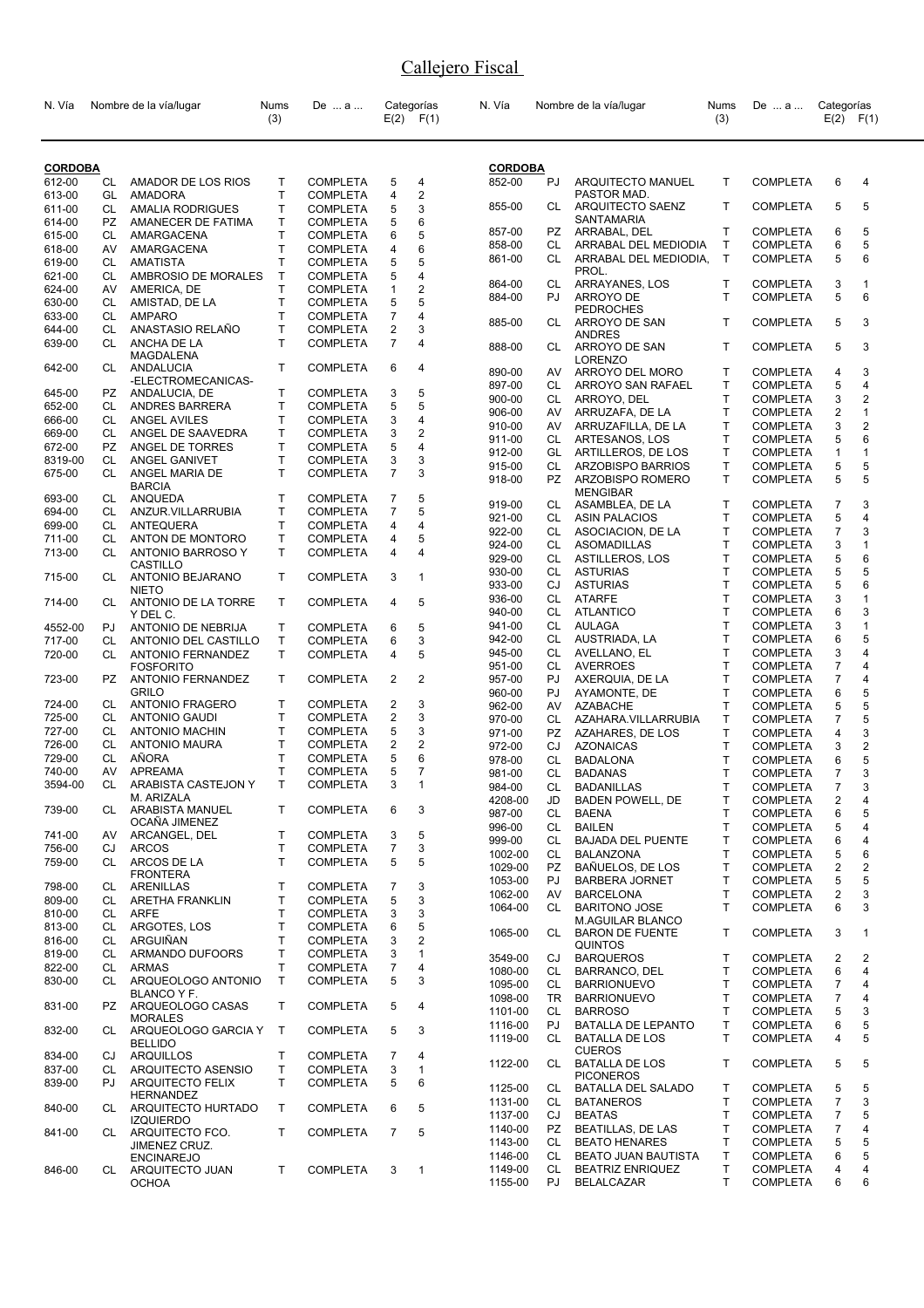| N. Vía         |           | Nombre de la vía/lugar                  | Nums<br>(3)  | De  a           |                | Categorías<br>$E(2)$ $F(1)$ | N. Vía             |           | Nombre de la vía/lugar                     | Nums<br>(3)  | De  a                              | Categorías                | $E(2)$ $F(1)$           |
|----------------|-----------|-----------------------------------------|--------------|-----------------|----------------|-----------------------------|--------------------|-----------|--------------------------------------------|--------------|------------------------------------|---------------------------|-------------------------|
| <b>CORDOBA</b> |           |                                         |              |                 |                |                             | <b>CORDOBA</b>     |           |                                            |              |                                    |                           |                         |
| 1162-00        | CL        | <b>BELEÑO</b>                           | T.           | <b>COMPLETA</b> | 5              | 4                           | 1548-00            | CL        | CAÑO QUEBRADO                              | T            | <b>COMPLETA</b>                    | 7                         | 3                       |
| 1158-00        | PZ        | <b>BELLAVISTA</b>                       | T            | <b>COMPLETA</b> | 3              | 5                           | 5152-00            | CL        | CAPELLAN EVANG.                            | T            | <b>COMPLETA</b>                    | 3                         | $\mathbf{1}$            |
| 1159-00        | CL        | <b>BELMEZ</b>                           | T            | <b>COMPLETA</b> | 3              | 1                           |                    |           | <b>MIGUEL ORTI</b>                         |              |                                    |                           |                         |
| 1164-00        | CL        | <b>BENAYAN</b>                          | T            | COMPLETA        | 5              | 5                           | 1584-00            | CL        | <b>CAPITULARES</b>                         | $\mathsf{T}$ | <b>COMPLETA</b>                    | 2                         | 3                       |
| 1168-00        | <b>PZ</b> | <b>BENIGNO LACORT</b>                   | Т            | COMPLETA        | 7              | 4                           | 1590-00            | PZ        | CAPUCHINAS, DE                             | Τ            | <b>COMPLETA</b>                    | $\overline{2}$            | $\mathbf{1}$            |
| 1170-00        | CL        | <b>BENITO PEREZ GALDOS</b>              | T            | <b>COMPLETA</b> | 2              | 2                           | 1593-00            | PZ        | CAPUCHINOS, DE                             | T            | <b>COMPLETA</b>                    | 3                         | $\overline{2}$          |
| 1179-00        | CL        | <b>BETIS</b>                            | T            | <b>COMPLETA</b> | 6              | 6                           | 1596-00            | <b>CL</b> | CARA                                       | T            | <b>COMPLETA</b>                    | $\overline{7}$            | 3                       |
| 1182-00        | CL        | <b>BILBAO</b>                           | T            | <b>COMPLETA</b> | 6              | 4                           | 1599-00            | CL        | CARAVACA DE LA CRUZ                        | Τ            | <b>COMPLETA</b>                    | 4                         | 5                       |
| 1185-00        | CL        | <b>BLANCO BELMONTE</b>                  | T            | <b>COMPLETA</b> | 5              | 3                           | 1608-00            | CL        | CARBONELL Y MORAND                         | T            | <b>COMPLETA</b>                    | 3                         | 2                       |
| 3576-00        | AV        | <b>BLAS INFANTE</b>                     | T            | <b>COMPLETA</b> | 4              | 5                           | 1614-00            | CL.       | <b>CARCABUEY</b>                           | T            | <b>COMPLETA</b>                    | 6                         | 6                       |
| 1197-00        | CL        | BODEGA, LA                              | T            | <b>COMPLETA</b> | 2              | 2                           | 1617-00            | CL.       | CARCAMO                                    | T            | <b>COMPLETA</b>                    | 7                         | 4                       |
| 1203-00        | CL        | BREZO, DEL                              | Т            | <b>COMPLETA</b> | 3              | 1                           | 1620-00            | CL        | CARDENAL GONZALEZ                          | т            | <b>COMPLETA</b>                    | 5                         | 4                       |
| 1209-00        | AV        | <b>BRILLANTE, DEL</b>                   | T            | COMPLETA        | 2              | 2                           | 1623-00            | CL        | CARDENAL HERRERO                           | т            | <b>COMPLETA</b>                    | 3                         | 3                       |
| 1213-00        | CL        | <b>BRUSELAS</b>                         | T            | <b>COMPLETA</b> | 3              | $\mathbf{1}$                | 1626-00            | CL.       | CARDENAL                                   | T            | <b>COMPLETA</b>                    | 3                         | 2                       |
| 1215-00        | CL        | <b>BUEN PASTOR</b>                      | T            | <b>COMPLETA</b> | 5              | 4                           |                    |           | PORTOCARRERO                               |              |                                    |                           |                         |
| 1218-00        | CL        | <b>BUEN SUCESO</b>                      | T            | <b>COMPLETA</b> | 5              | 4                           | 1630-00            | CL        | CARDENAL SALAZAR                           | Т            | <b>COMPLETA</b>                    | $\overline{7}$            | 4                       |
| 1221-00        | PJ        | <b>BUENAVISTA</b>                       | T.           | <b>COMPLETA</b> | 6              | 5                           | 1632-00            | PZ.       | CARDENAL TOLEDO                            | т            | <b>COMPLETA</b>                    | 3                         | 2                       |
|                |           | -PEATONAL-                              |              |                 |                |                             | 1576-00            | CL        | CARDEÑA                                    | т            | <b>COMPLETA</b>                    | 3<br>$\overline{7}$       | $\overline{2}$<br>3     |
| 1224-00        | CL        | <b>BUENOS AIRES</b>                     | T            | <b>COMPLETA</b> | 4              | 4                           | 1653-00            | CL<br>CL. | <b>CARLOS ARRUZA</b><br><b>CARLOS CANO</b> | Τ<br>T       | <b>COMPLETA</b>                    | 3                         | 3                       |
| 1227-00        | CJ        | <b>BUENOS VINOS</b>                     | Т            | <b>COMPLETA</b> | 7              | 3                           | 1654-00<br>1656-00 | CL.       | <b>CARLOS III</b>                          | T            | <b>COMPLETA</b><br><b>COMPLETA</b> | 3                         | 4                       |
| 1230-00        | PJ        | <b>BUJALANCE</b>                        | T            | <b>COMPLETA</b> | 6              | 5                           | 1659-00            | CL        | <b>CARLOS RUBIO</b>                        | Τ            | <b>COMPLETA</b>                    | $\overline{7}$            | 4                       |
| 1233-00        | CL        | <b>BURELL</b>                           | T            | <b>COMPLETA</b> | 3              | 2                           |                    | CL        | <b>CARMEN RICO GODOY</b>                   | T            |                                    | 3                         | 2                       |
| 1234-00        | CL        | <b>BURGOS</b>                           | T            | <b>COMPLETA</b> | 5              | 6                           | 1675-00<br>1686-00 | CL        | CARPIO, EL                                 | T            | <b>COMPLETA</b><br><b>COMPLETA</b> | 6                         | 6                       |
| 6057-00        | CR.       | C-431 CORDOBA - PALMA<br>DEL RIO        | T            | <b>COMPLETA</b> | 6              | $\overline{7}$              | 1689-00            | PJ        | CARRAHOLERO, DEL                           | T            | <b>COMPLETA</b>                    | 5                         | 6                       |
| 1248-00        | CL        | CABALLERIZAS REALES                     | T            | <b>COMPLETA</b> | 7              | 4                           | 1875-00            | CL.       | CARRETERA DE CASTRO                        | т            | <b>COMPLETA</b>                    | 7                         | 5                       |
| 1251-00        | PZ.       | CABALLOS, DE LOS                        | Т            | <b>COMPLETA</b> | 7              | 3                           | 1713-00            | CL.       | CARRIL DEL PARAISO                         | т            | <b>COMPLETA</b>                    | 4                         | 1                       |
| 1266-00        | CL        | CABEZAS                                 | T            | <b>COMPLETA</b> | 7              | 3                           | 1716-00            | CL        | CARRILLO SOTOMAYOR                         | т            | <b>COMPLETA</b>                    | 3                         | 2                       |
| 1278-00        | CL        | <b>CABRA</b>                            | T            | <b>COMPLETA</b> | 6              | 6                           | 1719-00            | <b>PZ</b> | CARRILLOS, DE LOS                          | T            | <b>COMPLETA</b>                    | 3                         | $\overline{2}$          |
| 1284-00        | CL        | <b>CABRERA</b>                          | T            | <b>COMPLETA</b> | 2              | 2                           | 1722-00            | CL -      | <b>CARTAGO</b>                             | T            | <b>COMPLETA</b>                    | 5                         | 5                       |
| 1290-00        | AV        | CADIZ, DE                               | Т            | <b>COMPLETA</b> | 4              | 5                           | 1836-00            | CL        | CASTAÑO, EL                                | T            | <b>COMPLETA</b>                    | 3                         | 4                       |
| 1296-00        | AV        | CAIRO, DEL                              | T            | COMPLETA        | 4              | 4                           | 1838-00            | CL        | CASTELLO D'EMPURIES                        | T.           | <b>COMPLETA</b>                    | 4                         | 5                       |
| 1299-00        | CL        | <b>CAIRUAN</b>                          | T            | <b>COMPLETA</b> | 5              | 3                           | 1842-00            | GL        | CASTILLEJA, DE LA                          | T            | <b>COMPLETA</b>                    | 3                         | $\mathbf{1}$            |
| 1302-00        | CR.       | CALASANCIO, DEL                         | Т            | <b>COMPLETA</b> | 2              | 1                           | 1859-00            | CL        | CASTILLO LA FLORESTA                       | T            | <b>COMPLETA</b>                    | 7                         | 5                       |
| 1305-00        | CL        | CALATAÑAZOR                             | T            | <b>COMPLETA</b> | 5              | 5                           | 1878-00            | CL.       | CATEDRATICO                                | T            | <b>COMPLETA</b>                    | 3                         | 1                       |
| 1308-00        | CL        | CALDEREROS                              | T            | <b>COMPLETA</b> | 7              | 3                           |                    |           | <b>ESQUIVEL</b>                            |              |                                    |                           |                         |
| 1320-00        | AV        | CALDERON DE LA                          | T            | <b>COMPLETA</b> | 5              | 5                           | 1887-00            | CL        | CEA                                        | T            | <b>COMPLETA</b>                    | $\overline{7}$            | 4                       |
|                |           | <b>BARCA</b>                            |              |                 |                |                             | 1894-00            | <b>CL</b> | <b>CECILIO VALVERDE</b>                    | T            | <b>COMPLETA</b>                    | 2                         | 3                       |
| 1323-00        | PJ        | CALERIN DE ELOY                         | Т            | <b>COMPLETA</b> | 5              | 6                           |                    |           | <b>MAZUELAS</b>                            |              |                                    |                           |                         |
| 1331-00        | PZ        | CALIFAS, DE LOS                         | т            | <b>COMPLETA</b> | 3              | 3                           | 1899-00            | CL        | <b>CEDACEROS</b>                           | Τ            | <b>COMPLETA</b>                    | $\overline{7}$            | 3                       |
| 1332-00        | CL        | <b>CALIFATO</b>                         | Т            | <b>COMPLETA</b> | 6              | 3                           | 1903-00            | CL        | <b>CELIA CRUZ</b>                          | Τ            | <b>COMPLETA</b>                    | 5                         | 3                       |
| 1056-00        | CL        | CAMINO DE LA BARCA                      | T            | <b>COMPLETA</b> | 4              | 4                           | 1927-00            | CL        | CENTRO DE SALUD                            | т            | <b>COMPLETA</b>                    | 6                         | 4                       |
| 1822-00        | CL        | <b>CAMINO DE LAS</b>                    | T.           | <b>COMPLETA</b> | 7              | 5                           | 1932-00            | CL        | <b>CEPAS</b>                               | Т            | <b>COMPLETA</b>                    | 7                         | 3                       |
|                |           | CASILLAS (ENCINAREJO)                   | т            |                 | $\overline{2}$ |                             | 1935-00            | CL.       | <b>CERAMICA</b><br><b>CERIÑOLA</b>         | T<br>T       | <b>COMPLETA</b>                    | $\overline{7}$            | 5<br>4                  |
| 5172-00        | CL        | CAMINO DE LOS<br><b>SASTRES</b>         |              | <b>COMPLETA</b> |                | 3                           | 1944-00            | CL        |                                            | T            | <b>COMPLETA</b><br><b>COMPLETA</b> | 6<br>6                    | $\mathbf{1}$            |
| 558-00         | CL        | CAMINO VIEJO DE                         | T.           | COMPLETA        | $\overline{4}$ | 2                           | 1947-00<br>1956-00 | EX<br>CL  | CERRILLO, EL<br>CERRO, DEL                 | T            | <b>COMPLETA</b>                    | 6                         | 4                       |
|                |           | <b>ALMODOVAR</b>                        |              |                 |                |                             | 1965-00            | AV        | CERVANTES, DE                              | т            | <b>COMPLETA</b>                    | 1                         | $\overline{\mathbf{c}}$ |
| 1429-00        | AV.       | CAMPO DE LA VERDAD                      | т            | <b>COMPLETA</b> | 5              | 4                           | 1968-00            | CL        | <b>CESPEDES</b>                            | T            | <b>COMPLETA</b>                    | 5                         | 3                       |
| 1431-00        | CL        | CAMPO MADRE DE DIOS                     | $\mathbf{I}$ | 0001 FINAL      | 4              | 4                           | 1971-00            | CL        | <b>CEUTA</b>                               | Τ            | <b>COMPLETA</b>                    | 5                         | 6                       |
| 1431-00        | CL        | <b>CAMPO MADRE DE DIOS</b>              | P            | 0002 FINAL      | 5              | 4                           | 2004-00            | CL        | <b>CHAPARRO</b>                            | T            | <b>COMPLETA</b>                    | $\overline{\mathfrak{c}}$ | 5                       |
| 1434-00        | CL        | <b>CAMPO SAN ANTON</b>                  | T            | <b>COMPLETA</b> | 5              | 4                           | 2007-00            | PJ        | CHICLANA, DE                               | Т            | <b>COMPLETA</b>                    | 5                         | 5                       |
| 1437-00        | <b>PZ</b> | CAMPO SANTO DE LOS                      | T            | <b>COMPLETA</b> | 5              | 4                           | 2009-00            | AV        | CHINALES, DE                               | т            | <b>COMPLETA</b>                    | 5                         | 7                       |
|                |           | <b>MARTIRES</b>                         |              |                 |                |                             | 2013-00            | PZ        | CHIRINOS, DE                               | Т            | <b>COMPLETA</b>                    | 3                         | 2                       |
| 1440-00        | CL        | CAMPO, DEL                              | T            | <b>COMPLETA</b> | 5              | 4                           | 2019-00            | CL        | CHOPOS, LOS                                | т            | <b>COMPLETA</b>                    | 3                         | 4                       |
| 1452-00        | CL        | CANAL, DEL                              | Т            | <b>COMPLETA</b> | 7              | 4                           | 2031-00            | CL        | <b>CIDROS</b>                              | Т            | <b>COMPLETA</b>                    | $\overline{7}$            | 3                       |
| 1458-00        | CL        | CANDELARIA                              | T            | <b>COMPLETA</b> | $\overline{7}$ | 3                           | 2034-00            | CL        | <b>CIEGOS</b>                              | Τ            | <b>COMPLETA</b>                    | $\overline{7}$            | 4                       |
| 1464-00        | CL        | <b>CANONIGO ALVARO</b>                  | T            | <b>COMPLETA</b> | 3              | 1                           | 2052-00            | CL        | <b>CINCO CABALLEROS</b>                    | Τ            | <b>COMPLETA</b>                    | 5                         | 5                       |
|                |           | PIZAÑO                                  |              |                 |                |                             | 2061-00            | CL        | CISNE, EL                                  | $\mathbf{I}$ | 0001 FINAL                         | 6                         | 4                       |
| 1467-00        | PZ.       | <b>CANONIGO TORRES</b><br><b>MOLINA</b> | T            | <b>COMPLETA</b> | 7              | 3                           | 2061-00            | CL        | CISNE, EL                                  | P            | 0002 FINAL                         | 5                         | 4                       |
| 1480-00        | PJ        | CANTABRIA, DE                           | т            | <b>COMPLETA</b> | 4              | 4                           | 2067-00            | GL        | CISNEROS, DE                               | Τ            | <b>COMPLETA</b>                    | 2                         | 4                       |
| 1487-00        | CL        | <b>CANTABRICO</b>                       | т            | <b>COMPLETA</b> | 6              | 3                           | 2572-00            | PJ        | CIUDAD DE ARCHIDONA                        | т            | <b>COMPLETA</b>                    | 5                         | 5                       |
| 1481-00        | CL        | <b>CANTAOR ANTONIO</b>                  | T.           | <b>COMPLETA</b> | 6              | 5                           | 3654-00            | CL        | CIUDAD DE BUCKARA                          | т            | <b>COMPLETA</b>                    | 5                         | 5                       |
|                |           | <b>MAIRENA</b>                          |              |                 |                |                             | 2070-00            | CL        | CIUDAD DE CARMONA                          | т            | <b>COMPLETA</b>                    | 6                         | 5                       |
| 1483-00        | CL        | CANTAOR C.MURIEL                        | T            | <b>COMPLETA</b> | 4              | 5                           | 2073-00            | CL        | <b>CIUDAD DE LINARES</b>                   | Т            | <b>COMPLETA</b>                    | 6                         | 5                       |
|                |           | NIÑO DE CABRA                           |              |                 |                |                             | 417-00             | CL.       | CIUDAD DE                                  | T            | <b>COMPLETA</b>                    | 5                         | 6                       |
| 1484-00        | CL        | CANTAOR JUANITO                         | T            | <b>COMPLETA</b> | 4              | 5                           |                    |           | <b>MANCHESTER</b>                          |              |                                    |                           |                         |
|                |           | <b>MARAVILLAS</b>                       |              |                 |                |                             | 2076-00            | CL        | CIUDAD DE MENGIBAR                         | т            | <b>COMPLETA</b>                    | 4                         | 5                       |
| 1513-00        | CL        | <b>CANTUESO</b>                         | т            | <b>COMPLETA</b> | 3              | 1                           | 2079-00            | CL.       | CIUDAD DE MONCADA                          | т            | <b>COMPLETA</b>                    | 3                         | $\mathbf{1}$            |
| 1516-00        | CL        | CAÑADA REAL MESTAS                      | т            | <b>COMPLETA</b> | $\overline{7}$ | 4                           | 2082-00            | CL.       | CIUDAD DE MONTILLA                         | т            | <b>COMPLETA</b>                    | 6                         | 5                       |
| 1515-00        | CL        | CAÑAMO                                  | T            | <b>COMPLETA</b> | 5              | 6                           | 2084-00            | CL.       | CIUDAD DE NULES                            | Т            | <b>COMPLETA</b>                    | 5                         | 5                       |
| 1518-00        | PZ        | CAÑAS, DE LAS                           | T            | <b>COMPLETA</b> | 7              | 4                           | 4559-00            | GL        | CIUDAD DE CORDOBA                          | T            | <b>COMPLETA</b>                    | 4                         | 5                       |
| 5898-00        | PZ        | CAÑERO, DE                              | T            | <b>COMPLETA</b> | 4              | 6                           | 2085-00            | CL        | CIUDAD DEL CUZCO                           | Т            | <b>COMPLETA</b>                    | 6                         | 7                       |
| 1539-00        | CL        | CAÑETE DE LAS TORRES                    | $\mathsf{T}$ | <b>COMPLETA</b> | 6              | 6                           | 267-00             | GL        | <b>CIUDADES HIROSHIMA Y</b>                | T            | <b>COMPLETA</b>                    | 1                         | 1                       |
| 1547-00        | AV        | CAÑITO BAZAN                            | T            | <b>COMPLETA</b> | 3              | 3                           | 2090-00            | CL        | NAGASHAKI<br><b>CLARA CAMPOAMOR</b>        | Τ            | <b>COMPLETA</b>                    | 3                         | 2                       |
| 3885-00        | CL        | CAÑO                                    | т            | <b>COMPLETA</b> | $\overline{2}$ | 2                           |                    |           |                                            |              |                                    |                           |                         |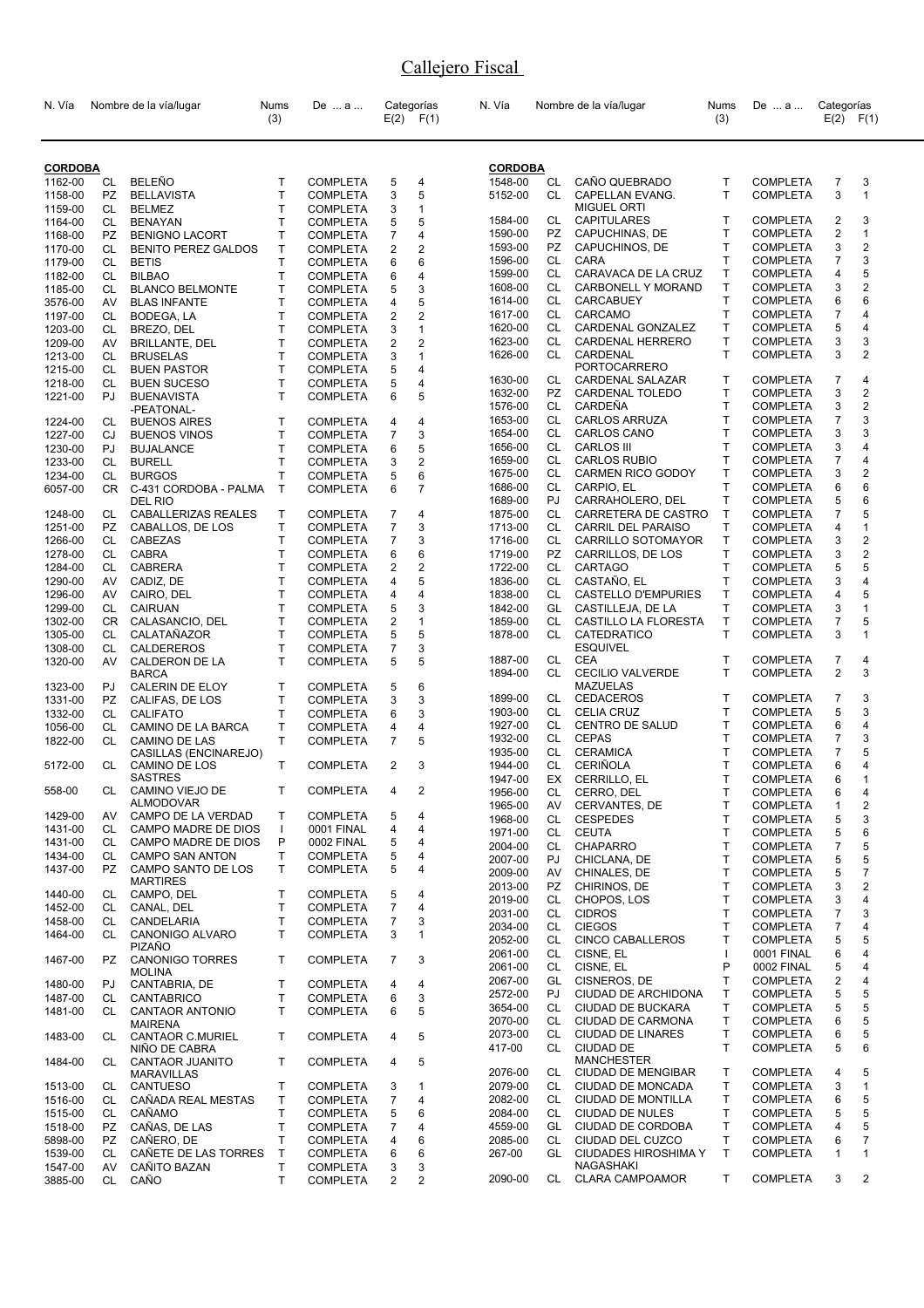| N. Vía         |           | Nombre de la vía/lugar            | Nums<br>(3) | De  a           |                | Categorías<br>$E(2)$ $F(1)$ | N. Vía         |           | Nombre de la vía/lugar                   | Nums<br>(3)  | De  a           | Categorías       | $E(2)$ $F(1)$  |
|----------------|-----------|-----------------------------------|-------------|-----------------|----------------|-----------------------------|----------------|-----------|------------------------------------------|--------------|-----------------|------------------|----------------|
| <b>CORDOBA</b> |           |                                   |             |                 |                |                             | <b>CORDOBA</b> |           |                                          |              |                 |                  |                |
| 2091-00        | CL        | <b>CLAUDIO MARCELO</b>            | T           | <b>COMPLETA</b> | 1              | $\overline{\mathbf{c}}$     | 2397-00        | CL        | <b>CRUCIFIJO</b>                         | т            | <b>COMPLETA</b> | $\overline{7}$   | 3              |
| 2094-00        | CL        | <b>CLAUSTRO</b>                   | T           | <b>COMPLETA</b> | $\overline{7}$ | 5                           | 2400-00        | AV        | CRUZ DE JUAREZ                           | T            | <b>COMPLETA</b> | 3                | 3              |
| 2106-00        | CL        | COBO DE GUZMAN                    | T           | <b>COMPLETA</b> | 5              | 5                           | 2406-00        | PZ        | CRUZ DEL RASTRO                          | Т            | <b>COMPLETA</b> | 5                | 4              |
| 2133-00        | <b>SD</b> | <b>COLEGIO MAYOR CAJA</b>         | T           | <b>COMPLETA</b> | 5              | 6                           | 2409-00        | CL.       | <b>CRUZ ROJA</b>                         | T            | <b>COMPLETA</b> | 3                | 2              |
|                |           | DE AHORROS                        |             |                 |                |                             | 438-00         | GL        | CRUZ ROJA, DE LA                         | T            | <b>COMPLETA</b> | 2                | 3              |
| 2151-00        | CL        | COLOMBIA                          | T.          | <b>COMPLETA</b> | 5              | 4                           | 2415-00        | CL        | <b>CRUZ VERDE</b>                        | T            | <b>COMPLETA</b> | 7                | 3              |
| 2154-00        | PZ.       | COLON, DE                         | T           | <b>COMPLETA</b> | 1              | 2                           | 2418-00        | CJ        | CRUZ, DE LA                              | т            | <b>COMPLETA</b> | 7                | 3              |
| 2166-00        | CL        | <b>COLONIA PATRICIA</b>           | т           | COMPLETA        | 6              | 6                           | 2430-00        | PJ        | CRUZ, DE LA                              | T            | <b>COMPLETA</b> | 5                | 5              |
| 2178-00        | CL        | COMANDANTE                        | T.          | <b>COMPLETA</b> | 3              | 3                           | 2479-00        | <b>PZ</b> | CUBA, DE                                 | T            | <b>COMPLETA</b> | 4                | 6              |
|                |           | VELAZQUEZ                         |             |                 |                |                             | 2487-00        | CL        | CUESTA DE LA POLVORA                     | Т            | <b>COMPLETA</b> | 4                | 5              |
| 2184-00        | PZ        | COMPAÑIA, DE LA                   | T.          | <b>COMPLETA</b> | 3              | 2                           | 2490-00        | CL        | CUESTA DE LUJAN                          | Τ            | <b>COMPLETA</b> | 3                | 3              |
| 2187-00        | CL        | <b>COMPAS DE SAN</b>              | T.          | <b>COMPLETA</b> | $\overline{7}$ | 4                           | 2493-00        | CL.       | <b>CUESTA DE PERAMATO</b>                | т            | <b>COMPLETA</b> | $\overline{7}$   | 5              |
|                |           | <b>FRANCISCO</b>                  |             |                 |                |                             | 2496-00        | CL.       | <b>CUESTA DE SAN</b>                     | T            | <b>COMPLETA</b> | 3                | 3              |
| 2190-00        | CL        | <b>COMPOSITOR GOMEZ</b>           | T           | <b>COMPLETA</b> | 6              | 5                           |                |           | CAYETANO                                 |              |                 |                  |                |
|                |           | <b>NAVARRO</b>                    |             |                 |                |                             | 2508-00        | CL        | CUESTA, DE LA                            | Τ            | <b>COMPLETA</b> | 5                | 5              |
| 2192-00        | AV        | <b>COMPOSITOR RAFAEL</b>          | T           | <b>COMPLETA</b> | 5              | 4                           | 2527-00        | CL        | CUEVAS DE LA GRAN                        | т            | <b>COMPLETA</b> | 3                | 1              |
|                |           | CASTRO<br><b>COMPOSITOR RAMON</b> |             |                 |                |                             |                |           | <b>ROMA</b>                              |              |                 |                  |                |
| 2193-00        | CL        | <b>MEDINA</b>                     | T           | <b>COMPLETA</b> | 3              | 5                           | 2553-00        | CL        | CURSILLOS, DE LOS                        | T            | <b>COMPLETA</b> | 3                | 2              |
| 2196-00        | CL        | <b>COMPOSITOR SERRANO</b>         | T           | <b>COMPLETA</b> | 5              | 5                           | 2556-00        | <b>CL</b> | <b>CURSILLOS,</b>                        | T            | <b>COMPLETA</b> | 3                | $\mathbf{1}$   |
|                |           | <b>LUCENA</b>                     |             |                 |                |                             |                |           | PROLONGACION DE LOS                      |              |                 |                  |                |
| 4497-00        | PJ        | COMUNEROS, DE LOS                 | т           | <b>COMPLETA</b> | 5              | 5                           | 2557-00        | CL        | <b>CURTIDORES, LOS</b>                   | Τ            | <b>COMPLETA</b> | 5                | 6              |
| 2197-00        | CL        | COMUNIDADES, DE LAS               | T.          | <b>COMPLETA</b> | 7              | 4                           | 2559-00        | CL        | <b>CUSTODIO</b>                          | т            | <b>COMPLETA</b> | 7                | 3              |
| 2199-00        | CL        | <b>CONCEPCION</b>                 | T           | <b>COMPLETA</b> | 1              | 1                           | 2561-00        | AV        | CUSTODIOS, DE LOS                        | T.           | <b>COMPLETA</b> | 4                | 3              |
| 2202-00        | CL        | <b>CONCEPCION ARENAL</b>          | T           | <b>COMPLETA</b> | 5              | 6                           | 2565-00        | CL        | <b>DALMACIA</b>                          | T            | <b>COMPLETA</b> | 4                | 5              |
| 2211-00        | PZ        | CONCHA, DE LA                     | T           | <b>COMPLETA</b> | 7              | 4                           | 2568-00        | CL        | <b>DAMASCO</b>                           | T            | <b>COMPLETA</b> | 2                | 2              |
| 2213-00        | CL        | <b>CONCHA PIQUER</b>              | T           | <b>COMPLETA</b> | 5              | 3                           | 2571-00        | CL        | DAMIAN DE CASTRO                         | T            | <b>COMPLETA</b> | 5                | 5              |
| 2212-00        | CL        | <b>CONCHITA CITRON</b>            | T           | <b>COMPLETA</b> | 3              | 3                           | 2574-00        | CL        | DAZA DE VALDES                           | T            | <b>COMPLETA</b> | 4                | 4              |
| 2220-00        | CL        | CONCILIO DE NICEA                 | T           | <b>COMPLETA</b> | 6              | 5                           | 2577-00        | CL        | <b>DEAN FRANCISCO</b>                    | T            | <b>COMPLETA</b> | 5                | 5              |
| 2223-00        | CL        | CONDE DE ARENALES                 | T           | <b>COMPLETA</b> | 7              | 3                           |                |           | <b>JAVIER</b>                            |              |                 |                  |                |
| 2226-00        | CL        | CONDE DE CARDENAS                 | T           | COMPLETA        | 2              | 2                           | 2580-00        | CL        | <b>DEANES</b>                            | Τ            | <b>COMPLETA</b> | 3                | 4              |
| 2229-00        | <b>PZ</b> | CONDE DE GAVIA                    | T           | <b>COMPLETA</b> | 7              | 4                           | 2584-00        | CL        | DECANO BARTOLOME                         | T.           | <b>COMPLETA</b> | 5                | 5              |
| 2232-00        | CL        | CONDE DE GONDOMAR                 | T           | <b>COMPLETA</b> | 1              | 1                           |                |           | <b>VARGAS ESCOBAR</b>                    |              |                 |                  |                |
| 2235-00        | GL        | CONDE DE                          | T.          | <b>COMPLETA</b> | 2              | 1                           | 2585-00        | CL        | DECANO FERNANDEZ DE<br><b>CASTILLEJO</b> | $\mathsf{T}$ | <b>COMPLETA</b> | 3                | 2              |
|                |           | <b>GUADALHORCE</b>                |             |                 |                |                             | 2610-00        | PJ        | DELINEANTES, DE LOS                      | Т            | <b>COMPLETA</b> | 4                | 5              |
| 2238-00        | PZ        | CONDE DE PRIEGO                   | т           | <b>COMPLETA</b> | 5              | 4                           | 2611-00        | CL        | DEMOCRACIA, DE LA                        | T            | <b>COMPLETA</b> | $\overline{7}$   | 3              |
| 2241-00        | CL        | CONDE DE ROBLEDO                  | T           | <b>COMPLETA</b> | 2              | $\overline{2}$              | 2616-00        | CL        | DEPORTE, DEL                             | T            | <b>COMPLETA</b> | 5                | 4              |
| 2244-00        | CL        | <b>CONDE DE TORRES</b>            | т           | <b>COMPLETA</b> | 3              | 2                           | 2614-00        | CL.       | DESCUBRIDOR ALONSO                       | T            | <b>COMPLETA</b> | 6                | 5              |
|                |           | CABRERA                           |             |                 |                |                             |                |           | DE OJEDA                                 |              |                 |                  |                |
| 2247-00        | AV        | CONDE DE VALLELLANO               | T.          | <b>COMPLETA</b> | 2              | 2                           | 2615-00        | CL        | <b>DESCUBRIDOR AMERICO</b>               | $\mathsf{T}$ | <b>COMPLETA</b> | 6                | 5              |
| 2250-00        | CL        | CONDE Y LUQUE                     | T           | <b>COMPLETA</b> | 5              | 4                           |                |           | <b>VESPUCCIO</b>                         |              |                 |                  |                |
| 2263-00        | CL        | CONFERENCIA, DE LA                | T           | <b>COMPLETA</b> | 7              | 3                           | 2617-00        | CL        | DESCUBRIDOR FCO.                         | Τ            | <b>COMPLETA</b> | 6                | 5              |
| 2265-00        | CL        | <b>CONQUISTADOR BENITO</b>        | T           | <b>COMPLETA</b> | 3              | 5                           |                |           | <b>HDEZ. CORDOBA</b>                     |              |                 |                  |                |
|                |           | DE BAÑOS                          |             |                 |                |                             | 2618-00        | CL.       | <b>DESCUBRIDOR JUAN</b>                  | Т            | <b>COMPLETA</b> | 6                | 5              |
| 2268-00        | CL        | <b>CONQUISTADOR</b>               | T           | <b>COMPLETA</b> | 5              | 4                           |                |           | DIAZ SOLIS                               |              |                 |                  |                |
|                |           | ORDONO ALVAREZ                    |             |                 |                |                             | 2620-00        | CL        | <b>DESCUBRIDOR JUAN</b>                  | T            | <b>COMPLETA</b> | 6                | 5              |
| 2271-00        | CL        | CONQUISTADOR RUIZ<br><b>TAFUR</b> | т           | <b>COMPLETA</b> | 3              | 5                           |                |           | PONCE DE LEON                            |              |                 |                  |                |
| 2272-00        | CL        | CONSEJO DE DISTRITO               | Т           | <b>COMPLETA</b> | 7              | 3                           | 2621-00        | CL        | DESCUBRIDOR P.<br><b>ALVAREZ CABRAL</b>  | T.           | COMPLETA 6      |                  | 5              |
| 2274-00        | CL        | CONSOLACION                       | Т           | <b>COMPLETA</b> | 7              | 3                           | 2623-00        | CL        | <b>DESCUBRIDOR VCTE.</b>                 | T            | <b>COMPLETA</b> | 6                | 5              |
| 2277-00        | <b>PZ</b> | CONSTANCIA. DE LA                 | т           | <b>COMPLETA</b> | 3              | 5                           |                |           | YAÑEZ PINZON                             |              |                 |                  |                |
| 555-00         | PZ        | CONSTITUCION, DE LA               | т           | <b>COMPLETA</b> | 2              | $\mathbf 2$                 | 2633-00        | CL        | <b>DIAMANTE</b>                          | т            | <b>COMPLETA</b> | 5                | 5              |
| 2288-00        | PS        | COPLA, DE LA                      | T           | <b>COMPLETA</b> | 6              | 5                           | 2632-00        | PZ        | DIAMANTINO GARCIA                        | T.           | <b>COMPLETA</b> | 5                | 5              |
| 2292-00        | CL        | <b>CORDEL DE ECIJA</b>            | T           | <b>COMPLETA</b> | 6              | 5                           | 2634-00        | CL        | DIARIO DE CORDOBA                        | т            | <b>COMPLETA</b> | 5                | 3              |
| 4353-00        | PJ        | <b>CORDOBA</b>                    | T           | <b>COMPLETA</b> | 5              | 5                           | 2643-00        | CL        | <b>DIAZ HUERTAS</b>                      | T.           | <b>COMPLETA</b> | 5                | 5              |
| 2309-00        | <b>PS</b> | CORDOBA, DE                       | T           | <b>COMPLETA</b> | 2              | 3                           | 2646-00        | CL        | DIEGO DE LEON                            | Т            | <b>COMPLETA</b> | 1                | 2              |
| 2301-00        | CL        | <b>CORDOBA DE</b>                 | T.          | <b>COMPLETA</b> | 1              | 2                           | 2647-00        | CL        | <b>DIEGO GALVAN</b>                      | Т            | <b>COMPLETA</b> | 5                | 5              |
|                |           | <b>VERACRUZ</b>                   |             |                 |                |                             | 2649-00        | CL        | <b>DIEGO MENDEZ</b>                      | Т            | <b>COMPLETA</b> | $\boldsymbol{7}$ | 4              |
| 2325-00        | CL        | CORDOVAS, LOS                     | т           | <b>COMPLETA</b> | 6              | 5                           | 2652-00        | CL        | <b>DIEGO SERRANO</b>                     | Т            | <b>COMPLETA</b> | 2                | 4              |
| 2352-00        | PZ        | CORREDERA, DE LA                  | Т           | <b>COMPLETA</b> | 5              | 4                           | 2653-00        | CL        | <b>DINAMARCA</b>                         | Т            | <b>COMPLETA</b> | 5                | 5              |
| 2354-00        | CL        | <b>CORREGIDOR LUIS DE</b>         | T           | <b>COMPLETA</b> | 5              | 5                           | 2656-00        | CL        | DIONISIO ORTIZ JUAREZ                    | Τ            | <b>COMPLETA</b> | 6                | 3              |
|                |           | LA CERDA                          |             |                 |                |                             | 2658-00        | AV        | DIPUTACION. DE LA                        | T.           | <b>COMPLETA</b> | 5                | 5              |
| 2355-00        | CL        | CORREGIDOR ZAPATA                 | T           | <b>COMPLETA</b> | 6              | 5                           | 2667-00        | <b>PZ</b> | <b>DOBLAS. DE LAS</b>                    | Т            | <b>COMPLETA</b> | 3                | 2              |
| 2358-00        | AV        | CORREGIDOR, DEL                   | Т           | <b>COMPLETA</b> | 3              | 4                           | 2670-00        | CL        | DOBLE DE CEPA                            | т            | <b>COMPLETA</b> | 6                | 5              |
| 3600-00        | PZ        | COSTA DEL SOL, DE LA              | т           | <b>COMPLETA</b> | 2              | 2                           | 2673-00        | CL        | DOCE DE OCTUBRE                          | т            | <b>COMPLETA</b> | 1                | 2              |
| 2367-00        | CL        | COSTANILLAS                       | Т           | <b>COMPLETA</b> | 7              | 4                           | 2676-00        | CL        | <b>DOCTOR ANGEL</b>                      | T            | <b>COMPLETA</b> | 6                | 4              |
| 2373-00        | CL        | <b>CRETA</b>                      | T           | <b>COMPLETA</b> | 6              | 5                           |                |           | <b>CASTIÑEIRA</b>                        |              |                 |                  |                |
| 2376-00        | CL        | <b>CRISTO</b>                     | T           | <b>COMPLETA</b> | 7              | 5                           | 2677-00        | CL.       | DOCTOR ANTONIO                           | $\mathsf{T}$ | <b>COMPLETA</b> | 5                | 6              |
| 2289-00        | <b>PZ</b> | <b>CRISTO DE GRACIA</b>           | Т           | <b>COMPLETA</b> | 5              | 4                           |                |           | <b>MANZANARES</b>                        |              |                 |                  |                |
| 2379-00        | PJ        | <b>CRISTO DEL AMOR</b>            | Т           | <b>COMPLETA</b> | 5              | 6                           | 2679-00        | CL        | DOCTOR BARRAQUER                         | T            | <b>COMPLETA</b> | $\overline{2}$   | 3              |
| 2380-00        | <b>PS</b> | <b>CRISTO DEL</b>                 | T           | <b>COMPLETA</b> | 5              | 5                           | 2682-00        | CL        | DOCTOR BLANCO SOLER                      | $\mathsf{T}$ | <b>COMPLETA</b> | 2                | $\overline{c}$ |
|                |           | <b>DESCENDIMIENTO</b>             |             |                 |                |                             | 2685-00        | PZ.       | DOCTOR EMILIO LUQUE                      | Τ            | <b>COMPLETA</b> | 2                | 2              |
| 2382-00        | PJ        | <b>CRISTO DEL REMEDIO</b>         | T           | <b>COMPLETA</b> | 6              | 4                           | 2686-00        | CL.       | <b>DOCTOR ENRIQUE</b>                    | Τ            | <b>COMPLETA</b> | 2                | 1              |
|                |           | <b>DE ANIMAS</b>                  |             |                 |                |                             |                |           | LUQUE                                    |              |                 |                  |                |
| 2385-00        | CL        | <b>CRONISTA MARAVER</b>           | T           | <b>COMPLETA</b> | 5              | 5                           | 2688-00        | AV        | <b>DOCTOR FLEMING</b>                    | т            | <b>COMPLETA</b> | 2                | 3              |
| 2388-00        | CL        | <b>CRONISTA REY DIAZ</b>          | т           | <b>COMPLETA</b> | 3              | 4                           | 2689-00        | CL        | DOCTOR FRANCISCO                         | Τ            | <b>COMPLETA</b> | 3                | $\mathbf{1}$   |
| 3831-00        | CL        | <b>CRONISTA SALCEDO</b>           | T.          | <b>COMPLETA</b> | $\overline{2}$ | 2                           |                |           | <b>BUENO</b>                             |              |                 |                  |                |
|                |           | <b>HIERRO</b>                     |             |                 |                |                             | 2690-00        | CL        | DOCTOR FRANCISCO                         | T            | <b>COMPLETA</b> | 3                | 1              |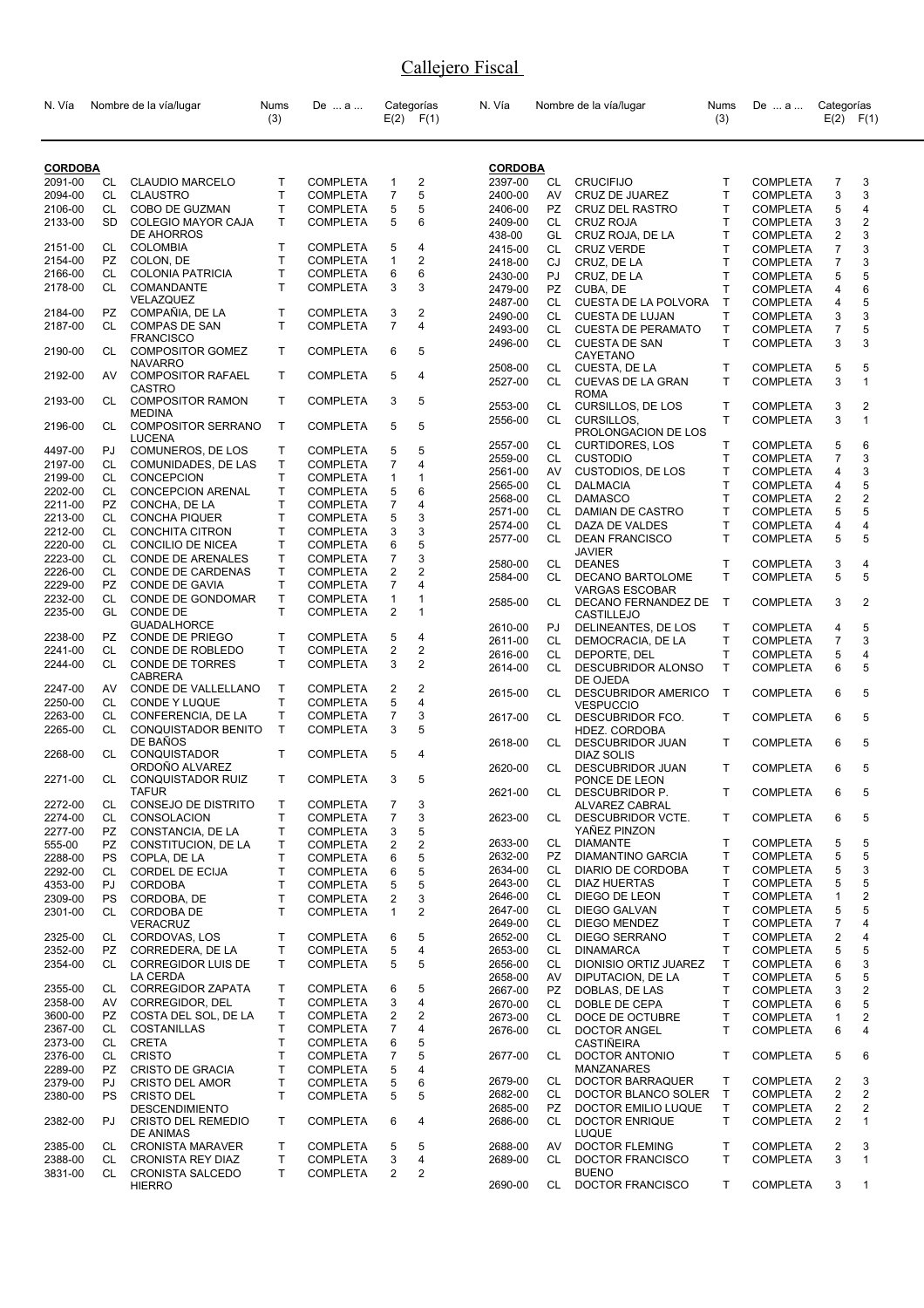| N. Vía             |                  | Nombre de la vía/lugar                      | Nums<br>(3)                  | De  a                              |                     | Categorías<br>$E(2)$ $F(1)$ | N. Vía             |           | Nombre de la vía/lugar                             | Nums<br>(3) | De  a                              | Categorías          | $E(2)$ $F(1)$ |
|--------------------|------------------|---------------------------------------------|------------------------------|------------------------------------|---------------------|-----------------------------|--------------------|-----------|----------------------------------------------------|-------------|------------------------------------|---------------------|---------------|
| <b>CORDOBA</b>     |                  |                                             |                              |                                    |                     |                             | <b>CORDOBA</b>     |           |                                                    |             |                                    |                     |               |
| 2691-00            | CL               | CALZADILLA L.<br>DOCTOR GOMEZ               | T                            | <b>COMPLETA</b>                    | 4                   | 5                           | 2907-00<br>2910-00 | CL<br>CL  | <b>ENCARNACION</b><br><b>ENCARNACION</b>           | T<br>T      | <b>COMPLETA</b><br><b>COMPLETA</b> | 5<br>$\overline{7}$ | 3<br>4        |
|                    |                  | <b>AGUADO</b>                               |                              |                                    |                     |                             |                    |           | <b>AGUSTINA</b>                                    |             |                                    |                     |               |
| 2697-00            | CL               | DOCTOR GREGORIO<br>MARAÑON                  | T.                           | <b>COMPLETA</b>                    | 2                   | 3                           | 2912-00<br>2930-00 | CL<br>CL. | ENCINA, LA<br><b>ENEA</b>                          | T.<br>T     | <b>COMPLETA</b><br><b>COMPLETA</b> | 7<br>3              | 5<br>1        |
| 2700-00            | CL               | DOCTOR JIMENEZ DIAZ                         | Τ                            | <b>COMPLETA</b>                    | 2                   | 2                           | 2931-00            | CL        | <b>ENMEDIO</b>                                     | T           | <b>COMPLETA</b>                    | 7                   | 4             |
| 2703-00            | CL               | DOCTOR JOSE                                 | T.                           | <b>COMPLETA</b>                    | 6                   | 4                           | 2934-00            | CL        | <b>ENRIQUE II</b>                                  | T           | <b>COMPLETA</b>                    | 6                   | 5             |
| 2705-00            | CL               | <b>ALTOLAGUIRRE</b><br>DOCTOR JUAN          | T                            | <b>COMPLETA</b>                    | 5                   | 6                           | 2937-00<br>2940-00 | CL<br>CL  | <b>ENRIQUE REDEL</b><br><b>ENRIQUE ROMERO DE</b>   | T<br>T      | <b>COMPLETA</b><br><b>COMPLETA</b> | 5<br>$\overline{7}$ | 3<br>3        |
| 2706-00            | CL               | <b>BARBUDO ORTIZ</b><br>DOCTOR JULIAN RUIZ  | T                            | <b>COMPLETA</b>                    | 6                   | 5                           | 2945-00            | AV.       | <b>TORRES</b><br><b>EQUIPO CINCUENTA Y</b>         | T.          | <b>COMPLETA</b>                    | 3                   | 2             |
| 6389-00            | CL               | <b>MARTIN</b><br><b>DOCTOR MANUEL</b>       | T                            | <b>COMPLETA</b>                    | 3                   | $\mathbf{1}$                | 2946-00            | CR.       | <b>SIETE</b><br>ERMITAS, DE LAS                    | Т           | <b>COMPLETA</b>                    | 3                   | 1             |
| 2708-00            | CL               | <b>CONCHA RUIZ</b><br>DOCTOR MANUEL RUIZ    | T.                           | <b>COMPLETA</b>                    | 3                   | $\overline{2}$              | 2952-00<br>2955-00 | CL<br>CL. | <b>ESCAÑUELA</b><br>ESCAÑUELA,                     | T<br>T      | <b>COMPLETA</b><br><b>COMPLETA</b> | 7<br>5              | 4<br>5        |
| 2709-00            | CL               | MAYA<br>DOCTOR MANUEL                       | T                            | <b>COMPLETA</b>                    | 5                   | 5                           | 2958-00            | CL.       | <b>PROLONGACION</b><br><b>ESCRITOR AGUAYO</b>      | T           | <b>COMPLETA</b>                    | 5                   | 5             |
| 2712-00            | CL               | <b>VILLEGAS</b><br>DOCTOR NEVADO DEL        | T                            | <b>COMPLETA</b>                    | 5                   | 5                           |                    |           | <b>GODOY</b><br><b>ESCRITOR ALMEIDA</b>            |             |                                    |                     | 5             |
| 2713-00            | CL               | <b>REY</b><br><b>DOCTOR RAFAEL</b>          | T.                           | <b>COMPLETA</b>                    | 6                   | 5                           | 2959-00            | CL.       | <b>GARRET</b>                                      | Τ           | <b>COMPLETA</b>                    | 5                   |               |
|                    |                  | <b>BLANCO LEON</b>                          |                              |                                    |                     |                             | 2960-00<br>2961-00 | CL<br>CL. | <b>ESCRITOR AZORIN</b><br><b>ESCRITOR CARDENAS</b> | т<br>T      | <b>COMPLETA</b><br><b>COMPLETA</b> | 2<br>5              | 2<br>5        |
| 2715-00            | CL               | DOCTOR SEVERO                               | T                            | <b>COMPLETA</b>                    | 2                   | $\overline{2}$              |                    |           | ANGULO                                             |             |                                    |                     |               |
| 2718-00            | CL               | <b>OCHOA</b><br>DOCTORA DE ALCALA           | Т                            | <b>COMPLETA</b>                    | 4                   | 5                           | 2964-00            |           | CL ESCRITOR CARRILLO                               | T.          | <b>COMPLETA</b>                    | 5                   | 5             |
| 2720-00            | CL               | <b>DOLORES IBARRURI</b>                     | T.                           | <b>COMPLETA</b>                    | 3                   | 3                           | 2967-00            |           | LASSO<br>CL ESCRITOR CASTILLA                      | т           | <b>COMPLETA</b>                    | 5                   | 5             |
| 2724-00            | CL               | <b>DOMINGO BADIA</b>                        | T                            | <b>COMPLETA</b>                    | 5                   | 5                           |                    |           | <b>AGUAYO</b>                                      |             |                                    |                     |               |
| 2725-00            | CL               | DOMINGO BAÑOS<br>'DOMINGON'                 | T.                           | <b>COMPLETA</b>                    | 6                   | 3                           | 2970-00            | CL.       | <b>ESCRITOR CONDE DE</b><br>ZAMORA                 | Τ           | <b>COMPLETA</b>                    | 5                   | 5             |
| 2727-00<br>2730-00 | CL<br>CL         | DOMINGO MUÑOZ<br>DON ALONSO DE              | Τ<br>T.                      | <b>COMPLETA</b><br><b>COMPLETA</b> | 3<br>$\overline{2}$ | 1<br>$\overline{2}$         | 2976-00            |           | CL ESCRITOR CORTES<br><b>RUANO</b>                 | T.          | <b>COMPLETA</b>                    | 5                   | 6             |
| 2732-00            | CL               | <b>AGUILAR</b><br>DON ANTONIO CHACON        | T                            | <b>COMPLETA</b>                    | 5                   | 5                           | 2979-00            |           | CL ESCRITOR CRISTOBAL<br>DE CASTRO                 | T.          | <b>COMPLETA</b>                    | 4                   | 5             |
| 2731-00            | CL               | DON ANTONIO GOMEZ<br><b>AGUILAR</b>         | T.                           | <b>COMPLETA</b>                    | 4                   | $\mathbf{1}$                | 2982-00            | CL.       | <b>ESCRITOR CRISTOBAL</b>                          | Τ           | <b>COMPLETA</b>                    | 5                   | 5             |
| 2733-00            | PZ               | <b>DON ARIAS</b>                            | Т                            | <b>COMPLETA</b>                    | 7                   | 3                           | 2985-00            | PJ.       | DE MESA<br><b>ESCRITOR DIEGO</b>                   | T.          | <b>COMPLETA</b>                    | 5                   | 5             |
| 2736-00<br>2748-00 | CL<br>PZ         | DON CARLOS ROMERO<br>DON GOME, DE           | $\mathsf{T}$<br>T            | <b>COMPLETA</b><br><b>COMPLETA</b> | 5<br>5              | 4<br>4                      | 2991-00            |           | <b>SIMANCAS</b><br>CL ESCRITOR FERNANDEZ           | Τ           | <b>COMPLETA</b>                    | 4                   | 5             |
| 2751-00            | CL               | DON LOPE DE LOS RIOS                        | T                            | <b>COMPLETA</b>                    | 5                   | 4                           |                    |           | <b>FRANCO</b>                                      |             |                                    |                     |               |
| 2754-00            | CL               | DON LOPE DE SOSA                            | T                            | <b>COMPLETA</b>                    | 2                   | 4                           | 2994-00            | CL.       | <b>ESCRITOR GARCIA DE</b><br>CERECEDA              | T.          | <b>COMPLETA</b>                    | 5                   | 5             |
| 2755-00<br>2756-00 | PZ.<br><b>PZ</b> | DON LUIS VENEGAS<br><b>DON MATIAS PRATS</b> | T<br>T                       | <b>COMPLETA</b><br><b>COMPLETA</b> | 6<br>3              | 3<br>3                      | 2997-00            |           | CL ESCRITOR GOMEZ DE<br><b>RIVERA</b>              | T.          | <b>COMPLETA</b>                    | 5                   | 5             |
| 2757-00            | CL               | CAÑETE<br><b>DON PASCUAL</b>                | T.                           | <b>COMPLETA</b>                    | 6                   | 5                           | 3000-00            |           | CL ESCRITOR GONZALEZ                               | Τ           | <b>COMPLETA</b>                    | 4                   | 5             |
| 2760-00            | CL               | <b>GALLANGOS</b><br>DON PEDRO DE            | T                            | <b>COMPLETA</b>                    | 6                   | 5                           | 3006-00            | CL.       | <b>GUEVARA</b><br><b>ESCRITOR GONZALO</b>          | Τ           | <b>COMPLETA</b>                    | 4                   | 5             |
| 2763-00            | СL               | <b>MADRAZO</b><br>DON QUIJOTE               | T                            | <b>COMPLETA</b>                    | 6                   | 5                           | 3009-00            | CL        | <b>SERRANO</b><br><b>ESCRITOR GREGORIO</b>         | T.          | <b>COMPLETA</b>                    | 4                   | 5             |
| 2766-00            | CL               | DON RODRIGO                                 | Τ                            | <b>COMPLETA</b>                    | 5                   | 4                           |                    |           | <b>ALFARO</b>                                      |             |                                    |                     |               |
| 6429-00            | CL               | DON RUFINO BLANCO Y<br><b>SANCHEZ</b>       | T                            | <b>COMPLETA</b>                    | $\overline{7}$      | 3                           | 3012-00            |           | CL ESCRITOR HOYOS<br><b>NORIEGA</b>                | Τ           | <b>COMPLETA</b>                    | 5                   | 5             |
| 2772-00            | CL               | DON TEODOMIRO                               | Т                            | <b>COMPLETA</b>                    | 6                   | 5                           | 3015-00            | CL        | <b>ESCRITOR JIMENEZ</b><br>LORA                    | Τ           | <b>COMPLETA</b>                    | 6                   | 5             |
| 2774-00            | CL               | DONANTES DE SANGRE                          | Т                            | <b>COMPLETA</b>                    | 5                   | 4                           | 3018-00            | CL.       | <b>ESCRITOR JOSE DE LA</b>                         | Τ           | <b>COMPLETA</b>                    | 4                   | 5             |
| 2775-00<br>2778-00 | CL.<br>CL        | DOÑA ALDONZA<br>DOÑA BERENGUELA             | T<br>T.                      | <b>COMPLETA</b><br><b>COMPLETA</b> | 6<br>3              | 5<br>4                      |                    |           | <b>VEGA</b>                                        |             |                                    |                     |               |
| 2781-00            | CL               | DOÑA ENGRACIA                               | Т                            | <b>COMPLETA</b>                    | 7                   | 5                           | 3021-00            | CL        | <b>ESCRITOR JOSE DE LOS</b><br><b>HEROS</b>        | T           | <b>COMPLETA</b>                    | 5                   | 5             |
| 2796-00            | CL               | DOÑA MENCIA                                 | Т                            | <b>COMPLETA</b>                    | 6                   | 6                           | 3022-00            | CL.       | <b>ESCRITOR JOSE</b>                               | т           | <b>COMPLETA</b>                    | 5                   | 6             |
| 2818-00            | CL               | <b>DOS TORRES</b>                           | $\mathsf{T}$                 | <b>COMPLETA</b>                    | 3                   | 1                           |                    |           | M.CABALL.BONALD                                    |             |                                    |                     |               |
| 2826-00<br>2844-00 | CL.<br>CL        | <b>DUARTAS</b><br><b>DULCINEA</b>           | $\mathsf{T}$<br>$\mathsf{T}$ | <b>COMPLETA</b><br><b>COMPLETA</b> | 7<br>6              | 4<br>5                      | 3024-00            | CL.       | <b>ESCRITOR JUAN</b><br>ALFONSO DE BAENA           | Τ           | <b>COMPLETA</b>                    | 4                   | 5             |
| 2847-00            | CL               | DUQUE CORNEJO                               | Т                            | <b>COMPLETA</b>                    | 7                   | 5                           | 3025-00            |           | CL ESCRITOR JULIO                                  | T.          | <b>COMPLETA</b>                    | 4                   | 5             |
| 2853-00            | CL               | DUQUE DE FERNAN<br><b>NUÑEZ</b>             | T                            | <b>COMPLETA</b>                    | $\overline{2}$      | 2                           | 3030-00            | CL        | <b>CORTAZAR</b><br><b>ESCRITOR LEON</b>            | Τ           | <b>COMPLETA</b>                    | 5                   | 5             |
| 2856-00            | CL               | DUQUE DE                                    | T.                           | <b>COMPLETA</b>                    | 2                   | 2                           | 3033-00            | CL.       | <b>MANSILLA</b><br><b>ESCRITOR LOPEZ DE</b>        | Τ           | <b>COMPLETA</b>                    | 4                   | 5             |
| 2859-00            | CL               | <b>HORNACHUELOS</b><br>DUQUE DE LA VICTORIA | Τ                            | <b>COMPLETA</b>                    | 7                   | 3                           |                    |           | <b>CARDENAS</b>                                    |             |                                    |                     |               |
| 2862-00            | PJ               | <b>EBANISTA SOTO</b><br><b>MORENO</b>       | $\mathsf{T}$                 | <b>COMPLETA</b>                    | 5                   | 5                           | 3036-00            | CL        | <b>ESCRITOR LUIS</b><br><b>BAÑUELOS</b>            | T.          | <b>COMPLETA</b>                    | 6                   | 5             |
| 2865-00            | CL               | <b>EBRO</b>                                 | Т                            | <b>COMPLETA</b>                    | 3                   | 1                           | 3039-00            | CL        | <b>ESCRITOR MERCADO</b>                            | Τ           | <b>COMPLETA</b>                    | 5                   | 4             |
| 2868-00<br>2869-00 | CL<br>CL         | <b>EDITH PIAF</b><br>EDUARDO BARRON         | $\mathsf{T}$<br>T            | <b>COMPLETA</b><br><b>COMPLETA</b> | 5<br>5              | 3<br>4                      | 3040-00            | CL        | <b>SOLIS</b><br><b>ESCRITOR MIGUEL</b>             | T           | <b>COMPLETA</b>                    | 3                   | 1             |
|                    |                  | <b>GONZALEZ</b>                             |                              |                                    |                     |                             | 3042-00            | PJ.       | <b>DELIBES</b><br><b>ESCRITOR NARBONA</b>          | T.          | <b>COMPLETA</b>                    | 5                   | 4             |
| 2871-00<br>2874-00 | CL<br>CL         | <b>EDUARDO DATO</b><br>EDUARDO LUCENA       | Т<br>Τ                       | <b>COMPLETA</b><br><b>COMPLETA</b> | 2<br>2              | 2<br>2                      | 3048-00            | CL        | <b>ESCRITOR PEDRO</b>                              | T.          | <b>COMPLETA</b>                    | 4                   | 5             |
| 2883-00            | CL               | <b>EGIDO</b>                                | $\mathsf{T}$                 | <b>COMPLETA</b>                    | 5                   | 4                           |                    |           | <b>MESSIA</b>                                      |             |                                    |                     |               |
| 2887-00            | CL               | EBRO.VILLARRUBIA                            | Т                            | <b>COMPLETA</b>                    | 7                   | 5                           | 3051-00            | PZ        | ESCRITOR PEÑA<br><b>AGUAYO</b>                     | Τ           | <b>COMPLETA</b>                    | 4                   | 5             |
| 2889-00            | PZ.              | <b>ELECTRO MECANICAS</b>                    | T                            | <b>COMPLETA</b>                    | 6                   | 5                           | 3054-00            | CL        | <b>ESCRITOR PEREZ DE</b>                           | Τ           | <b>COMPLETA</b>                    | 5                   | 7             |
| 8208-00<br>2901-00 | CR.<br>CL        | EL SOTO.ENCINAREJO<br><b>EMPEDRADA</b>      | Τ<br>T.                      | <b>COMPLETA</b><br><b>COMPLETA</b> | 7<br>$\overline{7}$ | 5<br>3                      |                    |           | <b>GUZMAN</b>                                      |             |                                    |                     |               |
|                    |                  |                                             |                              |                                    |                     |                             |                    |           |                                                    |             |                                    |                     |               |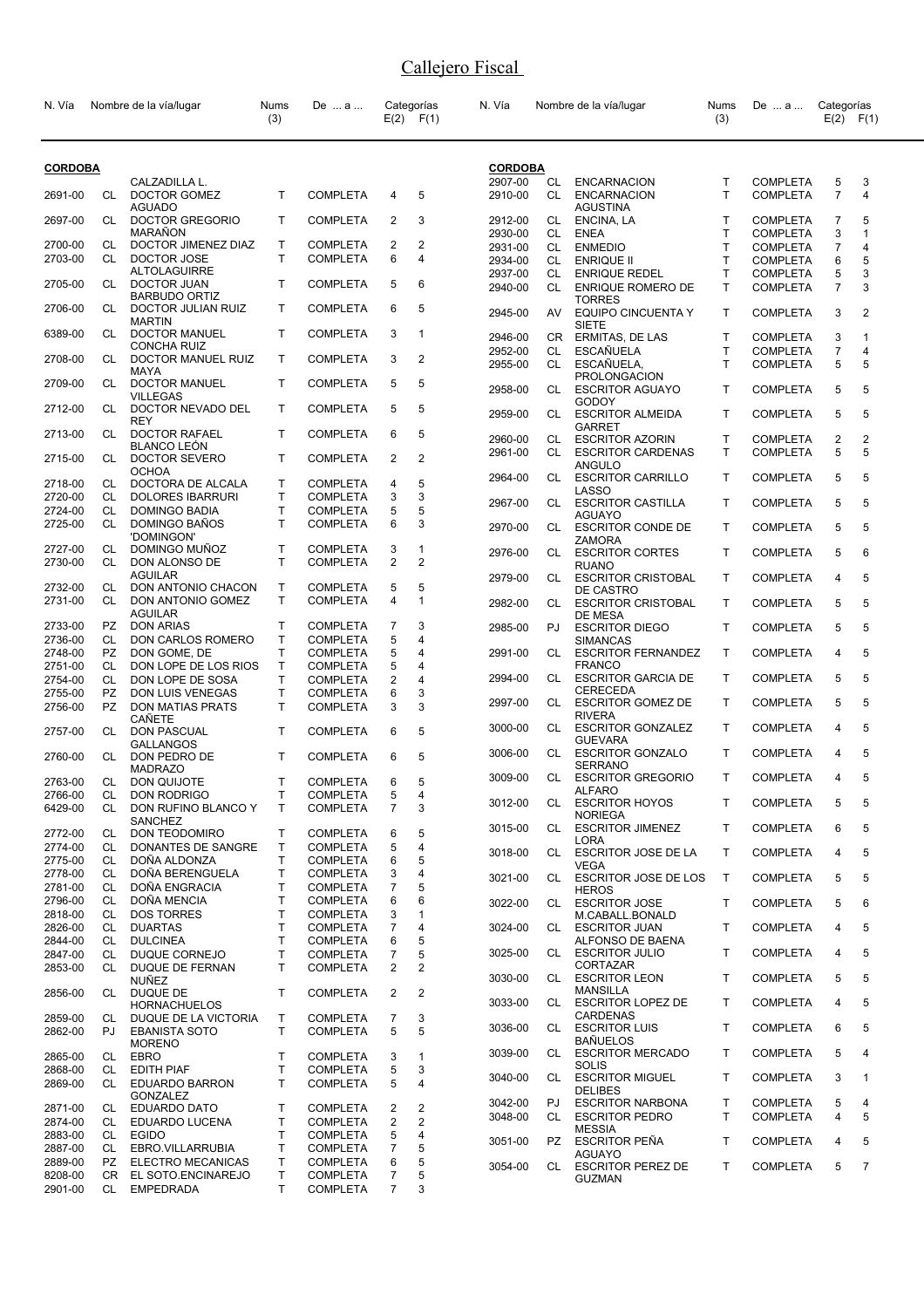| N. Vía         |           | Nombre de la vía/lugar                           | Nums<br>(3)  | De  a           |                | Categorías<br>$E(2)$ $F(1)$ | N. Vía             |           | Nombre de la vía/lugar                          | Nums<br>(3)  | De  a                              | Categorías          | $E(2)$ $F(1)$     |
|----------------|-----------|--------------------------------------------------|--------------|-----------------|----------------|-----------------------------|--------------------|-----------|-------------------------------------------------|--------------|------------------------------------|---------------------|-------------------|
| <b>CORDOBA</b> |           |                                                  |              |                 |                |                             | <b>CORDOBA</b>     |           |                                                 |              |                                    |                     |                   |
| 3057-00        | PJ        | <b>ESCRITOR PEREZ DE</b>                         | T            | <b>COMPLETA</b> | 5              | 4                           | 3174-00            | CL        | <b>ESPEJO</b>                                   | T            | <b>COMPLETA</b>                    | $\overline{7}$      | 3                 |
|                |           | <b>RIVAS</b>                                     |              |                 |                |                             | 3177-00            | CL        | <b>ESPEJO BLANCAS</b>                           | T            | <b>COMPLETA</b>                    | 4                   | 5                 |
| 3059-00        | CL        | <b>ESCRITOR PIO BAROJA</b>                       | т            | <b>COMPLETA</b> | 2              | 2                           | 3178-00            | CL.       | <b>ESPELETA</b>                                 | T            | <b>COMPLETA</b>                    | 5                   | 4                 |
| 3060-00        | CL.       | <b>ESCRITOR RAFAEL</b>                           | T.           | <b>COMPLETA</b> | 5              | 5                           | 3180-00            | CL.       | <b>ESPERANZA</b>                                | T            | <b>COMPLETA</b>                    | 5                   | 4                 |
| 3061-00        | CL        | <b>PAVON</b><br><b>ESCRITOR RAFAEL</b>           | T.           | <b>COMPLETA</b> | 5              | 5                           | 3183-00            | CL.       | <b>ESPIEL</b>                                   | T            | <b>COMPLETA</b>                    | 5                   | 6                 |
|                |           | SCHEZ.FERLOSIO                                   |              |                 |                |                             | 3184-00            | CL        | <b>ESPINO NEGRO</b>                             | T            | <b>COMPLETA</b>                    | 3                   | 1<br>5            |
| 3063-00        | CL        | <b>ESCRITOR RAMIREZ</b>                          | T            | <b>COMPLETA</b> | 5              | 6                           | 3186-00<br>3187-00 | CL<br>CL  | <b>ESPIRITU SANTO</b><br><b>ESPLIEGO</b>        | т<br>T       | <b>COMPLETA</b><br><b>COMPLETA</b> | 6<br>3              | $\mathbf{1}$      |
|                |           | GONGORA                                          |              |                 |                |                             | 3188-00            | CL        | <b>ESPOZ Y MINAS</b>                            | T            | <b>COMPLETA</b>                    | 5                   | 5                 |
| 8337-00        | CL        | <b>ESCRITOR SEBASTIAN</b><br><b>CUEVAS</b>       | T            | <b>COMPLETA</b> | 3              | 4                           | 3250-00            | CL        | ESTATUTO, DEL                                   | Т            | <b>COMPLETA</b>                    | $\overline{7}$      | 3                 |
| 3066-00        | CL        | <b>ESCRITOR TOMAS</b>                            | т            | <b>COMPLETA</b> | 4              | 5                           | 3251-00            | CL        | ESTEBAN DE CABRERA                              | Т            | <b>COMPLETA</b>                    | 5                   | 5                 |
|                |           | SANCHEZ                                          |              |                 |                |                             | 3258-00            | PJ        | <b>ESTEPONA</b>                                 | T            | <b>COMPLETA</b>                    | 5                   | 5                 |
| 3069-00        | CL        | <b>ESCRITOR</b>                                  | T.           | <b>COMPLETA</b> | 5              | 5                           | 3257-00            | CL.       | <b>ESTOCOLMO</b>                                | T            | <b>COMPLETA</b>                    | 5                   | 5                 |
|                |           | <b>TORQUEMADA</b>                                |              |                 |                |                             | 3259-00            | CL        | <b>ESTONIA</b>                                  | T            | <b>COMPLETA</b>                    | 5                   | 5<br>5            |
| 3072-00        | CL.       | <b>ESCRITOR</b><br><b>TORREBLANCA</b>            | T.           | <b>COMPLETA</b> | 4              | 5                           | 3261-00<br>3264-00 | CL<br>CL  | <b>ESTRELLA ALTAIR</b><br><b>ESTRELLA SIRIO</b> | т<br>T       | <b>COMPLETA</b><br><b>COMPLETA</b> | 5<br>5              | 5                 |
| 3075-00        | CL        | <b>ESCRITOR VARGAS</b>                           | т            | <b>COMPLETA</b> | 5              | 5                           | 3267-00            | CL.       | <b>ESTRELLA VEGA</b>                            | T            | <b>COMPLETA</b>                    | 5                   | 6                 |
|                |           | <b>MACHUCA</b>                                   |              |                 |                |                             | 3270-00            | PJ.       | ESTRELLA, DE LA                                 | T            | <b>COMPLETA</b>                    | 5                   | 3                 |
| 3074-00        | CL        | <b>ESCRITORA</b>                                 | т            | <b>COMPLETA</b> | 6              | 4                           | 3271-00            | CL        | <b>ESTRELLITA</b>                               | T            | <b>COMPLETA</b>                    | $\overline{7}$      | 3                 |
|                |           | DULCENOMBRE CHACON<br><b>ESCRITORA ANA MARIA</b> | T.           | <b>COMPLETA</b> | 5              | 5                           |                    |           | CASTRO(NTRA.SRA.LINA                            |              |                                    |                     |                   |
| 3073-00        | CL        | <b>MATUTES</b>                                   |              |                 |                |                             |                    |           | RES/DOÑA MANUELA)                               |              |                                    |                     |                   |
| 3076-00        | CL        | <b>ESCRITORA GLORIA</b>                          | T            | <b>COMPLETA</b> | 4              | 3                           | 3273-00<br>3275-00 | CL<br>CL. | <b>EUCALIPTUS</b><br><b>EUFRATES</b>            | т<br>T       | <b>COMPLETA</b><br><b>COMPLETA</b> | 3<br>$\overline{7}$ | $\mathbf{1}$<br>5 |
|                |           | <b>FUERTES</b>                                   |              |                 |                |                             | 3274-00            | CL.       | EUGENIO D- ORS                                  | T            | <b>COMPLETA</b>                    | 4                   | 3                 |
| 3077-00        | CL        | <b>ESCRITORA ROSA</b>                            | т            | <b>COMPLETA</b> | 2              | 2                           | 3282-00            | CL.       | EVANGELIO, DEL                                  | T            | <b>COMPLETA</b>                    | 5                   | 4                 |
| 3078-00        | <b>PZ</b> | <b>CHACEL</b><br>ESCUDO, DEL                     | T            | <b>COMPLETA</b> | 1              | $\overline{2}$              | 3285-00            | CL        | <b>EVARISTO ESPINO</b>                          | T            | <b>COMPLETA</b>                    | 6                   | 5                 |
| 3081-00        | <b>SD</b> | ESCUELA DE A.T.S.                                | T            | <b>COMPLETA</b> | 5              | 5                           | 3300-00            | AV        | FABRICA, DE LA                                  | т            | <b>COMPLETA</b>                    | 6                   | 4                 |
|                |           | POLITECNICA                                      |              |                 |                |                             | 3321-00            | CL        | <b>FAMILIA ANNEA</b>                            | T            | <b>COMPLETA</b>                    | 5                   | 6                 |
| 3088-00        | CL        | <b>ESCULTOR ALBERTO</b>                          | T            | <b>COMPLETA</b> | 3              | 2                           | 3323-00            | GL        | <b>FARMACEUTICO PEREZ</b>                       | T            | <b>COMPLETA</b>                    | 5                   | 5                 |
|                |           | <b>SANCHEZ</b>                                   |              |                 |                |                             | 3327-00            | CL        | <b>GIMENEZ</b><br>FARSALIA, LA                  | т            | <b>COMPLETA</b>                    | 4                   | 5                 |
| 3089-00        | CL        | <b>ESCULTOR ALONSO DE</b><br><b>BERRUGUETE</b>   | T            | <b>COMPLETA</b> | $\overline{7}$ | 5                           | 3326-00            | CL        | <b>FATA DURRI EL CHICO</b>                      | т            | <b>COMPLETA</b>                    | $\overline{7}$      | 5                 |
| 3090-00        | CL        | <b>ESCULTOR ALVAREZ</b>                          | T            | <b>COMPLETA</b> | 3              | 2                           | 3329-00            | CL        | <b>FAUSTO GARCIA TENA</b>                       | т            | <b>COMPLETA</b>                    | 5                   | 5                 |
| 3091-00        | CL        | <b>ESCULTOR ANGEL</b>                            | T.           | <b>COMPLETA</b> | 3              | $\overline{2}$              | 3331-00            | CL        | FEDERACION, DE LA                               | T            | <b>COMPLETA</b>                    | $\overline{7}$      | 3                 |
|                |           | <b>FERNAT</b>                                    |              |                 |                |                             | 3333-00            | CL.       | <b>FEDERICO LEDOUX</b>                          | T            | <b>COMPLETA</b>                    | 6                   | 4                 |
| 3093-00        | PJ        | <b>ESCULTOR BENLLIURE</b>                        | T.           | <b>COMPLETA</b> | 5              | 5                           | 3336-00            | CL.       | <b>FEDERICO MAYO</b>                            | T            | <b>COMPLETA</b>                    | 6                   | 5                 |
| 3099-00        | PJ        | <b>ESCULTOR COLLAUT</b>                          | T.           | <b>COMPLETA</b> | 4              | 5                           | 3339-00            | CL        | FELIPE II                                       | T            | <b>COMPLETA</b>                    | 2                   | 4                 |
| 3102-00        | PJ        | VALERA<br><b>ESCULTOR FELIPE</b>                 | T.           | <b>COMPLETA</b> | 4              | 5                           | 3340-00            | <b>CL</b> | <b>FELIPE MELLIZO</b><br><b>CUADRADO</b>        | T            | COMPLEYA                           | 6                   | 3                 |
|                |           | <b>RIVAS</b>                                     |              |                 |                |                             | 3342-00            | PZ.       | FELIX RODRIGUEZ DE LA                           | $\mathsf{T}$ | <b>COMPLETA</b>                    | 4                   | 4                 |
| 3108-00        | CL        | <b>ESCULTOR FERNÁNDEZ</b>                        | $\mathbf{I}$ | 0001 FINAL      | 3              | $\overline{2}$              |                    |           | <b>FUENTE</b>                                   |              |                                    |                     |                   |
|                |           | <b>MARQUEZ</b>                                   |              |                 |                |                             | 3345-00            | CL        | <b>FERIA</b>                                    | T            | <b>COMPLETA</b>                    | 5                   | 2                 |
| 3108-00        | CL        | <b>ESCULTOR FERNANDEZ</b>                        | P            | 0002 FINAL      | 3              | 3                           | 3351-00            | CL        | <b>FERNAN DIAÑEZ</b>                            | т            | <b>COMPLETA</b>                    | 4                   | 6                 |
| 3114-00        | CL        | <b>MARQUEZ</b><br><b>ESCULTOR FREILA</b>         | т            | COMPLETA        | 3              | $\overline{2}$              | 3363-00            | CL.       | <b>FERNAN PEREZ DE</b>                          | T            | <b>COMPLETA</b>                    | 5                   | 3                 |
|                |           | <b>GUEVARA</b>                                   |              |                 |                |                             | 3366-00            | CL        | <b>OLIVA</b><br>FERNANDEZ DE                    | T            | <b>COMPLETA</b>                    | $\overline{7}$      | 4                 |
| 2850-00        | PZ.       | <b>ESCULTOR GARCIA</b>                           | т            | <b>COMPLETA</b> | 5              | 6                           |                    |           | CORDOBA                                         |              |                                    |                     |                   |
|                |           | <b>RUEDA</b>                                     |              |                 |                |                             | 3369-00            | CL        | FERNANDEZ RUANO                                 | T            | <b>COMPLETA</b>                    | $\overline{7}$      | 4                 |
| 3117-00        | CL        | <b>ESCULTOR GOMEZ DEL</b><br><b>RIO</b>          | Τ            | <b>COMPLETA</b> | 7              | $\overline{2}$              | 3371-00            | CL        | FERNANDO AMOR Y                                 | T            | <b>COMPLETA</b>                    | 5                   | 3                 |
| 3123-00        | CL        | <b>ESCULTOR JOSE DE</b>                          | T.           | <b>COMPLETA</b> | 3              | 1                           |                    |           | <b>MAYOR</b>                                    |              |                                    |                     |                   |
|                |           | <b>TOME</b>                                      |              |                 |                |                             | 3372-00<br>3375-00 | CL<br>CL. | FERNANDO CAMACHO<br><b>FERNANDO COLON</b>       | Τ<br>T       | <b>COMPLETA</b><br><b>COMPLETA</b> | 6<br>5              | 5<br>3            |
| 3129-00        | CL        | <b>ESCULTOR JUAN DE</b>                          | T            | <b>COMPLETA</b> | 5              | 3                           | 3378-00            | CL.       | FERNANDO DE                                     | T            | <b>COMPLETA</b>                    | 2                   | 2                 |
|                |           | <b>MESA</b>                                      |              |                 |                |                             |                    |           | <b>CORDOBA</b>                                  |              |                                    |                     |                   |
| 3130-00        | CL        | <b>ESCULTOR JULIO</b><br><b>GONZALEZ</b>         | T            | <b>COMPLETA</b> | 3              | 2                           | 3381-00            | CL        | FERNANDO DE LARA                                | Τ            | <b>COMPLETA</b>                    | 7                   | 4                 |
| 3133-00        | CL        | <b>ESCULTOR MARTINEZ</b>                         | T            | <b>COMPLETA</b> | 3              | 2                           | 3384-00            | CL        | FERNANDO FERNANDEZ                              | Τ            | <b>COMPLETA</b>                    | 5                   | 5                 |
|                |           | <b>CERRILLO</b>                                  |              |                 |                |                             |                    |           | <b>MARTINEZ</b>                                 |              |                                    |                     |                   |
| 3135-00        | CL        | <b>ESCULTOR MEJIAS</b>                           | т            | <b>COMPLETA</b> | 3              | 1                           | 3387-00<br>3399-00 | CL<br>CL  | <b>FERNANDO IV</b><br>FEZ                       | Τ<br>Т       | <b>COMPLETA</b><br><b>COMPLETA</b> | 5<br>6              | 5<br>5            |
| 3136-00        | CL        | <b>ESCULTOR PABLO</b>                            | T.           | <b>COMPLETA</b> | 3              | $\overline{2}$              | 3404-00            |           | <b>FINLANDIA</b>                                | T            | <b>COMPLETA</b>                    | 5                   | 5                 |
|                |           | <b>GARGALLO</b><br><b>ESCULTOR PABLO</b>         | T.           |                 | 3              | 2                           | 3406-00            | CL        | <b>FIRNAS</b>                                   | T            | <b>COMPLETA</b>                    | 6                   | 6                 |
| 3137-00        | CL        | <b>SERRANO</b>                                   |              | <b>COMPLETA</b> |                |                             | 3413-00            | PZ        | FLOR DEL OLIVO, DE LA                           | т            | <b>COMPLETA</b>                    | 2                   | $\overline{2}$    |
| 3138-00        | CL        | <b>ESCULTOR PEDRAJAS</b>                         | T            | <b>COMPLETA</b> | 3              | 1                           | 3414-00            | CJ        | FLORES, DE LAS                                  | T            | <b>COMPLETA</b>                    | 6                   | 3                 |
| 3141-00        | CL.       | <b>ESCULTOR PEDRO DE</b>                         | T.           | COMPLETA        | 3              | $\mathbf{1}$                | 3435-00            | CL        | <b>FRAILES</b>                                  | T            | <b>COMPLETA</b>                    | $\overline{7}$      | 4                 |
|                |           | PAZ                                              |              |                 |                |                             | 3446-00            | CL        | <b>FRANCISCO AZORIN</b>                         | T            | <b>COMPLETA</b>                    | 5                   | 3                 |
| 3144-00        | CL        | <b>ESCULTOR RAMON</b>                            | T            | <b>COMPLETA</b> | 3              | 2                           | 3447-00            | CL        | <b>IZQUIERDO</b><br><b>FRANCISCO BORJA</b>      | T            | <b>COMPLETA</b>                    | $\overline{7}$      | 4                 |
| 3145-00        | PZ        | <b>BARBA</b><br><b>ESCULTOR RUIZ OLMOS</b>       | T            | <b>COMPLETA</b> | 5              | 5                           |                    |           | <b>PAVON</b>                                    |              |                                    |                     |                   |
| 3147-00        | CL        | <b>ESCULTOR TEODOSIO</b>                         | T.           | <b>COMPLETA</b> | 3              | 2                           | 3449-00            | CL.       | <b>FRANCISCO CHICO</b>                          | T            | <b>COMPLETA</b>                    | 5                   | 1                 |
|                |           | <b>SANCHEZ</b>                                   |              |                 |                |                             |                    |           | <b>MENDEZ</b>                                   |              |                                    |                     |                   |
| 3150-00        | CL        | <b>ESCULTOR VERDIGUIER</b>                       | т            | <b>COMPLETA</b> | 4              | 6                           | 3450-00            | CL        | FRANCISCO DE TOLEDO                             | Т            | <b>COMPLETA</b>                    | 4                   | 4                 |
| 3152-00        | CL        | <b>ESMERALDA</b>                                 | Т            | <b>COMPLETA</b> | 5              | 5                           | 3453-00            | CL        | <b>FRANCISCO DEL ROSAL</b>                      | T            | <b>COMPLETA</b>                    | $\overline{7}$      | 4                 |
| 0124-00        | CL.       | ESPALDA ACERA DEL                                | T.           | <b>COMPLETA</b> | 5              | 6                           | 3455-00            | PJ        | <b>FRANCISCO GONZALEZ</b><br><b>PANCHON</b>     | T.           | <b>COMPLETA</b>                    | 4                   | 3                 |
| 3159-00        |           | <b>ARROYO</b><br>CL ESPALDA SANTO CRISTO         | Т            | <b>COMPLETA</b> | 7              | 4                           | 3454-00            | CL        | <b>FRANCISCO JIMENEZ</b>                        | $\mathsf{T}$ | <b>COMPLETA</b>                    | 6                   | 3                 |
| 3165-00        | CL        | <b>ESPARTA</b>                                   | т            | <b>COMPLETA</b> | 5              | 5                           |                    |           | 'CURRELES'                                      |              |                                    |                     |                   |
| 3171-00        | CL        | <b>ESPECIEROS</b>                                | T.           | <b>COMPLETA</b> | $\overline{7}$ | 5                           | 3452-00            | CL.       | <b>FRANCISCO MORENO</b><br><b>ANGUITA</b>       | $\mathsf{T}$ | <b>COMPLETA</b>                    | 5                   | 4                 |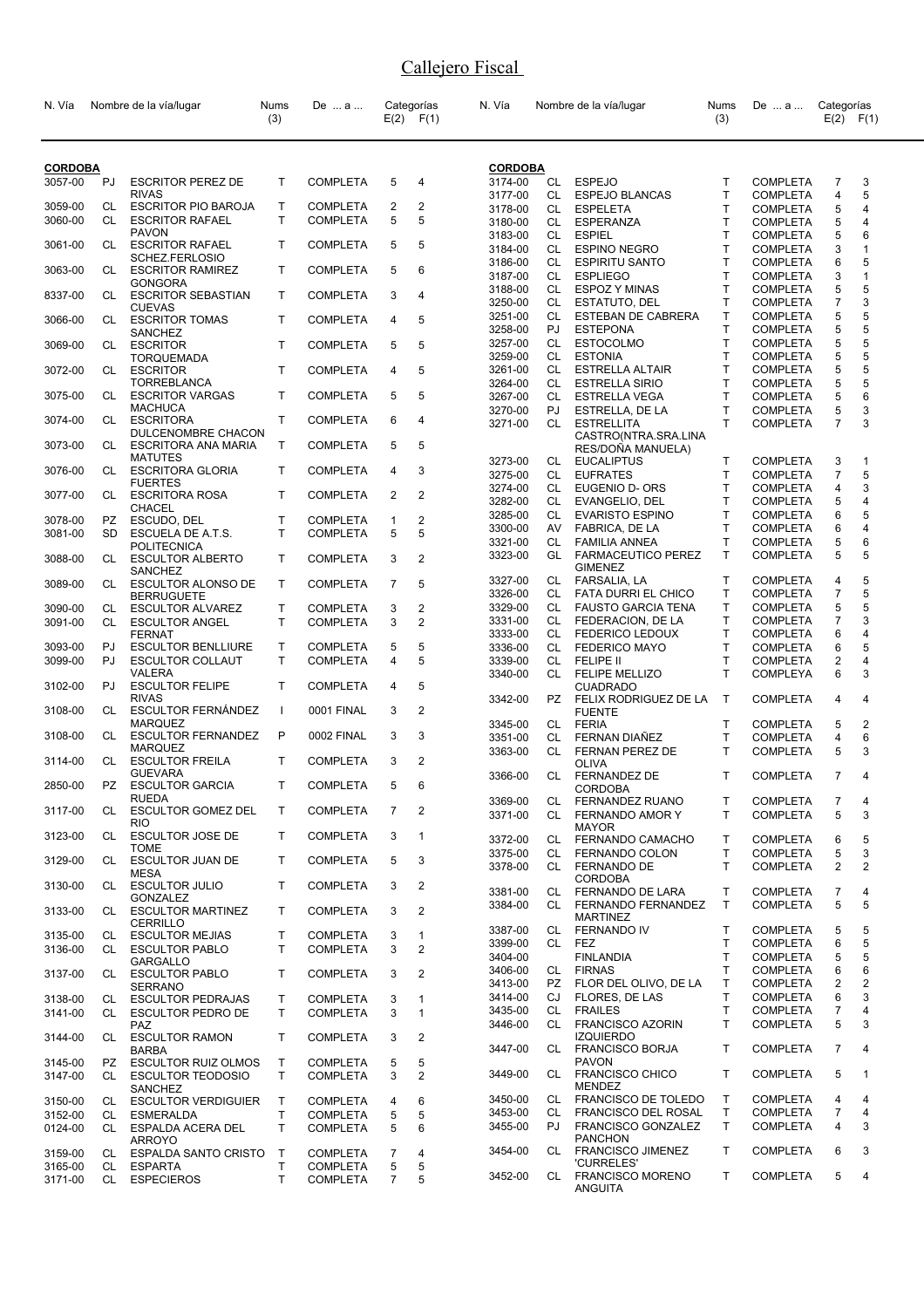| N. Vía             |                 | Nombre de la vía/lugar                            | Nums<br>(3)       | De  a                              |                         | Categorías<br>$E(2)$ $F(1)$ | N. Vía             |                 | Nombre de la vía/lugar                                              | Nums<br>(3)  | De  a                              | Categorías     | $E(2)$ $F(1)$                  |
|--------------------|-----------------|---------------------------------------------------|-------------------|------------------------------------|-------------------------|-----------------------------|--------------------|-----------------|---------------------------------------------------------------------|--------------|------------------------------------|----------------|--------------------------------|
| <b>CORDOBA</b>     |                 |                                                   |                   |                                    |                         |                             | <b>CORDOBA</b>     |                 |                                                                     |              |                                    |                |                                |
| 3451-00            | CL              | <b>FRANCISCO ORTEGA</b>                           | $\mathsf{T}$      | <b>COMPLETA</b>                    | 3                       | $\overline{4}$              |                    |                 | SAGRADO - LOJA-                                                     |              |                                    |                |                                |
| 3456-00            | CL              | 'PACO PEÑAS'<br><b>FRANCISCO PIZARRO</b>          | $\mathsf{T}$      | <b>COMPLETA</b>                    | 5                       | 5                           | 8650-00            | <b>SD</b>       | <b>GRUPO MANUEL</b><br>SAGRADO - UBEDA-                             | T.           | <b>COMPLETA</b>                    | 5              | 6                              |
| 3457-00            | CL              | <b>FRANCISCO RABAL</b>                            | T                 | <b>COMPLETA</b>                    | 2                       | 3                           | 478-00             | <b>SD</b>       | <b>GRUPO MANUEL</b>                                                 | T            | <b>COMPLETA</b>                    | 5              | 6                              |
| 3458-00            | CL              | <b>FRANCISCO ZUERAS</b>                           | T                 | <b>COMPLETA</b>                    | 5                       | 6                           |                    |                 | SAGRADO-ALGECIRAS                                                   |              |                                    |                |                                |
| 3461-00            | PJ              | <b>TORRENS</b><br><b>FRATERNIDAD</b>              | $\mathsf{T}$      | <b>COMPLETA</b>                    | 5                       | 4                           | 3747-00<br>3765-00 | CL<br>CL        | <b>GUADALBARBO</b><br><b>GUADAMACIL</b>                             | T<br>T       | <b>COMPLETA</b><br><b>COMPLETA</b> | 5<br>3         | 4<br>2                         |
| 2259-00            | AV              | <b>FRAY ALBINO</b>                                | $\mathsf{T}$      | <b>COMPLETA</b>                    | 5                       | 3                           | 3771-00            | CL              | <b>GUADAMACILERO DIEGO</b>                                          | $\mathsf{T}$ | <b>COMPLETA</b>                    | 5              | 6                              |
| 3460-00            | CL              | FRAY BARTOLOME DE<br><b>LAS CASAS</b>             | $\mathsf{T}$      | <b>COMPLETA</b>                    | 6                       | 6                           | 3774-00            | CL              | <b>S.LLORENTE</b><br><b>GUADAMACILERO JUAN</b>                      | T            | <b>COMPLETA</b>                    | $\overline{7}$ | 3                              |
| 3462-00<br>3465-00 | CL<br>CL        | FRAY DIEGO DE CADIZ<br>FRAY JUAN DE               | T<br>$\mathsf{T}$ | <b>COMPLETA</b><br><b>COMPLETA</b> | 3<br>5                  | 3<br>4                      | 3777-00            | CL.             | <b>CARRILLO</b><br><b>GUADAMACILERO</b>                             | T            | <b>COMPLETA</b>                    | 4              | 5                              |
| 3468-00            | CL              | <b>ALMOGUERA</b><br>FRAY JULIAN DE AVILA          | $\mathsf{T}$      | <b>COMPLETA</b>                    | 6                       | 5                           | 3778-00            | CL              | PEDRO DE SORIA<br><b>GUADAMACILEROS, DE</b>                         | T            | <b>COMPLETA</b>                    | 3              | 3                              |
| 3469-00            | CL              | <b>FRAY JUNIPERO SERRA</b>                        | T.                | <b>COMPLETA</b>                    | 6                       | 6                           |                    |                 | LOS                                                                 |              |                                    |                |                                |
| 3471-00            | CL              | FRAY LUIS DE GRANADA                              | Т                 | <b>COMPLETA</b>                    | 2                       | $\overline{2}$              | 3793-00            | CL              | <b>GUARANI</b>                                                      | т            | <b>COMPLETA</b>                    | 5              | 6                              |
| 3474-00            | CL.             | FRAY MARTIN DE                                    | $\mathsf{T}$      | <b>COMPLETA</b>                    | $\overline{4}$          | 5                           | 3795-00<br>3801-00 | AV<br><b>CL</b> | <b>GUERRITA</b><br><b>GUTIERREZ DE LOS</b>                          | Τ<br>т       | <b>COMPLETA</b><br><b>COMPLETA</b> | 3<br>5         | 3<br>3                         |
| 3477-00            | CL              | <b>CORDOBA</b><br>FRAY PEDRO DE<br><b>CORDOBA</b> | $\mathsf{T}$      | <b>COMPLETA</b>                    | 5                       | 5                           | 3804-00            | CL.             | <b>RIOS</b><br><b>GUZMANAS</b>                                      | т            | <b>COMPLETA</b>                    | 7              | 3                              |
| 3480-00            | CL              | <b>FRAY VASCO</b>                                 | $\mathsf{T}$      | <b>COMPLETA</b>                    | 7                       | 4                           | 3813-00            | CL.             | HARANAS, LOS                                                        | Τ            | <b>COMPLETA</b>                    | 2              | $\overline{2}$                 |
| 3481-00            | CL              | <b>FRESADORES</b>                                 | $\mathsf{T}$      | <b>COMPLETA</b>                    | 5                       | $\overline{7}$              | 3826-00            | CL              | HASDAY IBN SHAPRUT                                                  | Τ            | <b>COMPLETA</b>                    | 2              | $\overline{2}$                 |
| 3486-00            | CL              | <b>FRIAS</b>                                      | T                 | <b>COMPLETA</b>                    | $\overline{7}$          | 3                           | 3866-00            | CL              | <b>HELSINKI</b>                                                     | T            | <b>COMPLETA</b>                    | 5              | 5                              |
| 2861-00            | <b>PS</b>       | FUENSANTA, DE LA                                  | T                 | <b>COMPLETA</b>                    | 5                       | 5                           | 3867-00            | CL              | <b>HELVIA ALBINA</b>                                                | Τ            | <b>COMPLETA</b>                    | 3              | $\overline{c}$                 |
| 3494-00            | GL              | FUENSANTILLA, DE LA                               | T                 | <b>COMPLETA</b>                    | 3                       | 4                           | 3870-00<br>2340-00 | CL.<br>CL       | <b>HEREDIA</b><br><b>HERMANO BONIFACIO</b>                          | T<br>Τ       | <b>COMPLETA</b><br><b>COMPLETA</b> | 3<br>3         | $\overline{2}$<br>$\mathbf{1}$ |
| 3495-00<br>141-00  | PZ<br><b>CL</b> | FUENSECA, DE LA<br>FUENTE DE LA SALUD             | Т<br>$\mathsf{T}$ | <b>COMPLETA</b><br><b>COMPLETA</b> | 5<br>5                  | 4<br>4                      | 3873-00            | CL              | HERMANO JUAN DE DIOS                                                | Τ            | <b>COMPLETA</b>                    | 6              | 5                              |
| 3501-00            | CL              | <b>FUENTE OBEJUNA</b>                             | $\mathsf{T}$      | <b>COMPLETA</b>                    | 6                       | 4                           | 3876-00            | CL.             | <b>HERMANO JUAN</b>                                                 | T            | <b>COMPLETA</b>                    | 4              | 5                              |
| 4260-00            | CL              | <b>FUNCIONARIO LAZARO</b>                         | $\mathsf{T}$      | <b>COMPLETA</b>                    | 6                       | 5                           |                    |                 | FERNANDEZ                                                           |              |                                    |                |                                |
|                    |                 | <b>NAVAJAS</b>                                    |                   |                                    |                         |                             | 3879-00            | CL              | <b>HERMANO LUJAN</b>                                                | T            | <b>COMPLETA</b>                    | 5              | 5                              |
| 3509-00            | CL              | <b>GABRIEL RAMOS</b><br><b>BEJARANO</b>           | $\mathsf{T}$<br>T | <b>COMPLETA</b>                    | 5                       | 5<br>6                      | 3888-00<br>3891-00 | CL<br>CL        | <b>HERMANOS LOPEZ</b><br><b>DIEGUEZ</b><br><b>HERMANOS PINZONES</b> | T<br>т       | <b>COMPLETA</b><br><b>COMPLETA</b> | 5<br>5         | 3<br>5                         |
| 3508-00<br>3544-00 | CL<br>PZ.       | <b>GACETA</b><br>GAMO, DEL                        | T                 | <b>COMPLETA</b><br><b>COMPLETA</b> | 5<br>5                  | 3                           | 3894-00            | CL              | <b>HERNAN RUIZ</b>                                                  | T            | <b>COMPLETA</b>                    | 3              | 3                              |
| 3546-00            | CL              | <b>GARCIA LOVERA</b>                              | $\mathsf{T}$      | <b>COMPLETA</b>                    | 2                       | 2                           | 3897-00            | CL              | <b>HERNANDO DE</b>                                                  | T            | <b>COMPLETA</b>                    | 5              | 5                              |
| 3552-00            | CL              | <b>GARELLANO</b>                                  | Т                 | <b>COMPLETA</b>                    | 3                       | 3                           |                    |                 | MAGALLANES                                                          |              |                                    |                |                                |
| 3560-00            | <b>CL</b>       | <b>GEMA</b>                                       | $\mathsf{T}$      | <b>COMPLETA</b>                    | 5                       | 5                           | 3898-00            | CL.             | <b>HEROES DE CHERNOBIL</b>                                          | т            | <b>COMPLETA</b>                    | 5              | 3                              |
| 3567-00            | CL              | <b>GENERAL ARGOTE</b>                             | $\mathsf{T}$      | <b>COMPLETA</b>                    | 6                       | $\mathbf{1}$                | 3900-00<br>3919-00 | CL<br>CL        | <b>HERRADORES</b><br><b>HERREROS</b>                                | T<br>T       | <b>COMPLETA</b><br><b>COMPLETA</b> | 7<br>5         | 3<br>7                         |
| 3602-00            | CL              | <b>GENERAL LAZARO</b><br><b>CARDENAS</b>          | $\mathsf{T}$      | <b>COMPLETA</b>                    | $\overline{7}$          | 5                           | 3930-00            | <b>TR</b>       | HIERRO, HUERTA DE<br>-JUNTO BANCAL                                  | T            | <b>COMPLETA</b>                    | 3              | 1                              |
| 3606-00<br>3625-00 | AV.<br>CL       | <b>GENERAL PERON, DEL</b><br><b>GENISTA</b>       | Т<br>$\mathsf{T}$ | <b>COMPLETA</b><br>COMPLETA        | 6<br>3                  | 6<br>$\mathbf{1}$           | 3939-00            | CL              | HIGUERA, LA                                                         | т            | <b>COMPLETA</b>                    | 3              | 4                              |
| 3630-00            | CL              | <b>GENOVESES, LOS</b>                             | $\mathsf{T}$      | <b>COMPLETA</b>                    | 5                       | 5                           | 3950-00            | CL              | HILARIO CAMACHO                                                     | Τ            | <b>COMPLETA</b>                    | 5              | 3                              |
| 3633-00            | <b>CL</b>       | <b>GIBRALTAR</b>                                  | $\mathsf{T}$      | <b>COMPLETA</b>                    | 5                       | 6                           | 3957-00            | CL              | <b>HINOJO</b>                                                       | T            | <b>COMPLETA</b>                    | $\overline{7}$ | 4                              |
| 3639-00            | CL              | GINES DE SEPULVEDA                                | $\mathsf{T}$      | <b>COMPLETA</b>                    | 4                       | 5                           | 3961-00            | CL              | HINOJOSA DEL DUQUE                                                  | T            | <b>COMPLETA</b>                    | 3              | $\mathbf{1}$                   |
| 3645-00            | CL              | GITANOS - CAMPO DE LA<br><b>VERDAD-</b>           | T                 | <b>COMPLETA</b>                    | $\overline{7}$          | 5                           | 2880-00<br>5010-00 | CL<br>CL        | HISTORIADOR DIAZ DEL<br><b>MORAL</b><br><b>HISTORIADOR</b>          | T<br>T.      | <b>COMPLETA</b><br>COMPLETA 4      | $\overline{2}$ | $\overline{2}$<br>$\mathbf{A}$ |
| 3653-00<br>3660-00 | CL<br>CL        | <b>GLORIA LASSO</b><br><b>GOLONDRINA</b>          | Т<br>$\mathsf{T}$ | <b>COMPLETA</b><br><b>COMPLETA</b> | 5<br>5                  | 3<br>4                      |                    |                 | DOMINGUEZ ORTIZ                                                     |              |                                    |                |                                |
| 3666-00            | CL              | <b>GOMEZ BRAVO</b>                                | $\mathsf{T}$      | <b>COMPLETA</b>                    | 5                       | 4                           | 3972-00            | CL              | <b>HISTORIADOR DOZY</b>                                             | т            | <b>COMPLETA</b>                    | 5              | 5                              |
| 3669-00            | CL              | <b>GONGORA</b>                                    | Т                 | <b>COMPLETA</b>                    | 2                       | $\sqrt{2}$                  | 3975-00            | CL.             | <b>HISTORIADOR JAEN</b>                                             | T            | <b>COMPLETA</b>                    | 5              | 5                              |
| 3681-00            | CL              | <b>GONZALEZ AURIOLES</b>                          | т                 | <b>COMPLETA</b>                    | 6                       | 3                           | 3979-00            | CL              | <b>MORENTE</b><br>HISTORIADOR JUAN                                  | T            | <b>COMPLETA</b>                    | 3              | 1                              |
| 3684-00            | PJ              | <b>GONZALEZ DEL CAMPO</b>                         | Т                 | <b>COMPLETA</b>                    | 5                       | 5                           |                    |                 | <b>GOMEZ CRESPO</b>                                                 |              |                                    |                |                                |
| 3687-00<br>3689-00 | CL<br>CL        | <b>GONZALEZ LOPEZ</b><br><b>GONZALO ANTONIO</b>   | T<br>$\mathsf{T}$ | <b>COMPLETA</b><br><b>COMPLETA</b> | 3<br>5                  | 2<br>5                      | 3982-00            | CL.             | <b>HISTORIADOR MANUEL</b>                                           | T.           | <b>COMPLETA</b>                    | 3              | 2                              |
|                    |                 | <b>SERRANO</b>                                    |                   |                                    |                         |                             | 3984-00            | CL              | <b>SALCINES</b><br>HIXEN I                                          | т            | <b>COMPLETA</b>                    | 6              | 5                              |
| 3690-00            | PZ              | <b>GONZALO DE AYORA</b>                           | $\mathsf{T}$      | <b>COMPLETA</b>                    | $\overline{\mathbf{c}}$ | $\sqrt{2}$                  | 3987-00            | CL              | HOCES, LOS                                                          | Τ            | <b>COMPLETA</b>                    | 6              | 5                              |
| 3693-00            | CL              | <b>GONZALO DE BERCEO</b>                          | T                 | <b>COMPLETA</b>                    | 5                       | 4                           | 3993-00            | CL              | <b>HORNILLO</b>                                                     | Τ            | <b>COMPLETA</b>                    | 7              | 4                              |
| 3696-00            | CL              | <b>GONZALO XIMENEZ DE</b><br>QUESADA              | T.                | <b>COMPLETA</b>                    | 2                       | 3                           | 4002-00            | CL              | <b>HORNO</b>                                                        | Τ            | <b>COMPLETA</b>                    | 6              | 4                              |
| 3702-00            | CL              | GOYA                                              | Т                 | <b>COMPLETA</b>                    | 3                       | 4                           | 4005-00            | CL              | HORNO DE LA TRINIDAD                                                | T            | <b>COMPLETA</b>                    | 5              | 3                              |
| 3705-00            | CL              | <b>GRABADOR PALOMINO</b>                          | Т                 | <b>COMPLETA</b>                    | 5                       | 5                           | 4008-00            | CL<br>CL.       | HORNO DE PORRAS<br>HORNO DEL AGUA                                   | Τ<br>T       | <b>COMPLETA</b><br><b>COMPLETA</b> | 7              | 3                              |
| 3708-00            | CL              | <b>GRAGEA</b>                                     | T                 | <b>COMPLETA</b>                    | 7                       | 3                           | 4011-00<br>4014-00 | CL              | HORNO DEL CRISTO                                                    | Τ            | <b>COMPLETA</b>                    | 6<br>7         | 4<br>3                         |
| 3711-00            | AV              | <b>GRAN CAPITAN</b>                               | $\mathsf T$       | <b>COMPLETA</b>                    | 1                       | $\mathbf{1}$                | 4017-00            | CL              | HORNO VEINTICUATRO                                                  | Τ            | <b>COMPLETA</b>                    | 7              | 3                              |
| 3717-00            | AV              | <b>GRAN VIA PARQUE</b>                            | Т                 | <b>COMPLETA</b>                    | 2                       | 3                           | 4038-00            | CL              | <b>HUELVA</b>                                                       | T            | <b>COMPLETA</b>                    | 5              | 5                              |
| 3719-00<br>3720-00 | CR<br>AV        | <b>GRANADA</b><br><b>GRANADA</b>                  | Т<br>Т            | <b>COMPLETA</b><br><b>COMPLETA</b> | $\overline{7}$<br>3     | 5<br>4                      | 3922-00            | CL              | HUERTA DE HIERRO                                                    | Τ            | <b>COMPLETA</b>                    | 3              | 1                              |
| 3723-00            | PJ              | GRANADAL, DEL                                     | $\mathsf{T}$      | <b>COMPLETA</b>                    | 5                       | 5                           | 3924-00            | UR.             | HUERTA DE HIERRO                                                    | Τ            | <b>COMPLETA</b>                    | 3              | 1                              |
| 3724-00            | CL              | <b>GRANADO</b>                                    | $\mathsf{T}$      | <b>COMPLETA</b>                    | 5                       | 4                           | 4056-00            | <b>SD</b><br>GL | HUERTA DE LOS ARCOS                                                 | т<br>T       | <b>COMPLETA</b>                    | 0<br>3         | 1<br>$\overline{2}$            |
| 3732-00            | CL              | GRANJUELA, LA                                     | $\mathsf{T}$      | <b>COMPLETA</b>                    | 5                       | 6                           | 4052-00            |                 | HUERTA DE SANTA<br><b>BEATRIZ</b>                                   |              | <b>COMPLETA</b>                    |                |                                |
| 3735-00            | CL              | <b>GREÑON</b>                                     | $\mathsf{T}$      | <b>COMPLETA</b>                    | 7                       | 3                           | 4057-00            | CL              | HUERTA DEL RECUERO                                                  | т            | <b>COMPLETA</b>                    | 5              | 3                              |
| 3738-00            | CL              | <b>GRUPO CANTICO</b>                              | T                 | <b>COMPLETA</b>                    | 3                       | 1                           | 4058-00            | CL.             | HUERTA DEL REY                                                      | Τ            | <b>COMPLETA</b>                    | 2              | 3                              |
| 3789-00<br>4857-00 | CL<br>CL        | GUADIANA.VILLARRUBIA<br><b>GRUPO MANUEL</b>       | Т<br>$\mathsf{T}$ | <b>COMPLETA</b><br><b>COMPLETA</b> | 7<br>5                  | 5<br>6                      | 2886-00            | JD              | HUERTA EL SORDILLO                                                  | Τ            | <b>COMPLETA</b>                    | 6              | 7                              |
| 4267-00            | SD              | <b>SAGRADO</b><br><b>GRUPO MANUEL</b>             | $\mathsf{T}$      | <b>COMPLETA</b>                    | 5                       | 6                           | 7485-00            | CL              | HUERTO DE SAN<br><b>AGUSTIN</b>                                     | T            | <b>COMPLETA</b>                    | $\overline{7}$ | 4                              |
| 4606-00            | SD              | SAGRADO - JEREZ-<br><b>GRUPO MANUEL</b>           | T.                | <b>COMPLETA</b>                    | 5                       | 6                           | 8322-00<br>4083-00 | CL<br>PZ        | HUERTO DE SAN PABLO<br>HUERTO HUNDIDO                               | т<br>Τ       | <b>COMPLETA</b><br><b>COMPLETA</b> | 7<br>7         | 3<br>5                         |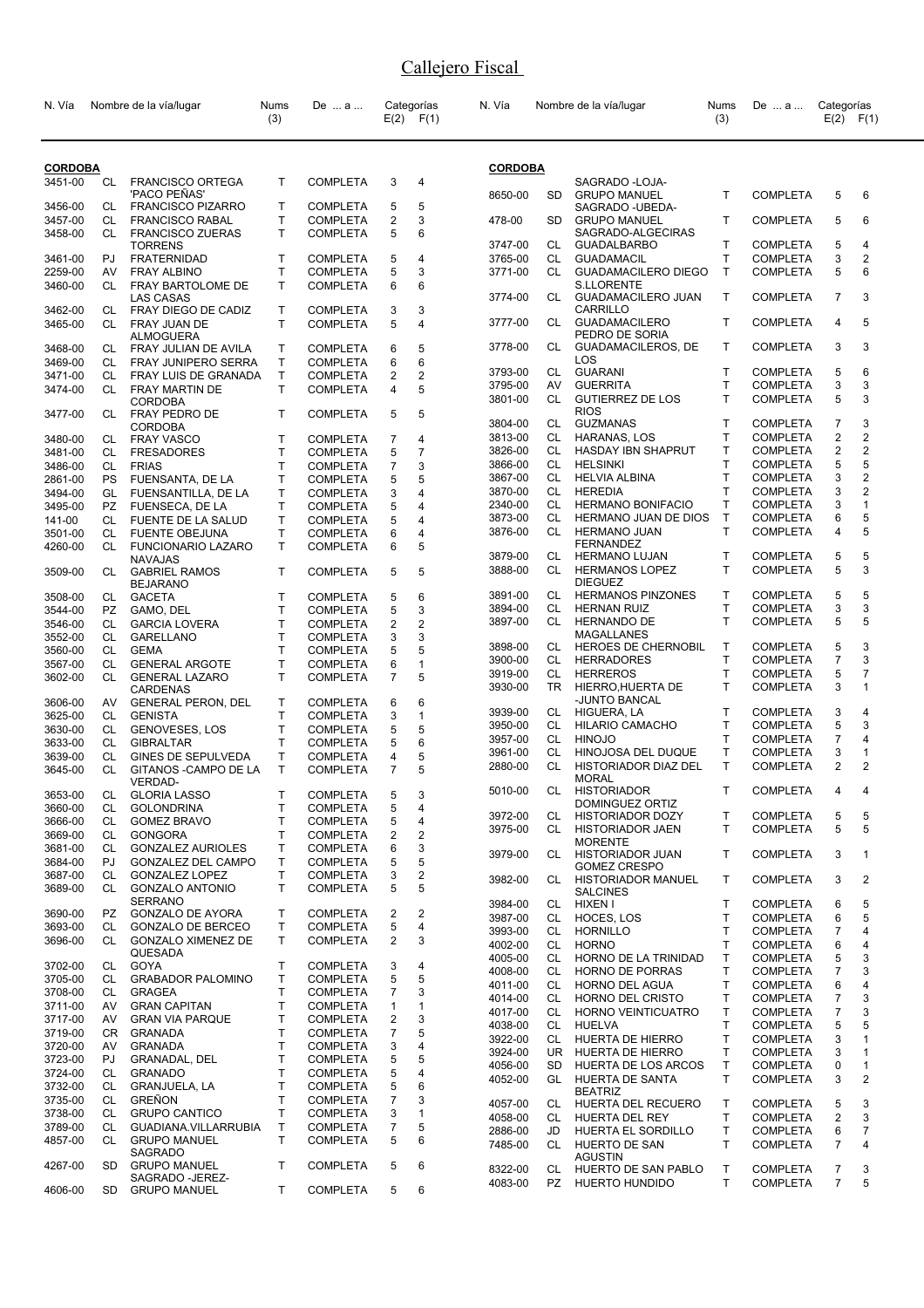| N. Vía             |                 | Nombre de la vía/lugar                      | Nums<br>(3)  | De  a                              |                | Categorías<br>$E(2)$ $F(1)$ | N. Vía             |                 | Nombre de la vía/lugar                                | Nums<br>(3) | De  a                              | Categorías                | $E(2)$ $F(1)$  |
|--------------------|-----------------|---------------------------------------------|--------------|------------------------------------|----------------|-----------------------------|--------------------|-----------------|-------------------------------------------------------|-------------|------------------------------------|---------------------------|----------------|
| <b>CORDOBA</b>     |                 |                                             |              |                                    |                |                             | <b>CORDOBA</b>     |                 |                                                       |             |                                    |                           |                |
| 4086-00            | CL              | HUERTO SAN PEDRO EL                         | T            | <b>COMPLETA</b>                    | $\overline{7}$ | 4                           | 4263-00            | CL              | JAZMIN - PEATONAL-                                    | т           | <b>COMPLETA</b>                    | 5                         | 5              |
|                    |                 | <b>REAL</b>                                 |              |                                    |                |                             | 4266-00            | CL              | <b>JEREZ</b>                                          | T           | <b>COMPLETA</b>                    | 5                         | 5              |
| 4101-00            | CL              | HUMOSA                                      | T            | <b>COMPLETA</b>                    | 7              | 4                           | 4269-00            | PZ              | <b>JERONIMO PAEZ</b>                                  | T           | <b>COMPLETA</b>                    | 7                         | 4              |
| 4119-00            | PZ.             | <b>IGLESIA, DE LA</b>                       | $\mathsf{T}$ | <b>COMPLETA</b>                    | 5              | 4                           | 4272-00            | CL              | <b>JESUS</b>                                          | Т           | <b>COMPLETA</b>                    | 6                         | 4              |
| 3286-00            | AV              | <b>IGUALDAD, DE LA</b>                      | $\mathsf{T}$ | COMPLETA                           | 3              | 3                           | 7389-00            | <b>CL</b>       | <b>JESUS DEL CALVARIO</b>                             | T.          | <b>COMPLETA</b>                    | 7                         | 3              |
| 4125-00            | CL              | <b>IMAGENES</b>                             | $\mathsf{T}$ | <b>COMPLETA</b>                    | $\overline{7}$ | 4                           | 4275-00            | <b>PZ</b>       | <b>JESUS DIVINO OBRERO</b>                            | T           | <b>COMPLETA</b>                    | 6                         | 5              |
| 4127-00            | <b>CL</b>       | <b>IMPERIO ARGENTINA</b>                    | $\mathsf{T}$ | <b>COMPLETA</b>                    | 5              | 3                           | 4281-00            | CL              | <b>JESUS MARIA</b>                                    | T           | <b>COMPLETA</b>                    | 1                         | 2              |
| 4126-00            | CL              | <b>IMPRENTA DE LA</b>                       | T.           | <b>COMPLETA</b>                    | 5              | 5                           | 4284-00            | CL              | <b>JESUS NAZARENO</b>                                 | T           | <b>COMPLETA</b>                    | $\overline{7}$            | 4              |
|                    |                 | <b>ALBORADA</b>                             | T            |                                    |                | 3                           | 4287-00            | AV              | <b>JESUS RESCATADO</b>                                | Т           | <b>COMPLETA</b>                    | 2                         | 3              |
| 4128-00<br>4134-00 | CL<br><b>CL</b> | <b>INCA GARCILASO</b><br>INFANTA DOÑA MARIA | $\mathsf{T}$ | <b>COMPLETA</b><br><b>COMPLETA</b> | 7<br>2         | 4                           | 4293-00            | CL              | <b>JIMENEZ AMIGO</b>                                  | T           | <b>COMPLETA</b>                    | 6                         | 5              |
| 4137-00            | CL              | <b>INFANTE DON JUAN</b>                     | $\mathsf{T}$ | <b>COMPLETA</b>                    | 6              | 5                           | 4296-00            | CL              | <b>JOAQUIN</b>                                        | T           | <b>COMPLETA</b>                    | 5                         | 4              |
|                    |                 | <b>MANUEL</b>                               |              |                                    |                |                             |                    |                 | <b>ALTOLAGUIRRE</b>                                   | Τ           |                                    | 6                         | 5              |
| 4140-00            | CL              | <b>INGENIERO ALFONSO DE</b>                 | $\mathsf{T}$ | <b>COMPLETA</b>                    | 6              | 5                           | 4299-00<br>4302-00 | CL<br>CL        | <b>JOAQUIN BENJUMEA</b><br><b>JOAQUIN LOPEZ HUICI</b> | T           | <b>COMPLETA</b><br><b>COMPLETA</b> | 2                         | 4              |
|                    |                 | <b>CHURRUCA</b>                             |              |                                    |                |                             | 4303-00            | CL              | <b>JOAQUIN MARTINEZ</b>                               | T           | <b>COMPLETA</b>                    | $\overline{2}$            | 3              |
| 4143-00            | CL              | <b>INGENIERO ANTONIO</b>                    | T            | <b>COMPLETA</b>                    | 6              | 5                           |                    |                 | <b>BJORKMAN</b>                                       |             |                                    |                           |                |
|                    |                 | CARBONELL                                   |              |                                    |                |                             | 6732-00            | CL              | <b>JOAQUIN SAMA</b>                                   | T           | <b>COMPLETA</b>                    | 5                         | 4              |
| 4145-00            | CL              | <b>INGENIERO BARBUDO</b>                    | T            | <b>COMPLETA</b>                    | 5              | 6                           |                    |                 | <b>NAHARRO</b>                                        |             |                                    |                           |                |
| 4146-00            | CL              | <b>INGENIERO BENITO DE</b>                  | T            | <b>COMPLETA</b>                    | 6              | 4                           | 4316-00            | CL              | <b>JOSE ALCAIDE IRLAN</b>                             | т           | <b>COMPLETA</b>                    | 6                         | 4              |
|                    |                 | <b>ARANA</b>                                |              | <b>COMPLETA</b>                    |                | 1                           | 9227-00            | PJ              | JOSE AUMENTE BAENA                                    | T.          | <b>COMPLETA</b>                    | 2                         | $\mathbf{1}$   |
| 4149-00            | CL              | <b>INGENIERO CLEMENTE</b><br><b>CANTAIS</b> | T            |                                    | 3              |                             | 4308-00            | <b>CL</b>       | <b>JOSE CRUZ CONDE</b>                                | Т           | <b>COMPLETA</b>                    | 1                         | $\mathbf{1}$   |
| 4151-00            | CL              | <b>INGENIERO IRIBARREN</b>                  | T            | <b>COMPLETA</b>                    | 5              | 6                           | 4309-00            | CL              | JOSE DAMASO 'PEPETE'                                  | т           | <b>COMPLETA</b>                    | 3                         | 2              |
| 4154-00            | PZ              | <b>INGENIERO JOSE MARIA</b>                 | T            | <b>COMPLETA</b>                    | 3              | 6                           | 4307-00            | CL              | JOSE DE GALVEZ Y                                      | T           | <b>COMPLETA</b>                    | 5                         | 5              |
|                    |                 | <b>CARRERE</b>                              |              |                                    |                |                             |                    |                 | <b>ARANDA</b>                                         |             |                                    |                           |                |
| 4153-00            | CL              | <b>INGENIERO JUAN</b>                       | T            | <b>COMPLETA</b>                    | $\overline{4}$ | 5                           | 4310-00            | PZ.             | JOSE DE LA TORRE Y<br>CERRO, PLAZA                    | T           | <b>COMPLETA</b>                    | 5                         | 5              |
|                    |                 | A.VIGUERAS GONZ                             |              |                                    |                |                             | 4310-00            | PZ              | JOSE DE LA TORRE Y                                    | T           | <b>COMPLETA</b>                    | 5                         | 5              |
| 4152-00            | CL              | INGENIERO JUAN DE LA                        | T            | <b>COMPLETA</b>                    | 5              | 6                           |                    |                 | DEL CERRO                                             |             |                                    |                           |                |
|                    |                 | <b>CIERVA</b>                               |              |                                    |                |                             | 4304-00            | PJ              | <b>JOSE FLORES 'CAMARA'</b>                           | Τ           | <b>COMPLETA</b>                    | 3                         | 3              |
| 4155-00            | CL              | <b>INGENIERO LINO</b><br><b>ARISQUETA</b>   | T.           | <b>COMPLETA</b>                    | 6              | 5                           | 4315-00            | PJ              | <b>JOSE MANUEL</b>                                    | T           | <b>COMPLETA</b>                    | 3                         | 3              |
| 4158-00            | CL              | <b>INGENIERO RAFAEL</b>                     | T            | <b>COMPLETA</b>                    | 5              | 4                           |                    |                 | RODRIGUEZ LOPEZ                                       |             |                                    |                           |                |
|                    |                 | <b>ERASO BETELU</b>                         |              |                                    |                |                             | 4312-00            | CL              | <b>JOSE MARIA</b>                                     | T           | <b>COMPLETA</b>                    | 3                         | 3              |
| 4160-00            | CL              | <b>INGENIERO RIBERA</b>                     | T            | <b>COMPLETA</b>                    | 5              | 6                           |                    |                 | <b>MARTORELL</b>                                      |             |                                    |                           |                |
| 4159-00            | CL              | <b>INGENIERO RUIZ DE</b>                    | T.           | <b>COMPLETA</b>                    | 4              | $\mathbf{1}$                | 4317-00            | CL              | <b>JOSE MARIA PEMAN</b>                               | T           | <b>COMPLETA</b>                    | 5                         | 4              |
|                    |                 | <b>AZUA</b>                                 |              |                                    |                |                             | 4320-00            | CL              | <b>JOSE MARIA</b><br>VALDENEBRO                       | T           | <b>COMPLETA</b>                    | $\overline{2}$            | 4              |
| 4161-00            | CL              | <b>INGENIERO TORRES</b>                     | T            | <b>COMPLETA</b>                    | 5              | 7                           | 4313-00            | CL              | JOSE MORENO 'ONOFRE'                                  | $\mathsf T$ | <b>COMPLETA</b>                    | 5                         | 5              |
|                    |                 | QUEVEDO                                     |              |                                    |                |                             | 4322-00            | CL              | <b>JOSE SANCHEZ GUERRA</b>                            | T           | <b>COMPLETA</b>                    | 4                         | 4              |
| 4164-00            | CL              | <b>INGENIERO TORROJA Y</b>                  | T            | <b>COMPLETA</b>                    | 5              | $\overline{7}$              | 4319-00            | CL              | <b>JOSE TORRES</b>                                    | T           | <b>COMPLETA</b>                    | $\overline{7}$            | 5              |
| 4167-00            | CL              | <b>MIRET</b><br><b>ISAAC PERAL</b>          | Т            | <b>COMPLETA</b>                    | 7              | 4                           | 4323-00            | CL              | <b>JOSE ZORRILLA</b>                                  | T           | <b>COMPLETA</b>                    | 2                         | $\overline{2}$ |
| 4170-00            | CL              | <b>ISABEL II</b>                            | $\mathsf{T}$ | COMPLETA                           | 7              | 3                           | 4324-00            | CL              | JOSEFA AL, PRIETO 'LA                                 | T           | <b>COMPLETA</b>                    | 6                         | 3              |
| 4168-00            | CL              | <b>ISABEL LA MONJA</b>                      | $\mathsf{T}$ | COMPLETA                           | 7              | 5                           |                    |                 | <b>VINAGRA'</b>                                       |             |                                    |                           |                |
| 4173-00            | СL              | <b>ISABEL LOSA</b>                          | $\mathsf{T}$ | <b>COMPLETA</b>                    | 5              | 4                           | 4325-00            | CL.             | <b>JUAN BAUTISTA</b>                                  | т           | <b>COMPLETA</b>                    | 5                         | 5              |
| 4177-00            | <b>CL</b>       | <b>ISADORA DUNCAM</b>                       | $\mathsf{T}$ | <b>COMPLETA</b>                    | 3              | 2                           |                    |                 | ESCUDERO                                              |             |                                    |                           |                |
| 4169-00            | СL              | <b>ISLA ALEGRANZA</b>                       | $\mathsf{T}$ | <b>COMPLETA</b>                    | 6              | 3                           | 4326-00            | CL              | JUAN DE AVILA                                         | T           | <b>COMPLETA</b>                    | 6                         | 4              |
| 4181-00            | СL              | <b>ISLA DE TABARCA</b>                      | $\mathsf{T}$ | COMPLETA                           | 6              | 3                           | 4329-00            | CL              | <b>JUAN DE CERVANTES</b>                              | T           | <b>COMPLETA</b>                    | 5                         | 5              |
| 4184-00            | СL              | <b>ISLA FORMENTERA</b>                      | Т            | COMPLETA                           | 6              | 3                           | 4332-00            | CL              | <b>JUAN DE GORTZ</b>                                  | T           | <b>COMPLETA</b>                    | 5                         | 4              |
| 4185-00            | CL              | <b>ISLA FUERTEVENTURA</b>                   | Т            | <b>COMPLETA</b>                    | 6              | 3                           | 4335-00            | CL              | <b>JUAN DE MENA</b>                                   | Τ           | <b>COMPLETA</b>                    | 3                         | 2              |
| 4186-00            | CL              | <b>ISLA GOMERA</b>                          | Τ            | <b>COMPLETA</b>                    | 6              | 3                           | 4338-00            | CL              | <b>JUAN DE TORRES</b>                                 | T           | <b>COMPLETA</b>                    | $\overline{\mathfrak{c}}$ | 3              |
| 4174-00            | CL              | <b>ISLA GRACIOSA</b>                        | Τ            | <b>COMPLETA</b>                    | 6              | 3                           | 4339-00            | CL              | <b>JUAN FELIPE VILELA</b>                             | Т           | <b>COMPLETA</b>                    | 5                         | 3              |
| 4187-00            | CL              | <b>ISLA HIERRO</b>                          | Т            | COMPLETA                           | 6              | 3                           | 4341-00            | CL              | <b>JUAN LATINO</b>                                    | Т           | <b>COMPLETA</b>                    | 5                         | 5              |
| 4189-00            | CL              | <b>ISLA IBIZA</b>                           | $\mathsf{T}$ | <b>COMPLETA</b>                    | 6              | 3                           | 4336-00            | CL              | <b>JUAN MOLINA</b>                                    | Т           | <b>COMPLETA</b>                    | 4                         | 3              |
| 4190-00            | CL              | <b>ISLA LANZAROTE</b>                       | Т            | <b>COMPLETA</b>                    | 6              | 3                           | 4343-00            | CL              | JUAN MONTIEL SALINAS                                  | Τ           | <b>COMPLETA</b>                    | 2                         | 3              |
| 4192-00            | CL              | <b>ISLA MADEIRA</b>                         | Т            | <b>COMPLETA</b>                    | 6              | 3                           | 4344-00            | CL              | <b>JUAN PALO</b>                                      | Т           | <b>COMPLETA</b>                    | 7                         | 3              |
| 4175-00            | CL              | <b>ISLA MALANTE</b>                         | $\mathsf{T}$ | COMPLETA                           | 6              | 3                           | 4345-00            | CL              | <b>JUAN PAREJA</b>                                    | Т           | <b>COMPLETA</b>                    | 7                         | 5              |
| 4193-00            | CL              | <b>ISLA MALLORCA</b>                        | Т            | <b>COMPLETA</b>                    | 6              | 3                           | 4350-00            | CL              | <b>JUAN RUFO</b>                                      | T           | <b>COMPLETA</b>                    | 5                         | 3              |
| 4195-00            | CL              | <b>ISLA MENORCA</b>                         | Τ            | <b>COMPLETA</b>                    | 6              | 3                           | 4356-00            | CL              | <b>JUAN TOCINO</b>                                    | T           | <b>COMPLETA</b>                    | 7                         | 5              |
| 4178-00            | PJ              | <b>ISLA SALVORA</b>                         | Τ            | <b>COMPLETA</b>                    | 6              | 3                           | 4359-00            | CL              | <b>JUAN VALERA</b>                                    | Т           | <b>COMPLETA</b>                    | 3                         | 3              |
| 4182-00            | CL              | <b>ISLAM, DEL</b>                           | Т            | COMPLETA                           | 5              | 4                           | 4368-00            | PZ              | <b>JUDA LEVI</b>                                      | Т           | <b>COMPLETA</b>                    | 7                         | 4              |
| 8592-00            | TR              | <b>ISLAM, DEL</b>                           | Т            | <b>COMPLETA</b>                    | 6              | 5                           | 4371-00            | CL              | <b>JUDERIA</b>                                        | Т           | <b>COMPLETA</b>                    | 5                         | 3              |
| 4166-00            | CL              | <b>ISLANDIA</b>                             | $\mathsf{T}$ | <b>COMPLETA</b>                    | 5              | 5                           | 4395-00            | CL              | <b>JUDIOS</b>                                         | Т<br>Τ      | <b>COMPLETA</b>                    | $\overline{7}$            | 3<br>4         |
| 4183-00            | СL              | <b>ISLAS AZORES</b>                         | Т            | <b>COMPLETA</b>                    | 6              | 3                           | 4398-00            | CL<br><b>CL</b> | <b>JULIO ALARCON</b>                                  |             | <b>COMPLETA</b>                    | 5                         |                |
| 4188-00            | CL              | <b>ISLAS BALEARES</b>                       | Т            | <b>COMPLETA</b>                    | 5              | 5                           | 4401-00<br>4407-00 | CL              | <b>JULIO CESAR</b>                                    | Т<br>Т      | <b>COMPLETA</b>                    | 5                         | 5<br>4         |
| 4191-00            | CL              | <b>ISLAS CANARIAS</b>                       | $\mathsf{T}$ | COMPLETA                           | 5              | 5                           |                    |                 | <b>JULIO DE ARTECHE</b>                               |             | <b>COMPLETA</b>                    | 6                         |                |
| 4172-00            | CL              | <b>ISLAS CHAFARINAS</b>                     | Т            | <b>COMPLETA</b>                    | 6              | 3                           | 4410-00            | CL<br>CL        | <b>JULIO PELLICER</b><br><b>JULIO ROMERO DE</b>       | Т<br>Т      | <b>COMPLETA</b>                    | 2<br>7                    | 4<br>4         |
| 4171-00            | CL              | <b>ISLAS CIES</b>                           | $\mathsf{T}$ | <b>COMPLETA</b>                    | 6              | 3                           | 4413-00            |                 | <b>TORRES</b>                                         |             | <b>COMPLETA</b>                    |                           |                |
| 4180-00            | CL              | <b>ISLAS SISARGAS</b>                       | Т            | <b>COMPLETA</b>                    | 6              | 3                           | 4416-00            | CL              | JULIO VALDELOMAR                                      | Т           | <b>COMPLETA</b>                    | 5                         | 4              |
| 4196-00            | CL              | <b>ISRAEL</b>                               | $\mathsf{T}$ | COMPLETA                           | 5              | 5                           | 4419-00            | CL              | <b>JUNIO GALION</b>                                   | Т           | <b>COMPLETA</b>                    | 7                         | 4              |
| 4197-00            | CL              | <b>JAEN</b>                                 | $\mathsf{T}$ | <b>COMPLETA</b>                    | 5              | 5                           | 4420-00            | CL              | JUNTA, DE LA                                          | T           | <b>COMPLETA</b>                    | 7                         | 3              |
| 4202-00            | CL              | <b>JARA</b>                                 | $\mathsf{T}$ | <b>COMPLETA</b>                    | 3              | 1                           | 4425-00            | CL              | <b>JURADO AGUILAR</b>                                 | Т           | <b>COMPLETA</b>                    | 7                         | 3              |
| 4207-00            | CL              | JARDIN DE LA PAZ                            | Т            | COMPLETA                           | 6              | 6                           | 4431-00            | <b>CL</b>       | <b>JURAMENTO</b>                                      | T           | <b>COMPLETA</b>                    | $\overline{7}$            | 3              |
| 4209-00            | CL              | JARDIN DEL SANTO                            | T            | <b>COMPLETA</b>                    | 5              | 4                           | 4434-00            | CL              | <b>JURISTA OTBI</b>                                   | Т           | <b>COMPLETA</b>                    | 3                         | 1              |
|                    |                 | <b>CRISTO</b>                               |              |                                    |                |                             | 3966-00            | PZ              | JUVENTUD, DE LA                                       | Т           | <b>COMPLETA</b>                    | 5                         | 5              |
| 4213-00            | CL              | <b>JARDINITO</b>                            | Т            | <b>COMPLETA</b>                    | 3              | 1                           | 4436-00            | CL              | <b>LABIERNAGO</b>                                     | Т           | <b>COMPLETA</b>                    | 3                         | $\mathbf{1}$   |
| 4214-00            | PZ.             | JARDINES VIRGEN DE LA                       | Τ            | <b>COMPLETA</b>                    | 4              | 4                           | 4443-00            | CL              | LADERA, LA                                            | Τ           | <b>COMPLETA</b>                    | 5                         | 5              |
| 4264-00            | PZ              | <b>ESTRELLA</b><br>JAZMIN                   | Т            | <b>COMPLETA</b>                    | 5              | 6                           | 4464-00            | AV              | LAGARTIJO                                             | Т           | <b>COMPLETA</b>                    | 4                         | 2              |
|                    |                 |                                             |              |                                    |                |                             |                    |                 |                                                       |             |                                    |                           |                |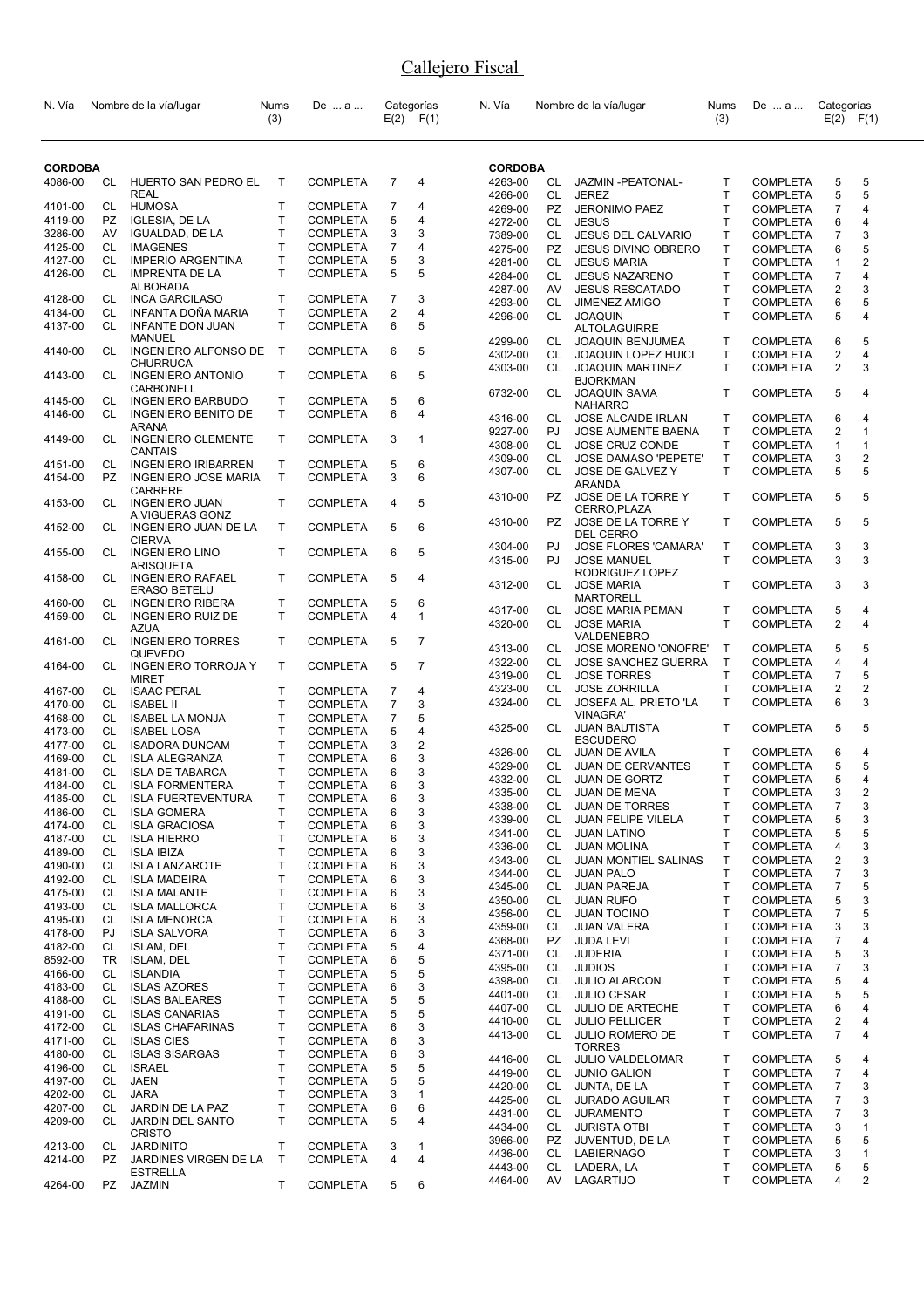| N. Vía             |           | Nombre de la vía/lugar                              | Nums<br>(3) | De  a                              |                | Categorías<br>$E(2)$ $F(1)$ | N. Vía         |     | Nombre de la vía/lugar                 | Nums<br>(3)  | De  a           | Categorías     | $E(2)$ $F(1)$  |
|--------------------|-----------|-----------------------------------------------------|-------------|------------------------------------|----------------|-----------------------------|----------------|-----|----------------------------------------|--------------|-----------------|----------------|----------------|
| <b>CORDOBA</b>     |           |                                                     |             |                                    |                |                             | <b>CORDOBA</b> |     |                                        |              |                 |                |                |
| 4467-00            | PZ        | LAGUNILLA, DE LA                                    | т           | <b>COMPLETA</b>                    | 7              | 3                           | 4704-00        | CL  | <b>MACHAQUITO</b>                      | т            | <b>COMPLETA</b> | 3              | 4              |
| 4470-00            | PZ        | LAHORE                                              | T           | <b>COMPLETA</b>                    | 5              | 5                           | 4707-00        | CL  | <b>MADRE MOGAS</b>                     | T            | <b>COMPLETA</b> | 5              | 6              |
| 4478-00            | CL        | LAPIZLAZULI                                         | T           | COMPLETA                           | 5              | 5                           | 4710-00        | CL. | <b>MADRES ESCOLAPIAS</b>               | Т            | <b>COMPLETA</b> | 4              | 5              |
| 4485-00            | CL        | LAUREL, EL                                          | T           | <b>COMPLETA</b>                    | 3              | 3                           | 4713-00        | CL. | <b>MADRID</b>                          | T            | <b>COMPLETA</b> | 7              | 3              |
|                    |           |                                                     | T           |                                    |                |                             |                | CL. |                                        | T            |                 |                | $\mathbf{1}$   |
| 4493-00            | CL        | LE CORBUSIER                                        |             | <b>COMPLETA</b>                    | 2              | 3                           | 4720-00        |     | MADROÑO                                |              | <b>COMPLETA</b> | 3              |                |
| 4494-00            | CL        | LEBRIJA                                             | Т           | <b>COMPLETA</b>                    | 6              | 6                           | 4722-00        | CL  | <b>MAESE LUIS</b>                      | T            | <b>COMPLETA</b> | 5              | 3<br>5         |
| 4500-00            | CL        | LEIVA AGUILAR                                       | T           | <b>COMPLETA</b>                    | 6              | 4                           | 4723-00        | CL  | MAESTRA DOÑA JULIA<br>MACARRÓN F.      | T            | <b>COMPLETA</b> | 7              |                |
| 4502-00<br>4520-00 | CL<br>CL  | <b>LENTISCO</b><br>LEONOR LOPEZ DE<br><b>CASTRO</b> | T<br>T      | <b>COMPLETA</b><br><b>COMPLETA</b> | 3<br>3         | 1<br>$\overline{2}$         | 4724-00        | CL  | MAESTRA DOÑA<br>REMEDIOS ALBA R.       | T            | <b>COMPLETA</b> | $\overline{7}$ | 5              |
| 4521-00            | CL        | LEOPOLDO DE AUSTRIA                                 | T           | <b>COMPLETA</b>                    | 3              | 2                           | 4726-00        | CL  | MAESTRE ESCUELA                        | T            | <b>COMPLETA</b> | 3              | 1              |
| 4524-00            | CL        | <b>LEOVIGILDO</b>                                   | T           | <b>COMPLETA</b>                    | 6              | 5                           | 4728-00        | CL  | <b>MAESTRO ELOY</b>                    | T            | <b>COMPLETA</b> | $\overline{7}$ | 5              |
| 4527-00            | CL.       | <b>LEPANTO</b>                                      | T           | <b>COMPLETA</b>                    | 6              | 5                           |                |     | VAQUERO CANTILLO                       |              |                 |                |                |
| 4530-00            | CL        | LEPE                                                | T           | <b>COMPLETA</b>                    | 6              | 6                           | 4729-00        | GL  | MAESTRO JOSE DE                        | T            | <b>COMPLETA</b> | 4              | 5              |
| 4529-00            | CL        | <b>LETONIA</b>                                      | T           | <b>COMPLETA</b>                    | 5              | 5                           |                |     | <b>TAPIA</b>                           |              |                 |                |                |
| 4533-00            | CL        | LEVANTE                                             | T           | <b>COMPLETA</b>                    | 5              | 5                           | 4731-00        | CL  | <b>MAESTRO PRIEGO</b>                  | T            | <b>COMPLETA</b> | $\overline{2}$ | 4              |
| 4534-00            | AV        | LIBERTAD, DE LA                                     | T           | <b>COMPLETA</b>                    | 2              | $\overline{2}$              |                |     | <b>LOPEZ</b>                           |              |                 |                |                |
| 4535-00            | <b>CL</b> | <b>LIBERTADOR AGUSTIN</b>                           | T           | <b>COMPLETA</b>                    | 6              | 6                           | 4734-00        | CL  | MAGDALENA                              | T            | <b>COMPLETA</b> | $\overline{7}$ | 4              |
|                    |           | <b>DE ITURBIDE</b>                                  |             |                                    |                |                             | 4740-00        | PZ. | MAGDALENA, DE LA                       | Т            | <b>COMPLETA</b> | $\overline{7}$ | 4              |
| 4538-00            | CL        | LIBERTADOR ANDRES<br>DE SANTACRUZ                   | T           | <b>COMPLETA</b>                    | 6              | 5                           | 4743-00        | CL  | MAGISTRAL GONZALEZ<br><b>FRANCES</b>   | T            | <b>COMPLETA</b> | 5              | 3              |
| 4547-00            | CL        | LIBERTADOR CARRERA<br><b>O'HIGGINS</b>              | T           | <b>COMPLETA</b>                    | 6              | 5                           | 4746-00        | CL  | MAGISTRAL SECO DE<br><b>HERRERA</b>    | T            | <b>COMPLETA</b> | $\overline{2}$ | 4              |
| 4540-00            | CL        | LIBERTADOR HIDALGO Y                                | T           | <b>COMPLETA</b>                    | 6              | 5                           | 4749-00        | PZ  | <b>MAIMONIDES</b>                      | Τ            | <b>COMPLETA</b> | 7              | 3              |
|                    |           | <b>COSTILLA</b>                                     |             |                                    |                |                             | 4750-00        | CL  | <b>MAIZALES</b>                        | T.           | <b>COMPLETA</b> | 7              | 5              |
| 4550-00            | CL        | LIBERTADOR J. FCO.                                  | T           | <b>COMPLETA</b>                    | 6              | 6                           | 4774-00        | CL  | MAJUELO                                | T            | <b>COMPLETA</b> | 3              | 1              |
|                    |           | <b>SAN MARTIN</b>                                   |             |                                    |                |                             | 4782-00        | CL  | <b>MALAGA</b>                          | T.           | <b>COMPLETA</b> | 2              | $\mathbf{1}$   |
| 4543-00            | CL        | <b>LIBERTADOR JOSE</b>                              | T           | <b>COMPLETA</b>                    | 6              | 5                           | 4809-00        | CL. | <b>MANCERA</b>                         | T            | <b>COMPLETA</b> | 7              | 3              |
|                    |           | <b>GERV.ARTIGAS</b>                                 |             |                                    |                |                             | 4812-00        | CL  | <b>MANCHADO</b>                        | Т            | <b>COMPLETA</b> | 7              | 4              |
| 4537-00            | CL.       | LIBERTADOR JUAN                                     | т           | <b>COMPLETA</b>                    | 6              | 5                           | 4815-00        | CJ  | <b>MANCHEGO</b>                        | T            | <b>COMPLETA</b> | 6              | 6              |
|                    |           | RAFAEL MORA                                         |             |                                    |                |                             | 4818-00        | CL. | <b>MANCHON</b>                         | T            | <b>COMPLETA</b> | 3              | 1              |
| 4544-00            | CL        | <b>LIBERTADOR MATIAS</b>                            | т           | <b>COMPLETA</b>                    | 6              | 6                           | 4837-00        | CL. | MANIFESTACION, DE LA                   | T.           | <b>COMPLETA</b> | $\overline{7}$ | 3              |
|                    |           | <b>DELGADO</b><br>LIBERTADOR SIMON B.-              | T           |                                    | 6              | 5                           | 4839-00        | AV  | <b>MANOLETE</b>                        | T            | <b>COMPLETA</b> | 3              | 3              |
| 4553-00            | CL        | PEATONAL B                                          |             | <b>COMPLETA</b>                    |                |                             | 4840-00        | CL  | <b>MANOLO ROSA</b>                     | T            | <b>COMPLETA</b> | 3              | 3              |
| 4546-00            | CL        | <b>LIBERTADOR SIMON</b>                             | T           | <b>COMPLETA</b>                    | 6              | 5                           | 4842-00        | CL  | <b>MANRIQUEZ</b>                       | T            | <b>COMPLETA</b> | 5              | 4              |
|                    |           | <b>BOLIVAR</b>                                      |             |                                    |                |                             | 4845-00        | CL  | <b>MANTILLO</b>                        | T            | <b>COMPLETA</b> | 7              | 5              |
| 4549-00<br>4555-00 | CL<br>CL  | <b>LIBERTADOR SUCRE</b><br><b>LIBERTADOR SUCRE</b>  | T<br>T.     | <b>COMPLETA</b><br><b>COMPLETA</b> | 6<br>6         | 5<br>5                      | 6382-00        | CL. | MANUEL BENITEZ 'EL<br><b>CORDOBES'</b> | T            | <b>COMPLETA</b> | 3              | $\overline{2}$ |
| 4539-00            | AV        | -PEATONAL A<br>LIBIA                                | T           | <b>COMPLETA</b>                    | 2              | 5                           | 4850-00        | PJ  | <b>MANUEL CALERO</b><br>'CALERITO'     | T            | <b>COMPLETA</b> | 4              | 3              |
| 4558-00            | CL        | LIBREROS, DE LOS                                    | т           | <b>COMPLETA</b>                    | 3              | 3                           | 4846-00        | CL  | MANUEL CANO 'EL                        | $\mathsf{T}$ | <b>COMPLETA</b> | 4              | 3              |
| 4531-00            | CL        | <b>LICIO</b>                                        | Т           | <b>COMPLETA</b>                    | 5              | 4                           |                |     | PIREO <sup>®</sup>                     |              |                 |                |                |
| 4548-00            | CL        | <b>LINDO</b>                                        | T           | <b>COMPLETA</b>                    | 3              | 2                           | 4853-00        | CL. | <b>MANUEL CUELLAR</b>                  | T            | <b>COMPLETA</b> | $\overline{2}$ | 3              |
| 4551-00            | CL        | <b>LINEROS</b>                                      | T           | <b>COMPLETA</b>                    | 5              | 4                           | 4848-00        | CL  | <b>RAMOS</b><br>MANUEL DE FALLA        | T            | <b>COMPLETA</b> | 3              | 3              |
| 9258-00            | AV        | <b>LINNEO</b>                                       | T           | <b>COMPLETA</b>                    | 5              | 5                           | 4847-00        | CL  | MANUEL DE LA HABA                      | T            | <b>COMPLETA</b> | 4              | $\overline{2}$ |
| 4565-00            | СL        | LITUANIA                                            | Т           | <b>COMPLETA</b>                    | 5              | 5                           |                |     | 'ZURITO'                               |              |                 |                |                |
| 4560-00            | CL        | LLANO, DEL                                          | Τ           | COMPLETA                           | $\overline{7}$ | 4                           | 4851-00        | CL  | MANUEL DE SANDOVAL                     | T.           | <b>COMPLETA</b> | $\mathcal{P}$  | $\mathcal{P}$  |
| 4566-00            | AV        | LLANOS DEL PRETORIO                                 | Т           | <b>COMPLETA</b>                    | 2              | 2                           | 4852-00        | CL  | <b>MANUEL FUENTES</b>                  | T            | <b>COMPLETA</b> | 4              | $\overline{c}$ |
| 4567-00            | GL        | LLANOS DEL PRETORIO                                 | Т           | <b>COMPLETA</b>                    | 2              | 2                           |                |     | 'BOCANEGRA'                            |              |                 |                |                |
| 4593-00            | CL        | <b>LLANOS Y MERAS</b>                               | т           | <b>COMPLETA</b>                    | 6              | 6                           | 4854-00        | CL  | MANUEL MARIA DE                        | Τ            | <b>COMPLETA</b> | 3              | 2              |
| 4596-00            | CL        | LLERENA                                             | т           | COMPLETA                           | 6              | 5                           |                |     | <b>ARJONA</b>                          |              |                 |                |                |
| 4605-00            | CL        | <b>LOJA</b>                                         | T           | <b>COMPLETA</b>                    | 6              | 6                           | 4849-00        | CL  | MANUEL MORA VALLE                      | T            | <b>COMPLETA</b> | 5              | 3              |
| 4611-00            | CL        | LOMAS, DE LAS                                       | T           | <b>COMPLETA</b>                    | 6              | 4                           |                |     | 'MORITA'                               |              |                 |                |                |
| 4615-00            | CL        | <b>LONDRES</b>                                      | T           | <b>COMPLETA</b>                    | 3              | 1                           | 4858-00        | CL  | MANUEL SORO -TINTE-                    | Τ            | <b>COMPLETA</b> | 7              | 3              |
|                    | SD.       |                                                     | T           |                                    | 7              | 5                           | 4859-00        | CL  | MANZANILLA                             | T.           | <b>COMPLETA</b> | $\overline{7}$ | 5              |
| 4617-00            |           | LONJAS MPLES. EN C.<br><b>MADRE DIOS</b>            |             | <b>COMPLETA</b>                    |                |                             | 4860-00        | PZ  | MANZANO, DEL                           | т            | <b>COMPLETA</b> | 7              | 3              |
| 4618-00            | AV        | LONJAS, DE LAS                                      | T           | <b>COMPLETA</b>                    | 5              | 5                           | 4869-00        | CL  | <b>MARBELLA</b>                        | т            | <b>COMPLETA</b> | 6              | 6              |
| 4626-00            | CL        | LOPE DE HOCES                                       | Т           | <b>COMPLETA</b>                    | 5              | 1                           | 4875-00        | CL  | <b>MARCHENA</b>                        | Т            | <b>COMPLETA</b> | 6              | 6              |
| 4629-00            | CL        | LOPE DE RUEDA                                       | Т           | <b>COMPLETA</b>                    | 6              | 4                           | 4878-00        | CL  | MARCOS REDONDO                         | т            | <b>COMPLETA</b> | 5              | 5              |
| 4632-00            | CL        | LOPE DE VEGA                                        | Т           | <b>COMPLETA</b>                    | 3              | $\overline{\mathbf{c}}$     | 4881-00        | CL  | <b>MARFILEROS</b>                      | T            | <b>COMPLETA</b> | 5              | 5              |
| 4638-00            | CL        | LOPEZ AMO                                           | T           | COMPLETA                           | 4              | 4                           | 4883-00        | CL  | MARGARITA XIRGU                        | Т            | <b>COMPLETA</b> | 3              | 2              |
| 4641-00            | CL        | LOPEZ DE ALBA                                       | Т           | <b>COMPLETA</b>                    | 5              | 5                           | 4890-00        | CL  | MARIA AUXILIADORA                      | T            | <b>COMPLETA</b> | 3              | 4              |
| 4647-00            | CL        |                                                     | Т           |                                    |                | 5                           | 4896-00        | CL  | <b>MARIA CRISTINA</b>                  | Т            | <b>COMPLETA</b> | 2              | 2              |
|                    |           | LORENZO FERREIRA                                    | т           | <b>COMPLETA</b>                    | 5<br>4         | 0                           | 4892-00        | CL  | <b>MARIA DE MOLINA</b>                 | T.           | <b>COMPLETA</b> | 3              | 3              |
| 4652-00            | GL        | LOUVIERE, DE LA                                     |             | <b>COMPLETA</b>                    |                |                             | 4897-00        | CL  | MARIA FDZ. CARMONA                     | т            | <b>COMPLETA</b> | 6              | 3              |
| 4659-00            | CL        | LUCANO                                              | Т           | <b>COMPLETA</b>                    | 5              | 4                           |                |     | 'MARIQUITA'                            |              |                 |                |                |
| 4662-00            | CL        | <b>LUCENA</b>                                       | T           | <b>COMPLETA</b>                    | 6              | 6                           | 4895-00        | CL  | MARIA LA JUDIA                         | т            | <b>COMPLETA</b> | 3              | 2              |
| 4665-00            | CL        | LUCIO MARCO                                         | Т           | <b>COMPLETA</b>                    | 3              | 2                           | 4898-00        | CL  | MARIA LA TALEGONA                      | т            | <b>COMPLETA</b> | 5              | 4              |
| 4668-00            | CL        | <b>LUIS BRAILLE</b>                                 | T           | <b>COMPLETA</b>                    | 5              | 5                           | 4891-00        | CL. | <b>MARIA MALIBRAN</b>                  | T.           | <b>COMPLETA</b> | 3              | 4              |
| 4669-00            | AV        | LUIS CAÑETE                                         | Т           | <b>COMPLETA</b>                    | 7              | 7                           | 4901-00        | CL  | <b>MARIA MONTESSORI</b>                | т            | <b>COMPLETA</b> | 3              | 3              |
| 4671-00            | CL        | LUIS DIAZ                                           | T           | COMPLETA                           | 7              | 3                           | 4900-00        | CL  | <b>MARIA ZAMBRANO</b>                  | T            | <b>COMPLETA</b> | 3              | 3              |
| 4683-00            | CL        | LUIS PONCE DE LEON                                  | Т           | <b>COMPLETA</b>                    | 3              | 5                           | 6379-00        | CL  | MARIA, VIRGEN Y MADRE                  | $\top$       | <b>COMPLETA</b> | 5              | 5              |
| 4686-00            | CL.       | LUIS VALENZUELA                                     | Т           | <b>COMPLETA</b>                    | 5              | 4                           | 3597-00        | CL  | <b>MARIANA PINEDA</b>                  | Τ            | <b>COMPLETA</b> | 4              | 5              |
| 4689-00            | CL        | LUISA DE MARILLAC                                   | т           | <b>COMPLETA</b>                    | 5              | 5                           | 4899-00        | CL  | <b>MARIANO AMAYA</b>                   | T            | <b>COMPLETA</b> | $\overline{7}$ | 3              |
| 4695-00            | CL        | LUNA                                                | т           | <b>COMPLETA</b>                    | 7              | 4                           | 4902-00        | CL  | MARIANO DE CAVIA                       | т            | <b>COMPLETA</b> | 6              | 4              |
| 4698-00            | CL        | <b>LUQUE</b>                                        | T           | <b>COMPLETA</b>                    | 6              | 6                           | 4903-00        | CL  | <b>MARIE CURIE</b>                     | T            | <b>COMPLETA</b> | 3              | 3              |
| 4701-00            | CL        | LUSTRE                                              | T.          | <b>COMPLETA</b>                    | $\overline{7}$ | 6                           | 4905-00        | PZ  | MARINA ESPAÑOLA                        | T.           | <b>COMPLETA</b> | 5              | 6              |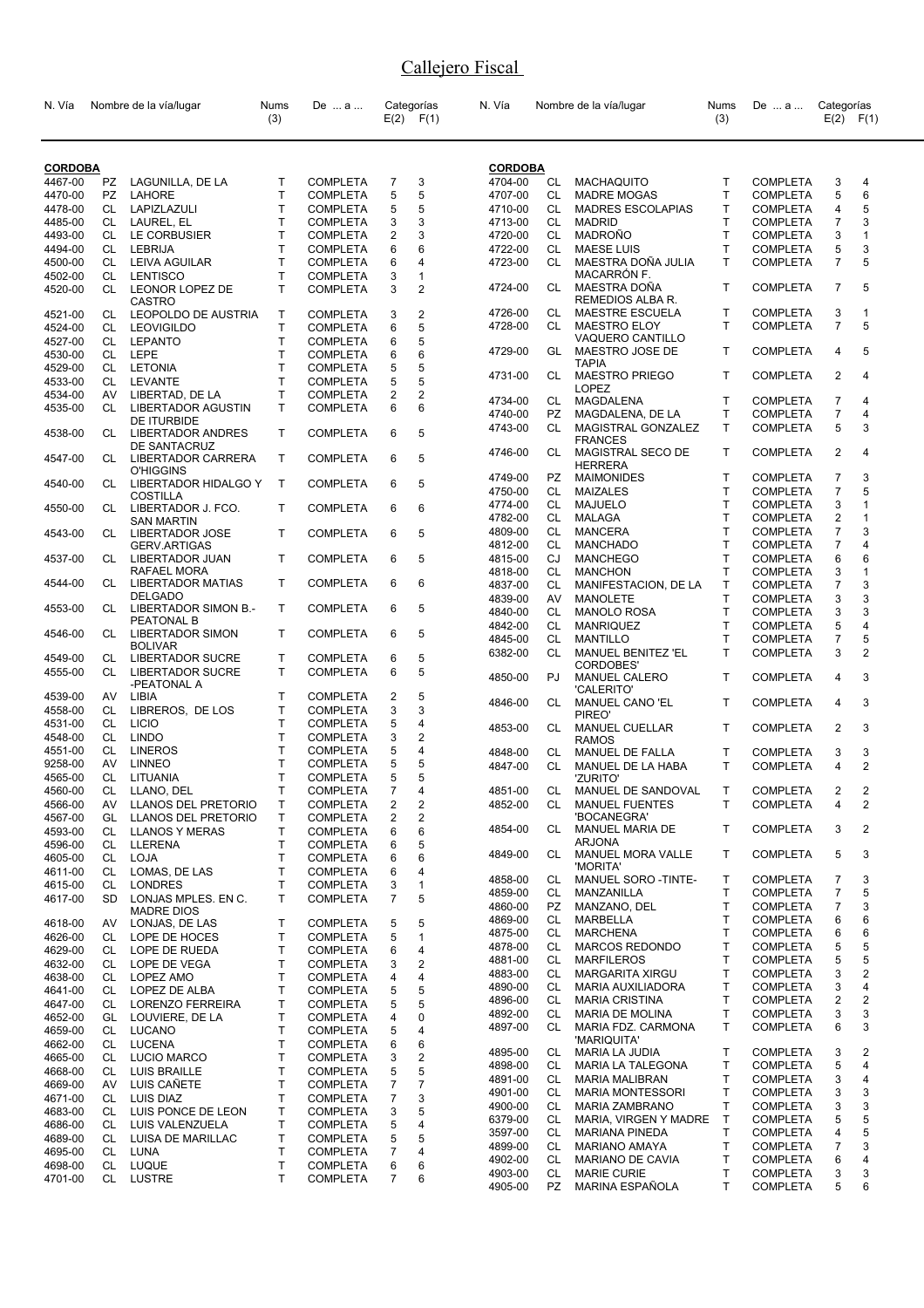| N. Vía             |                 | Nombre de la vía/lugar                          | Nums<br>(3)                  | De  a                              |                | Categorías<br>$E(2)$ $F(1)$ | N. Vía             |                        | Nombre de la vía/lugar                           | <b>Nums</b><br>(3) | De  a                              | Categorías<br>E(2)  | F(1)                |
|--------------------|-----------------|-------------------------------------------------|------------------------------|------------------------------------|----------------|-----------------------------|--------------------|------------------------|--------------------------------------------------|--------------------|------------------------------------|---------------------|---------------------|
| <b>CORDOBA</b>     |                 |                                                 |                              |                                    |                |                             | <b>CORDOBA</b>     |                        |                                                  |                    |                                    |                     |                     |
| 6894-00<br>4908-00 | PZ<br><b>CL</b> | MARINALEDA<br><b>MARINO ALCALA</b>              | T<br>T                       | <b>COMPLETA</b><br><b>COMPLETA</b> | 5<br>3         | 5<br>$\mathbf{1}$           | 5121-00            | SD.                    | DEL NARANJO<br><b>MERCADO DEL</b>                | T.                 | <b>COMPLETA</b>                    | $\overline{7}$      | 5                   |
|                    |                 | <b>GALIANO</b>                                  |                              |                                    |                |                             |                    |                        | <b>MARRUBIAL</b>                                 |                    |                                    |                     |                     |
| 4911-00            | PJ              | MARINO ALONSO DE LAS<br><b>INFANTAS</b>         | $\mathsf{T}$                 | <b>COMPLETA</b>                    | 6              | 5                           | 5124-00<br>5127-00 | <b>SD</b><br><b>SD</b> | MERCADO DEL NORTE<br>MERCADO DEL PARQUE          | Τ<br>T.            | <b>COMPLETA</b><br><b>COMPLETA</b> | 7<br>$\overline{7}$ | $\mathbf{1}$<br>5   |
| 4914-00            | PJ              | MARINO BLAS DE LEZO                             | Т                            | <b>COMPLETA</b>                    | 6              | 5                           |                    |                        | <b>CRUZ CONDE</b>                                |                    |                                    |                     |                     |
| 4917-00<br>4920-00 | PJ<br>PJ        | <b>MARINO CASTILLA</b><br><b>MARINO CERVERA</b> | T<br>$\mathsf{T}$            | <b>COMPLETA</b><br><b>COMPLETA</b> | 6<br>6         | 5<br>5                      | 5130-00            | <b>SD</b>              | MERCADO DEL SECTOR<br><b>SUR</b>                 | Τ                  | <b>COMPLETA</b>                    | 7                   | 6                   |
| 4923-00            | PJ              | MARINO CONDE DE                                 | T                            | <b>COMPLETA</b>                    | 6              | 5                           | 5133-00            | SD                     | MERCADO HUERTA DE                                | Τ                  | <b>COMPLETA</b>                    | $\overline{7}$      | 5                   |
| 4926-00            | PJ              | <b>ALCAUDETE</b><br>MARINO DIEGO DE             | T                            | <b>COMPLETA</b>                    | 6              | 5                           | 5138-00            | CL                     | LA REINA<br><b>MERCURIO</b>                      | Τ                  | <b>COMPLETA</b>                    | 5                   | 4                   |
|                    |                 | <b>ARGOTE</b>                                   |                              |                                    |                |                             | 5145-00            | CL                     | MESIAS, LOS                                      | Т                  | <b>COMPLETA</b>                    | 6                   | 5                   |
| 4929-00            | PJ              | MARINO FRANCISCO DE<br><b>LOS RIOS</b>          | T                            | <b>COMPLETA</b>                    | 6              | 5                           | 5144-00<br>5146-00 | CL<br>CL               | METALURGICOS, LOS<br><b>MEXICO</b>               | т<br>т             | <b>COMPLETA</b><br><b>COMPLETA</b> | 5<br>3              | 6<br>1              |
| 4932-00            | PJ              | <b>MARINO GARROTE</b>                           | T                            | <b>COMPLETA</b>                    | 6              | 5                           | 5148-00            | CL.                    | MIGUEL ANGEL ORTI                                | T                  | <b>COMPLETA</b>                    | 5                   | 5                   |
| 4935-00            | PJ              | <b>MARINO JERONIMO</b>                          | T                            | <b>COMPLETA</b>                    | 6              | 5                           |                    |                        | <b>BELMONTE</b>                                  |                    |                                    |                     |                     |
|                    |                 | <b>CABRERA</b>                                  |                              |                                    |                |                             | 5151-00            | CL                     | MIGUEL BENZO                                     | т                  | <b>COMPLETA</b>                    | 2                   | 3                   |
| 4938-00            | PJ              | MARINO JOSE DE LOS<br><b>RIOS</b>               | T                            | <b>COMPLETA</b>                    | 6              | 5                           | 5153-00            | CL                     | MIGUEL DE MOLINA                                 | т                  | <b>COMPLETA</b>                    | 5<br>5              | 3<br>5              |
| 4941-00            | PJ              | <b>MARINO LUIS CARRILLO</b>                     | T.                           | <b>COMPLETA</b>                    | 6              | 5                           | 5154-00<br>5155-00 | AV<br>CL.              | MIGUEL DE UNAMUNO<br><b>MIGUEL GILA</b>          | т<br>T             | <b>COMPLETA</b><br><b>COMPLETA</b> | $\overline{2}$      | 3                   |
| 4944-00            | PJ              | <b>MARINO LUIS CORDOBA</b>                      | $\mathsf{T}$                 | <b>COMPLETA</b>                    | 6              | 5                           | 5165-00            | CL                     | MINEROS, LOS                                     | Т                  | <b>COMPLETA</b>                    | 5                   | 6                   |
|                    |                 | ARCE                                            |                              |                                    |                |                             | 5166-00            | CL                     | <b>MINERVA</b>                                   | T                  | <b>COMPLETA</b>                    | 5                   | 4                   |
| 4947-00            | PJ              | <b>MARINO MARTIN</b><br><b>AGUAYO</b>           | $\mathsf{T}$                 | <b>COMPLETA</b>                    | 6              | 5                           | 5169-00            | AV                     | MINISTERIO DE LA<br><b>VIVIENDA</b>              | T                  | <b>COMPLETA</b>                    | 5                   | 5                   |
| 4950-00<br>4953-00 | PJ<br>PJ        | MARINO MENDEZ NUÑEZ<br>MARINO OQUENDO           | Т<br>T                       | <b>COMPLETA</b><br><b>COMPLETA</b> | 6<br>6         | 5<br>5                      | 5205-00            | CL                     | MIRAFLORES, CUARTA                               | Τ                  | <b>COMPLETA</b>                    | $\overline{7}$      | 6                   |
| 4956-00            | PJ              | MARINO PEDRO DE LOS                             | $\mathsf{T}$                 | <b>COMPLETA</b>                    | 6              | 5                           | 5223-00            | CL                     | DE<br>MIRAFLORES, DECIMA                         | т                  | <b>COMPLETA</b>                    | $\overline{7}$      | 6                   |
| 4959-00            | PJ              | <b>RIOS</b><br><b>MARINO VIERNA</b>             | T                            | <b>COMPLETA</b>                    | 6              | 5                           | 5208-00            | CL                     | DE<br>MIRAFLORES, QUINTA                         | Τ                  | <b>COMPLETA</b>                    | $\overline{7}$      | 6                   |
| 4958-00            | CL              | <b>MARLENE DIETRICH</b>                         | Т                            | <b>COMPLETA</b>                    | 5              | 3                           |                    |                        | DE                                               |                    |                                    |                     |                     |
| 4962-00<br>4965-00 | CL<br><b>CL</b> | MARQUES DE BOIL<br><b>MARQUES DE</b>            | $\mathsf{T}$<br>$\mathsf{T}$ | <b>COMPLETA</b><br><b>COMPLETA</b> | 2<br>5         | 2<br>$\overline{4}$         | 5199-00            | CL                     | MIRAFLORES, SEGUNDA<br>DE                        | T                  | <b>COMPLETA</b>                    | $\overline{7}$      | 6                   |
|                    |                 | CABRIÑANA                                       |                              |                                    |                |                             | 5225-00            | AV                     | MIRALBAIDA                                       | Τ                  | <b>COMPLETA</b>                    | 5                   | 5                   |
| 4971-00            | CL              | <b>MARQUES DE</b><br><b>GUADALCAZAR</b>         | $\mathsf{T}$                 | <b>COMPLETA</b>                    | 5              | 5                           | 5235-00            | AV                     | <b>MIRASIERRA</b>                                | т                  | <b>COMPLETA</b>                    | 5                   | 4                   |
| 4974-00            | CL              | <b>MARQUES DEL VILLAR</b>                       | T                            | <b>COMPLETA</b>                    | 7              | 4                           | 5244-00            | PZ<br><b>CL</b>        | MIRLO, EL                                        | т<br>T             | <b>COMPLETA</b>                    | 5<br>5              | 5<br>4              |
| 4977-00            | CL              | MARQUESA DE                                     | T                            | <b>COMPLETA</b>                    | 3              | 3                           | 5256-00<br>5259-00 | CL.                    | MOLINA DE LEON<br><b>MOLINA SANCHEZ</b>          | T.                 | <b>COMPLETA</b><br><b>COMPLETA</b> | 3                   | 2                   |
| 4989-00            | CL              | <b>VALDEIGLESIAS</b><br><b>MARROQUIES</b>       | T                            | <b>COMPLETA</b>                    | 7              | 4                           |                    |                        | LAGARTIJO                                        |                    |                                    |                     |                     |
| 4998-00            | CL              | <b>MARRUECOS</b>                                | $\mathsf{T}$                 | <b>COMPLETA</b>                    | 2              | 3                           | 5295-00            | AV                     | MOLINOS, DE LOS                                  | т<br>T.            | <b>COMPLETA</b>                    | 2<br>6              | 2<br>5              |
| 5000-00            | CL              | <b>MARTE</b>                                    | $\mathsf{T}$                 | <b>COMPLETA</b>                    | 5              | 4                           | 3651-00            | CL                     | MONSEÑOR JUAN<br><b>M.FONT DEL RIEGO</b>         |                    | <b>COMPLETA</b>                    |                     |                     |
| 5001-00            | CL              | MARTIN DE ROA                                   | $\mathsf{T}$                 | <b>COMPLETA</b>                    | 7              | 4                           | 5310-00            | CL                     | MONTAÑAS                                         | т                  | <b>COMPLETA</b>                    | 7                   | 3                   |
| 5004-00            | CL              | <b>MARTIN DE SAAVEDRA</b>                       | T                            | <b>COMPLETA</b>                    | 3              | $\mathbf{1}$                | 5338-00            | CL                     | <b>MONTELLANO</b>                                | T                  | <b>COMPLETA</b>                    | 5                   | 6                   |
| 5005-00            | CL              | <b>MARTIN GAITE</b>                             | T                            | <b>COMPLETA</b>                    | 3              | 3                           | 5340-00            | CL                     | <b>MONTEMAYOR</b>                                | т                  | <b>COMPLETA</b>                    | 3                   | 2                   |
| 5007-00            | CL              | <b>MARTIN LOPEZ</b>                             | T                            | <b>COMPLETA</b>                    | 6              | 4                           | 5349-00            | CL                     | <b>MONTERO</b>                                   | т                  | <b>COMPLETA</b>                    | 7                   | 4                   |
| 5013-00<br>5017-00 | <b>CL</b><br>PJ | <b>MARTINEZ RUCKER</b>                          | $\mathsf{T}$<br>$\mathsf{T}$ | <b>COMPLETA</b>                    | 7<br>3         | 3<br>3                      | 5400-00            | CL                     | <b>MONTORO</b>                                   | T                  | <b>COMPLETA</b>                    | 6                   | 6                   |
| 4960-00            | CL              | MARUJA CAZALLA<br>MARYAN                        | Т                            | <b>COMPLETA</b><br><b>COMPLETA</b> | 6              | 3                           | 5403-00<br>5414-00 | CL<br>PZ               | <b>MORALES</b><br>MOREAL, EL                     | T<br>Τ             | <b>COMPLETA</b><br><b>COMPLETA</b> | $\overline{7}$<br>5 | 5<br>$\overline{a}$ |
| 5019-00            | CL              | <b>MATARRATONES</b>                             | $\mathsf T$                  | <b>COMPLETA</b>                    | 7              | 3                           | 5418-00            | PJ                     | MOREDAL, DEL                                     | Τ                  | <b>COMPLETA</b>                    | 5                   | 5                   |
| 5025-00            | CL              | <b>MATEO INURRIA</b>                            | т                            | <b>COMPLETA</b>                    | 7              | 5                           | 5424-00            | PZ                     | MORENO, DEL                                      | T.                 | <b>COMPLETA</b>                    | 2                   | 2                   |
| 5027-00            | PZ              | MATHAMA GHANDI                                  | T                            | <b>COMPLETA</b>                    | 5              | 6                           | 5660-00            | <b>PZ</b>              | MORERAS, DE LAS                                  | т                  | <b>COMPLETA</b>                    | 5                   | $\mathbf{1}$        |
| 5037-00            | CL              | <b>MAYOR DE SANTA</b>                           | T                            | <b>COMPLETA</b>                    | 5              | 4                           | 5664-00            | CL                     | <b>MORERIA</b>                                   | т                  | COMPLETA                           | 2                   | 2                   |
|                    |                 | <b>MARINA</b>                                   |                              |                                    |                |                             | 5667-00            | CL                     | <b>MORILES</b>                                   | т                  | <b>COMPLETA</b>                    | 6                   | 5                   |
| 5043-00<br>5049-00 | CL<br>CL        | MAYORAL, EL<br>MEDEA                            | Т<br>T                       | <b>COMPLETA</b><br><b>COMPLETA</b> | 3<br>6         | 1<br>6                      | 5676-00            | CL                     | <b>MORISCOS</b>                                  | т                  | COMPLETA                           | 7                   | 4                   |
| 5051-00            | GL              | MEDIA LUNA, DE LA                               | т                            | <b>COMPLETA</b>                    | 2              | 3                           | 5685-00            | CL                     | <b>MOTAMID</b>                                   | т                  | <b>COMPLETA</b>                    | 6                   | 5                   |
| 5058-00            | AV              | MEDINA AZAHARA                                  | T                            | <b>COMPLETA</b>                    | 2              | 2                           | 5688-00            | CL<br>CL               | <b>MOTARRIF</b><br><b>MOTRIL</b>                 | т<br>Т             | <b>COMPLETA</b>                    | 6<br>6              | 4<br>7              |
| 5064-00            | CL              | MEDINA Y CORELLA                                | T                            | <b>COMPLETA</b>                    | 7              | 4                           | 5691-00<br>5704-00 | CL                     | <b>MOVIMIENTO VECINAL</b>                        | т                  | COMPLETA<br><b>COMPLETA</b>        | 7                   | 3                   |
| 5067-00            | PZ              | MEDIODIA, DEL                                   | Т                            | <b>COMPLETA</b>                    | 6              | 5                           | 5709-00            | AV                     | MOZARABES, DE LOS                                | T.                 | COMPLETA                           | 2                   | 3                   |
| 2395-00            | SD.             | MEDITERRANEO AVDA.-                             | $\mathsf{T}$                 | <b>COMPLETA</b>                    | 6              | 6                           | 5712-00            | CL                     | <b>MUCHO TRIGO</b>                               | т                  | <b>COMPLETA</b>                    | 7                   | 3                   |
| 2394-00            | AV.             | <b>HOGAR PENS.</b><br>MEDITERRANEO, DEL         | Т                            | <b>COMPLETA</b>                    | 6              | 6                           | 5715-00            | CL                     | <b>MUDARRA</b>                                   | т                  | COMPLETA                           | 3                   | 1                   |
| 5068-00            | CL              | <b>MEJORANA</b>                                 | т                            | <b>COMPLETA</b>                    | 3              | $\mathbf{1}$                | 5718-00            | CJ                     | MUNDA                                            | т                  | COMPLETA                           | 6                   | 2                   |
| 5073-00            | TR.             | MELERO ALTO                                     | T                            | <b>COMPLETA</b>                    | 0              | $\mathbf{1}$                | 5721-00            | CL                     | <b>MUÑICES</b>                                   | т                  | <b>COMPLETA</b>                    | 7                   | 4<br>4              |
| 5088-00            | CL              | MELILLA                                         | T                            | <b>COMPLETA</b>                    | 5              | 6                           | 5724-00<br>5727-00 | CL<br>CL               | MUÑOZ CAPILLA<br><b>MURCIA</b>                   | т<br>Т             | COMPLETA<br><b>COMPLETA</b>        | $\overline{7}$<br>3 | 4                   |
| 5091-00            | CL              | <b>MELLADOS</b>                                 | т                            | <b>COMPLETA</b>                    | 7              | 3                           | 5739-00            | CL                     | MURO DE LA                                       | T.                 | COMPLETA                           | $\overline{7}$      | 4                   |
| 5103-00            | CL              | MENENDEZ PELAYO                                 | $\mathsf{T}$                 | <b>COMPLETA</b>                    | 3              | 2                           |                    |                        | <b>MISERICORDIA</b>                              |                    |                                    |                     |                     |
| 5106-00            | AV              | <b>MENENDEZ PIDAL</b>                           | Т                            | <b>COMPLETA</b>                    | 3              | 4                           | 5741-00            | CL                     | MUSICO ANTONIO DE                                | Τ                  | COMPLETA                           | 4                   | 7                   |
| 5107-00            | CL              | <b>MENTA</b>                                    | T                            | <b>COMPLETA</b>                    | 5              | 4                           |                    |                        | CABEZON                                          |                    |                                    |                     |                     |
| 5108-00            | <b>SD</b>       | MERCACORDOBA -AVDA.<br>LAS LONJAS               | $\mathsf{T}$                 | <b>COMPLETA</b>                    | 5              | 5                           | 5742-00            | CL                     | <b>MUSICO BALIUS</b>                             | т                  | <b>COMPLETA</b>                    | 3                   | 1                   |
| 5109-00            | CL              | <b>MERCADILLO</b>                               | T.                           | <b>COMPLETA</b>                    | 6              | 6                           | 5743-00            | CL.                    | MUSICO CRISTOBAL DE<br><b>MORALES</b>            | Τ                  | <b>COMPLETA</b>                    | 4                   | $\overline{7}$      |
| 5112-00            | <b>SD</b>       | MERCADO DE CIUDAD                               | Т                            | <b>COMPLETA</b>                    | $\overline{7}$ | 3                           | 5744-00            | CL                     | MUSICO FRANCISCO DE                              | T                  | <b>COMPLETA</b>                    | 4                   | 6                   |
| 5136-00            | SD              | <b>JARDIN</b><br>MERCADO DE LA                  | T                            | <b>COMPLETA</b>                    | 7              | 0                           |                    |                        | <b>SALINAS</b>                                   |                    |                                    |                     |                     |
|                    |                 | <b>CORREDERA</b>                                |                              |                                    |                |                             | 5745-00<br>5748-00 | CL<br>CL               | <b>MUSICO GUERRERO</b><br><b>MUSICO INFANTAS</b> | т<br>т             | <b>COMPLETA</b><br><b>COMPLETA</b> | 3<br>6              | 1<br>4              |
| 5115-00            | SD              | MERCADO DEL ALCAZAR                             | $\top$                       | <b>COMPLETA</b>                    | 7              | 5                           | 5751-00            | PJ                     | <b>MUSICO JIMENEZ</b>                            | T.                 | COMPLETA                           | 5                   | 5                   |
| 5118-00            | SD.             | MERCADO DEL BARRIO                              | T                            | <b>COMPLETA</b>                    | $\overline{7}$ | 5                           |                    |                        | <b>ROMAN</b>                                     |                    |                                    |                     |                     |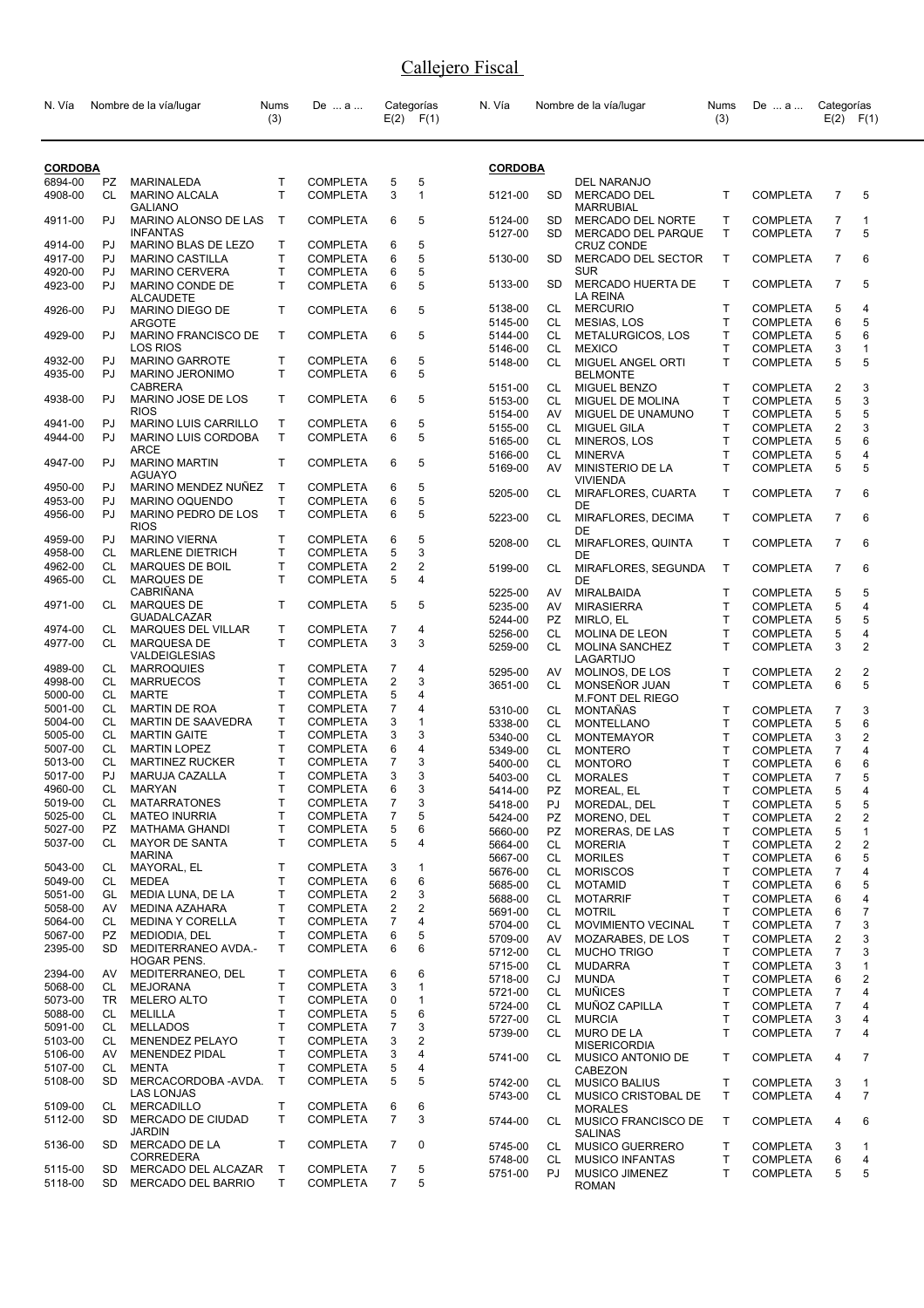| N. Vía             |           | Nombre de la vía/lugar                   | Nums<br>(3) | De  a                              |        | Categorías<br>$E(2)$ $F(1)$ | N. Vía             |           | Nombre de la vía/lugar                                | Nums<br>(3)  | De  a                              | Categorías               | $E(2)$ $F(1)$  |
|--------------------|-----------|------------------------------------------|-------------|------------------------------------|--------|-----------------------------|--------------------|-----------|-------------------------------------------------------|--------------|------------------------------------|--------------------------|----------------|
| <b>CORDOBA</b>     |           |                                          |             |                                    |        |                             | <b>CORDOBA</b>     |           |                                                       |              |                                    |                          |                |
| 5752-00            | CL        | MUSICO JUAN DEL                          | т           | <b>COMPLETA</b>                    | 4      | $\overline{7}$              | 6010-00            | CL        | PACO NATERA                                           | т            | <b>COMPLETA</b>                    | 4                        | 5              |
|                    |           | <b>ENCINA</b>                            |             |                                    |        |                             | 6033-00            | CL        | PADRE COSME MUÑOZ                                     | T.           | <b>COMPLETA</b>                    | $\overline{7}$           | 4              |
| 5754-00            | CL        | <b>MUSICO LIDON</b>                      | T.          | <b>COMPLETA</b>                    | 3      | 1                           | 6012-00            | <b>PZ</b> | PADRE CRISTOBAL                                       | T.           | <b>COMPLETA</b>                    | 7                        | 4              |
| 5756-00            | CL        | MUSICO TOMAS LUIS DE                     | T.          | <b>COMPLETA</b>                    | 4      | 6                           | 6014-00            | CL        | <b>PADRE MORALES</b>                                  | T.           | <b>COMPLETA</b>                    | 5                        | 5              |
|                    |           | <b>VICTORIA</b>                          | T           |                                    |        |                             | 6015-00            | CJ        | PADRE POSADAS                                         | Τ            | <b>COMPLETA</b>                    | 6                        | $\overline{2}$ |
| 5757-00            | CL        | <b>MUSICO ZIRYAB</b>                     | T           | <b>COMPLETA</b><br><b>COMPLETA</b> | 4<br>7 | 3<br>5                      | 6018-00            | CL        | PADRE PUEYO                                           | T            | <b>COMPLETA</b>                    | 3                        | $\overline{2}$ |
| 5760-00<br>8109-00 | CL<br>CR. | <b>NACIMIENTO</b><br>NACIONAL-IV CORDOBA | т           | <b>COMPLETA</b>                    | 4      | 6                           | 6021-00            | TR.       | PADRES MOHEDANO                                       | T.           | <b>COMPLETA</b>                    | 5                        | 4              |
|                    |           | CADIZ                                    |             |                                    |        |                             | 6035-00            | GL        | PAISES BALTICOS, DE<br>LOS                            | T.           | COMPLETA                           | 5                        | 5              |
| 4716-00            | CR        | NACIONAL-IV CORDOBA                      | Κm          | 0397 FINAL                         | 5      | 5                           | 6039-00            | PZ        | PAJA, DE LA                                           | т            | <b>COMPLETA</b>                    | 7                        | 4              |
|                    |           | <b>MADRID</b>                            |             |                                    |        |                             | 6042-00            | CL        | PALACIO DE LA GALIANA                                 | Τ            | <b>COMPLETA</b>                    | 4                        | $\mathbf{1}$   |
| 5762-00<br>5769-00 | CL<br>CJ  | NARANJAL DE ALMAGRO<br>NARANJO, DEL      | Т<br>T.     | <b>COMPLETA</b><br><b>COMPLETA</b> | 3<br>7 | 2<br>3                      | 6045-00            | CL        | PALANCA, DE LA                                        | Τ            | <b>COMPLETA</b>                    | 5                        | 4              |
| 5781-00            | CL        | NAVAS DE TOLOSA                          | Т           | COMPLETA                           | 5      | 4                           | 6048-00            | CL        | <b>PALAREA</b>                                        | T.           | <b>COMPLETA</b>                    | 7                        | 4              |
| 5799-00            | CL        | <b>NEPTUNO</b>                           | T           | COMPLETA                           | 5      | 4                           | 6055-00            |           | CR PALMA DEL RIO                                      | T.           | <b>COMPLETA</b>                    | 5                        | 4              |
| 5802-00            | CL        | <b>NERJA</b>                             | T           | <b>COMPLETA</b>                    | 6      | 6                           |                    |           | -MIRALBAIDA-                                          |              |                                    |                          |                |
| 5803-00            | CL        | NEVALO.VILLARRUBIA                       | T.          | <b>COMPLETA</b>                    | 7      | 5                           | 6054-00            |           | CR PALMA DEL RIO,                                     | T            | <b>COMPLETA</b>                    | 6                        | 4              |
| 5804-00            | CL        | NICOLAS MIGUEL                           | т           | <b>COMPLETA</b>                    | 5      | 3                           | 6072-00            | CL        | <b>BDA.OCCIDENTE</b><br>PALMA, LA                     | т            | <b>COMPLETA</b>                    | 7                        | 3              |
|                    |           | CALLEJON                                 |             |                                    |        |                             | 6075-00            | CL        | PALMERA, LA                                           | T.           | <b>COMPLETA</b>                    | 3                        | 4              |
| 5805-00            | CL        | <b>NIEBLA</b>                            | T           | <b>COMPLETA</b>                    | 6      | 6                           | 6144-00            | CL        | <b>PALOMARES</b>                                      | Τ            | <b>COMPLETA</b>                    | 7                        | 3              |
| 5811-00            | CL        | <b>NIEVES VIEJAS</b>                     | T           | <b>COMPLETA</b>                    | 7      | 5                           | 6146-00            | PZ.       | PALOMERA, DE LA                                       | Τ            | <b>COMPLETA</b>                    | 5                        | 5              |
| 5812-00            | PJ        | <b>NILO</b>                              | T           | <b>COMPLETA</b>                    | 4      | 5                           | 6162-00            | CJ        | PAN Y CONEJO                                          | Τ            | <b>COMPLETA</b>                    | $\overline{\mathcal{I}}$ | 4              |
| 5813-00            | СL        | <b>NINA SIMONE</b>                       | T           | <b>COMPLETA</b>                    | 5      | 3                           | 6171-00            | PJ        | <b>PANTOJA</b>                                        | Τ            | <b>COMPLETA</b>                    | 5                        | 6              |
| 5817-00            | CJ        | NIÑO PERDIDO, DEL                        | T           | <b>COMPLETA</b>                    | 3      | $\overline{c}$              | 6176-00            | CL        | PAPA JUAN PABLO II                                    | Τ            | <b>COMPLETA</b>                    | 6                        | 5              |
| 5823-00            | CL        | NOGAL, EL                                | T           | <b>COMPLETA</b>                    | 3      | 3                           | 6177-00            | CL        | PAPA JUAN XXIII                                       | Τ            | <b>COMPLETA</b>                    | 6                        | 4              |
| 5829-00            | CJ        | <b>NOQUES</b>                            | T           | <b>COMPLETA</b>                    | 7      | 5                           | 6211-00            | CL        | <b>PARIS</b>                                          | T.           | <b>COMPLETA</b>                    | 3                        | 1              |
| 5830-00            | <b>PZ</b> | NORIA DE LA HUERTA                       | T           | <b>COMPLETA</b>                    | 4      | 3                           | 948-00             | UR.       | PARQUE DE LAS                                         | T.           | <b>COMPLETA</b>                    | 6                        | 3              |
| 5833-00            | СL        | <b>NORUEGA</b>                           | T           | COMPLETA                           | 5      | 5                           |                    |           | <b>AVENIDAS</b>                                       |              |                                    |                          |                |
| 5863-00            | CL        | NTRO. PADRE JESUS DE                     | T.          | <b>COMPLETA</b>                    | 5      | 6                           | 6213-00            | <b>PS</b> | PARQUE VERDE                                          | T            | <b>COMPLETA</b>                    | 5                        | 4              |
| 5841-00            | CL        | <b>LOS REYES</b><br>NUESTRA SEÑORA DE    | T           | <b>COMPLETA</b>                    | 5      | 5                           | 6219-00<br>1494-00 | CL<br>CL  | <b>PARRAS</b><br>PARROCO AGUSTIN                      | Τ<br>T.      | <b>COMPLETA</b><br><b>COMPLETA</b> | $\overline{7}$<br>5      | 3<br>5         |
| 5844-00            | CL        | ARACELI<br>NUESTRA SEÑORA DE             | T           | <b>COMPLETA</b>                    | 6      | 4                           | 6226-00            | CL        | <b>MOLINA</b><br><b>PARTICIPACION</b>                 | T            | <b>COMPLETA</b>                    | 6                        | 4              |
| 5847-00            | CL        | <b>BEGOÑA</b><br>NUESTRA SEÑORA DE       | T           | <b>COMPLETA</b>                    | 5      | 5                           | 8912-00            | CL.       | CIUDADANA<br>PASEO DE LOS                             | T            | <b>COMPLETA</b>                    | 5                        | 5              |
| 5850-00            | CL        | <b>BELEN</b><br>NUESTRA SEÑORA DE        | T           | <b>COMPLETA</b>                    | 4      | 5                           | 6243-00            | CL        | <b>VERDIALES</b><br><b>PASTORA</b>                    | T.           | <b>COMPLETA</b>                    | $\overline{7}$           | 5              |
| 5853-00            | CL        | LA MERCED<br>NUESTRA SEÑORA DEL          | T           | <b>COMPLETA</b>                    | 7      | 4                           | 6246-00            | CL        | <b>PASTORES</b>                                       | Τ            | <b>COMPLETA</b>                    | 2                        | $\overline{2}$ |
|                    |           | <b>CARMEN</b>                            |             |                                    |        |                             | 6248-00            | <b>PZ</b> | PATIO BARTOLOME                                       | T.           | <b>COMPLETA</b>                    | $\overline{7}$           | $\overline{7}$ |
| 5851-00            | CL        | NUESTRA SEÑORA PAZ<br>Y ESPERANZA        | T           | <b>COMPLETA</b>                    | 6      | 2                           | 6250-00            | PZ        | POLO Y RAIGON<br>PATIO DEL PINTOR JUAN<br><b>MIRO</b> | $\mathsf{T}$ | <b>COMPLETA</b>                    | $\overline{7}$           | $\overline{7}$ |
| 3489-00            | AV        | NUESTRA SRA. DE LA<br><b>FUENSANTA</b>   | T.          | <b>COMPLETA</b>                    | 5      | 5                           | 6251-00            | PZ.       | PATIO DEL POETA                                       | T            | <b>COMPLETA</b>                    | $\overline{7}$           | 7              |
| 5883-00            | CL        | NUÑEZ DE BALBOA                          | т           | <b>COMPLETA</b>                    | 5      | 5                           | 6253-00            | PZ        | <b>GABRIEL CELAYA</b><br>PATIO DEL POETA LUIS         | T            | <b>COMPLETA</b>                    | $\overline{7}$           | 7              |
| 5886-00            | CR.       | <b>OBEJO</b>                             | T.          | <b>COMPLETA</b>                    | 0      | 1                           |                    |           | <b>ROSALES</b>                                        |              |                                    |                          |                |
| 5889-00            | CL        | <b>OBISPO ALGUACIL</b>                   | T           | <b>COMPLETA</b>                    | 7      | 4                           | 2675-00            | PZ –      | PATIO DOCTOR                                          | T            | <b>COMPLETA</b>                    | $\overline{2}$           | $\overline{2}$ |
| 5892-00            | СL        | OBISPO ASCAGORTA                         | Τ           | <b>COMPLETA</b>                    | 3      |                             |                    |           | ALVAREZ GARCIA                                        |              |                                    |                          |                |
| 5895-00            | CL        | OBISPO CUBERO                            | T           | <b>COMPLETA</b>                    | 5      | 5                           | 6247-00            | PZ        | PATIO JOSE DE LA PEÑA                                 | Т            | <b>COMPLETA</b>                    | 7                        | 6              |
| 5901-00<br>5904-00 | CL        | OBISPO FITERO                            | Т           | <b>COMPLETA</b>                    | 5      | $\overline{c}$              | 6254-00            |           | <b>AGUAYO</b>                                         |              |                                    |                          |                |
| 5913-00            | CL<br>CL  | OBISPO LOPEZ CRIADO<br>OBISPO ROJAS DE   | т<br>T      | <b>COMPLETA</b><br><b>COMPLETA</b> | 7<br>6 | 3<br>5                      |                    | PZ        | PATIO LA VOZ DEL<br><b>PUEBLO</b>                     | T            | <b>COMPLETA</b>                    | $\overline{7}$           | 7              |
|                    |           | SANDOVAL                                 |             |                                    |        |                             | 6256-00            | PZ        | PATIO PERIODISTA                                      | T            | <b>COMPLETA</b>                    | 4                        | 7              |
| 5916-00            | CL        | OBISPO TORRES                            | T           | <b>COMPLETA</b>                    | 6      | 3                           | 979-00             | PZ.       | <b>GRONDONA</b>                                       | T            | <b>COMPLETA</b>                    | 4                        | 7              |
| 5919-00            | PZ        | OCA, LA                                  | Т           | <b>COMPLETA</b>                    | 5      | 4                           |                    |           | PATIO PERIODISTA<br>LADIS                             |              |                                    |                          |                |
| 5922-00            | CL        | <b>OCAÑA</b>                             | T           | <b>COMPLETA</b>                    | 7      | 3                           | 6388-00            | PZ        | PATIO PICO DE                                         | T            | <b>COMPLETA</b>                    | $\overline{7}$           | 7              |
| 5934-00<br>5941-00 | CL<br>CL  | OFICINA, DE LA<br><b>OLIMPO</b>          | Т<br>T      | <b>COMPLETA</b><br><b>COMPLETA</b> | 6<br>5 | 5<br>4                      |                    |           | ALMANZOR                                              |              |                                    |                          |                |
| 5943-00            | UR.       | OLIVAR DE MALMEÑO                        | T           | <b>COMPLETA</b>                    | 4      | 1                           | 6392-00            | PZ        | PATIO PICO DE ANETO                                   | т            | <b>COMPLETA</b>                    | 7                        | 7              |
| 5952-00            | CL        | OLIVOS, LOS                              | T           | <b>COMPLETA</b>                    | 5      | 5                           | 6394-00            | PZ.       | PATIO PICO DEL                                        | T.           | <b>COMPLETA</b>                    | $\overline{7}$           | $\overline{7}$ |
| 5910-00            | AV        | OLLERIAS, DE LAS                         | Т           | <b>COMPLETA</b>                    | 1      | 3                           |                    |           | <b>MULHACEN</b>                                       |              |                                    |                          |                |
| 5958-00            | CL        | OLMILLO                                  | T.          | <b>COMPLETA</b>                    | 3      | 2                           | 6398-00            | PZ        | PATIO PICO DEL VELETA                                 | T            | <b>COMPLETA</b>                    | 7                        | 7              |
| 4650-00            | CL        | OMEYAS, ADYACENTE A<br>LOS               | T           | <b>COMPLETA</b>                    | 3      | 3                           | 6395-00            | PZ.       | PATIO VICENTE SERENO<br>CAPELLAN                      | T            | COMPLETA                           | $\overline{7}$           | $\overline{7}$ |
| 5961-00            | CL        | OMEYAS, LOS                              | т           | <b>COMPLETA</b>                    | 3      | 3                           | 6255-00            | CL        | PATRICIO CORREAS                                      | т            | <b>COMPLETA</b>                    | 5                        | 6              |
| 5966-00            | PZ        | ONCE, DE LA                              | т           | <b>COMPLETA</b>                    | 4      | 2                           | 6258-00            | CL        | PATRICIO FURRIEL                                      | Τ            | <b>COMPLETA</b>                    | 5                        | 5              |
| 5982-00            | PZ        | ORIVE, DE                                | T           | <b>COMPLETA</b>                    | 3      | 4                           | 6260-00<br>6279-00 | CL<br>AV  | PAULA MONTAL<br>PAZ, DE LA                            | Τ<br>Τ       | <b>COMPLETA</b><br><b>COMPLETA</b> | 5<br>5                   | 4<br>4         |
| 5984-00            | CL        | <b>ORO</b>                               | T           | <b>COMPLETA</b>                    | 5      | 5                           | 6282-00            | PZ        | PAZ, DE LA                                            | Τ            | <b>COMPLETA</b>                    | 5                        | 5              |
| 5985-00            | CL        | ORTEGA MUNILLA                           | Т           | <b>COMPLETA</b>                    | 3      | 1                           | 6314-00            | CL        | PEDROCHE                                              | Τ            | <b>COMPLETA</b>                    | 3                        | 3              |
| 5988-00            | CL        | <b>OSARIO</b>                            | T           | <b>COMPLETA</b>                    | 3      | 2                           | 6297-00            | CL        | PEDRO FERNANDEZ                                       | Τ            | <b>COMPLETA</b>                    | 7                        | 4              |
| 5991-00            | CL        | <b>OSARIO ROMANO</b>                     | Т           | <b>COMPLETA</b>                    | 6      | 5                           | 6300-00            | CL        | PEDRO JIMENEZ                                         | Τ            | <b>COMPLETA</b>                    | 7                        | 3              |
| 5994-00            | CL        | <b>OSIO</b>                              | T           | <b>COMPLETA</b>                    | 7      | 3                           | 6303-00            | CL        | PEDRO LOPEZ                                           | Τ            | <b>COMPLETA</b>                    | 3                        | 3              |
| 5996-00            | CL        | <b>OSLO</b>                              | T           | <b>COMPLETA</b>                    | 5      | 5                           | 6306-00            | CL        | PEDRO MUÑOZ                                           | T.           | <b>COMPLETA</b>                    | 7                        | 3              |
| 6000-00            | CL        | <b>OSUNA</b>                             | T           | <b>COMPLETA</b>                    | 6      | 6                           | 6307-00            | CL.       | PEDRO NOLASCO                                         | T.           | <b>COMPLETA</b>                    | 5                        | 4              |
| 6002-00            | CL        | OUM KALSOUM                              | T           | <b>COMPLETA</b>                    | 5      | 3                           |                    |           | MELENDEZ                                              |              |                                    |                          |                |
| 6011-00<br>6009-00 | CL<br>CL  | PABLO NERUDA<br>PABLO RUIZ PICASSO       | Т<br>т      | <b>COMPLETA</b>                    | 5<br>5 | 4<br>5                      | 6309-00            | CL        | PEDRO REY                                             | T            | <b>COMPLETA</b>                    | 7                        | 3              |
| 5907-00            | CL        | PACO LEON                                | T.          | <b>COMPLETA</b><br><b>COMPLETA</b> | 5      | 5                           | 6312-00            | CL        | PEDRO VERDUGO                                         | T.           | <b>COMPLETA</b>                    | 7                        | 3              |
|                    |           |                                          |             |                                    |        |                             |                    |           |                                                       |              |                                    |                          |                |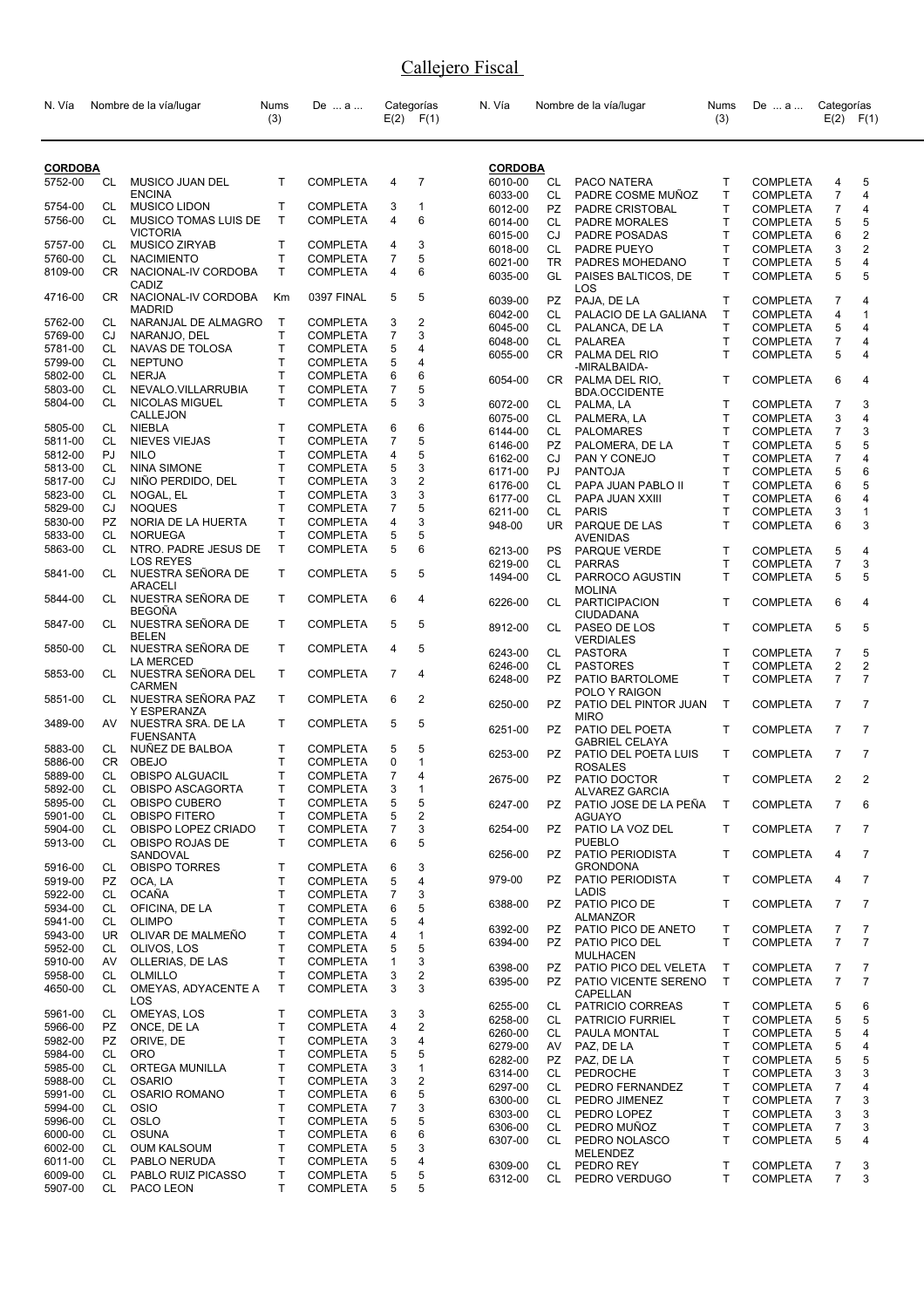| N. Vía         |           | Nombre de la vía/lugar                  | Nums<br>(3)  | De  a           |                | Categorías<br>$E(2)$ $F(1)$ | N. Vía         |     | Nombre de la vía/lugar                      | Nums<br>(3)  | De  a           | Categorías     | $E(2)$ $F(1)$  |
|----------------|-----------|-----------------------------------------|--------------|-----------------|----------------|-----------------------------|----------------|-----|---------------------------------------------|--------------|-----------------|----------------|----------------|
| <b>CORDOBA</b> |           |                                         |              |                 |                |                             | <b>CORDOBA</b> |     |                                             |              |                 |                |                |
| 6315-00        | CL        | <b>PELAGIO</b>                          | $\mathsf{T}$ | <b>COMPLETA</b> | 5              | 5                           | 6486-00        | CL  | PINTOR MONROY                               | $\mathsf{T}$ | <b>COMPLETA</b> | 5              | 4              |
| 6318-00        | CL        | PELAYO CORREA                           | $\mathsf{T}$ | <b>COMPLETA</b> | 4              | 5                           | 6489-00        | CL  | PINTOR MONSERRAT                            | $\mathsf{T}$ | <b>COMPLETA</b> | 4              | 4              |
| 6319-00        | CL        | PELETEROS, LOS                          | $\mathsf{T}$ | <b>COMPLETA</b> | 5              | 6                           | 6492-00        | CL  | PINTOR MUÑOZ LUCENA                         | $\mathsf{T}$ | <b>COMPLETA</b> | 6              | 5              |
| 6327-00        | CL        | PEÑA                                    | T            | <b>COMPLETA</b> | $\overline{7}$ | 3                           | 6495-00        | CL. | PINTOR MURILLO                              | T.           | <b>COMPLETA</b> | 6              | 5              |
| 6331-00        | CL        | PEÑARROYA-                              | T            | <b>COMPLETA</b> | 3              | $\mathbf{1}$                | 6498-00        | CL  | PINTOR PALOMINO                             | $\mathsf{T}$ | <b>COMPLETA</b> | 5              | $\overline{4}$ |
|                |           | PUEBLONUEVO                             |              |                 |                |                             | 6501-00        | CL. | PINTOR PEDRO                                | $\mathsf{T}$ | <b>COMPLETA</b> | 5              | 6              |
| 5964-00        | CL.       | PEÑAS CORDOBESAS.                       | T.           | <b>COMPLETA</b> | 5              | 5                           |                |     | <b>ANTONIO RODRIGUEZ</b>                    |              |                 |                |                |
|                |           | DE LAS                                  |              |                 |                |                             | 1581-00        | CL  | PINTOR PEDRO BUENO                          | Τ            | <b>COMPLETA</b> | 4              | 6              |
| 6344-00        | CL        | PEPE ESPALIU                            | T            | <b>COMPLETA</b> | 4              | 2                           | 6504-00        | CL  | PINTOR PEDRO ROMANA                         | $\mathsf{T}$ | <b>COMPLETA</b> | 5              | 5              |
| 6345-00        | CL        | PERAL                                   | T            | <b>COMPLETA</b> | $\overline{7}$ | 3                           | 6507-00        | PJ  | <b>PINTOR PELLICER</b>                      | T            | <b>COMPLETA</b> | 5              | 5              |
| 6357-00        | CL        | PEREZ DE CASTRO                         | T            | <b>COMPLETA</b> | 3              | $\overline{2}$              | 6510-00        | CL  | PINTOR PEÑA-LOSA                            | $\mathsf{T}$ | <b>COMPLETA</b> | 6              | 6              |
| 6363-00        | <b>CL</b> | PERIODISTA AGUILERA                     | T            | <b>COMPLETA</b> | 6              | 5                           | 6513-00        | CL  | PINTOR RACIONERO                            | $\mathsf{T}$ | <b>COMPLETA</b> | 4              | 4              |
| 6364-00        | CL        | PERIODISTA ANTONIO                      | T            | <b>COMPLETA</b> | 5              | $\overline{4}$              |                |     | <b>CASTRO</b>                               |              |                 |                |                |
|                |           | RDGUEZ.MESA                             |              |                 |                |                             | 6515-00        | PZ  | PINTOR RAFAEL BOTI                          | $\mathsf{T}$ | <b>COMPLETA</b> | 5              | 3              |
| 2631-00        | CL        | PERIODISTA ANTONIO                      | T            | <b>COMPLETA</b> | 5              | 4                           | 6516-00        | PJ. | PINTOR RAFAEL                               | $\mathsf{T}$ | <b>COMPLETA</b> | 5              | 5              |
|                |           | SALMORAL B.                             |              |                 |                |                             |                |     | ROMERO DE TORRES                            |              |                 |                |                |
| 6366-00        | CL        | <b>PERIODISTA</b>                       | T.           | <b>COMPLETA</b> | 5              | 5                           | 6519-00        | CL  | PINTOR RAMIREZ                              | $\mathsf{T}$ | <b>COMPLETA</b> | 4              | 5              |
|                |           | <b>BALDOMERO MUÑOZ</b>                  |              |                 |                |                             | 6525-00        | CL  | PINTOR REINOSO                              | $\mathsf{T}$ | <b>COMPLETA</b> | $\overline{4}$ | 5              |
| 6367-00        | CL        | PERIODISTA EDUARDO                      | T            | <b>COMPLETA</b> | 5              | 4                           | 6522-00        | SD  | PINTOR REINOSO                              | $\mathsf{T}$ | <b>COMPLETA</b> | 4              | 5              |
|                |           | <b>BARO</b>                             |              |                 |                |                             |                |     | -COLEGIO-                                   |              |                 |                |                |
| 6368-00        | CL.       | PERIODISTA ENRIQUE                      | T            | <b>COMPLETA</b> | 5              | 4                           | 6528-00        | PJ  | PINTOR RUIZ DE                              | $\mathsf{T}$ | <b>COMPLETA</b> | 4              | 4              |
|                |           | ORTIZ GONZ.                             |              |                 |                |                             |                |     | <b>SARAVIA</b>                              |              |                 |                |                |
| 6370-00        | CL        | PERIODISTA FCO.                         | T.           | <b>COMPLETA</b> | 5              | 4                           | 6531-00        | CL  | <b>PINTOR SALO</b>                          | T            | <b>COMPLETA</b> | 5              | 5              |
|                |           | <b>HIDALGO TRILLO</b>                   | T            |                 |                | 5                           | 6533-00        | CL  | PINTOR SERRANO                              | $\mathsf{T}$ | <b>COMPLETA</b> | $\overline{7}$ | 5              |
| 6369-00        | CL        | PERIODISTA GAGO                         |              | <b>COMPLETA</b> | 6              |                             |                |     | MUÑOZ.HIGUERON                              |              |                 |                |                |
| 6372-00        | CL.       | <b>JIMENEZ</b><br>PERIODISTA GARCIA     | T            | <b>COMPLETA</b> | 5              | 5                           | 6534-00        | CL  | PINTOR SOROLLA                              | $\mathsf{T}$ | <b>COMPLETA</b> | 6              | 5              |
|                |           | <b>NIELFA</b>                           |              |                 |                |                             | 6536-00        | GL  | PINTOR TOPHAM                               | T            | <b>COMPLETA</b> | 5              | 6              |
| 6375-00        | CL        | PERIODISTA GARCIA                       | T            | <b>COMPLETA</b> | 3              | 4                           | 6537-00        | CL. | PINTOR TORRADO                              | T.           | <b>COMPLETA</b> | $\overline{4}$ | 5              |
|                |           | <b>PRIETO</b>                           |              |                 |                |                             | 6540-00        | CL. | PINTOR VELAZQUEZ                            | T.           | <b>COMPLETA</b> | 6              | 5              |
| 6361-00        | PZ        | PERIODISTA JOSÉ                         | T            | <b>COMPLETA</b> | 4              | 3                           | 6543-00        | CL  | PINTOR ZURBARAN                             | $\mathsf{T}$ | <b>COMPLETA</b> | $\overline{4}$ | 4              |
|                |           | COUSO                                   |              |                 |                |                             | 6549-00        | CL  | PIO XII                                     | T            | <b>COMPLETA</b> | 5              | 5              |
| 6373-00        | CL        | PERIODISTA JOSE L. DE                   | T            | <b>COMPLETA</b> | 5              | $\overline{4}$              | 6550-00        | CL  | <b>PIORNO</b>                               | $\mathsf{T}$ | <b>COMPLETA</b> | 3              | $\mathbf{1}$   |
|                |           | <b>CORDOBA</b>                          |              |                 |                |                             | 6572-00        | CL  | <b>PLATA</b>                                | $\mathsf{T}$ | <b>COMPLETA</b> | 5              | 5              |
| 6374-00        | CL        | PERIODISTA JULIO A.                     | T.           | <b>COMPLETA</b> | $\overline{4}$ | 3                           | 6576-00        | PJ  | PLATERO ALCANTARA                           | T            | <b>COMPLETA</b> | 5              | 4              |
|                |           | <b>PARRADO</b>                          |              |                 |                |                             | 6579-00        | CL  | PLATERO BERNABE DE                          | $\mathsf{T}$ | <b>COMPLETA</b> | $\overline{4}$ | 4              |
| 6376-00        | CL        | PERIODISTA JUSTO                        | T            | <b>COMPLETA</b> | 5              | $\overline{4}$              |                |     | <b>LOS REYES</b>                            |              |                 |                |                |
|                |           | <b>URRUTIA</b>                          |              |                 |                |                             | 6585-00        | CL  | <b>PLATERO DAMAS</b>                        | Τ            | <b>COMPLETA</b> | 3              | $\mathbf{1}$   |
| 6377-00        | CL        | PERIODISTA LEAFAR                       | T            | <b>COMPLETA</b> | 4              | 7                           | 6588-00        | PJ  | PLATERO HEREDIA                             | $\mathsf{T}$ | <b>COMPLETA</b> | 3              | $\mathbf{1}$   |
| 6378-00        | CL        | PERIODISTA MIGUEL                       | T.           | <b>COMPLETA</b> | 5              | 5                           | 6591-00        | PJ  | PLATERO LEIVA                               | $\mathsf{T}$ | <b>COMPLETA</b> | 5              | 5              |
|                |           | ORTIZ                                   |              |                 |                |                             | 6594-00        | CL  | PLATERO LUCAS                               | $\mathsf{T}$ | <b>COMPLETA</b> | 5              | 5              |
| 441-00         | CL        | PERIODISTA PACO                         | T            | <b>COMPLETA</b> | 5              | 5                           |                |     | <b>VALDES</b>                               |              |                 |                |                |
|                |           | <b>VARGAS</b>                           |              |                 |                |                             | 6597-00        | CL  | PLATERO MARTINEZ                            | Τ            | <b>COMPLETA</b> | 3              | $\mathbf{1}$   |
| 6380-00        | CL        | PERIODISTA PEDRO                        | T            | <b>COMPLETA</b> | 4              | 5                           | 6600-00        | CL  | PLATERO PEDRAJAS                            | $\mathsf{T}$ | <b>COMPLETA</b> | 5              | 5              |
| 6381-00        |           | <b>ALVAREZ</b><br>CL PERIODISTA QUESADA | T            | <b>COMPLETA</b> | 4              | 4                           | 6603-00        | CL  | PLATERO PEDRO DE                            | $\mathsf{T}$ | <b>COMPLETA</b> | 3              | 5              |
|                |           | <b>CHACON</b>                           |              |                 |                |                             |                |     | <b>BARES</b>                                |              |                 |                |                |
| 6383-00        | CL        | PERIODISTA RICARDO                      | T            | <b>COMPLETA</b> | 5              | 5                           | 6606-00        | CL  | <b>PLATERO PEDRO</b>                        | $\mathsf{T}$ | <b>COMPLETA</b> | 4              | 5              |
|                |           | <b>RODRIGUEZ</b>                        |              |                 |                |                             |                |     | SANCHEZ DE LUQUE                            |              |                 |                |                |
| 6391-00        | CL        | PIANISTA RAFAEL                         | T.           | <b>COMPLETA</b> | 4              | 5                           | 6609-00 CL     |     | PLATERO RAFAEL                              | T.           | COMPLETA 5      |                | 5              |
|                |           | <b>OROZCO</b>                           |              |                 |                |                             | 6615-00        | CL  | MUÑOZ HORNERO                               | Τ            | <b>COMPLETA</b> |                |                |
| 6409-00        | AV        | PICONEROS, DE LOS                       | Т            | <b>COMPLETA</b> | 3              | 3                           | 6618-00        | CL  | <b>PLATERO REPISO</b><br>PLATERO RODRIGO DE | T            | <b>COMPLETA</b> | 3<br>5         | 4<br>4         |
| 6399-00        | CL        | PIERNA, LA                              | Т            | <b>COMPLETA</b> | 5              | $\overline{c}$              |                |     | <b>LEON</b>                                 |              |                 |                |                |
| 6435-00        | PZ        | <b>PINEDA</b>                           | Т            | <b>COMPLETA</b> | 5              | 4                           | 6621-00        | CL  | PLATERO SANCHEZ DE                          | Τ            | <b>COMPLETA</b> | 3              | 4              |
| 6445-00        | CL        | PINTOR ANTONIO                          | T            | <b>COMPLETA</b> | 4              | 5                           |                |     | LA CRUZ                                     |              |                 |                |                |
|                |           | RODRIGUEZ LUNA                          |              |                 |                |                             | 3393-00        |     | CL PLATEROS, DE LOS                         | Τ            | <b>COMPLETA</b> | 3              | 3              |
| 6449-00        | CL        | PINTOR AGUILERA                         | Т            | <b>COMPLETA</b> | 3              | 3                           | 6625-00        | CL  | PLATINO                                     | T            | <b>COMPLETA</b> | 5              | 5              |
|                |           | AMATE                                   |              |                 |                |                             | 6630-00        | CL  | <b>PLEITINEROS</b>                          | T            | <b>COMPLETA</b> | $\overline{7}$ | 3              |
| 6447-00        | CL        | PINTOR ARBASIA                          | T            | <b>COMPLETA</b> | 5              | 4                           | 6633-00        | CL. | POCITO, DEL                                 | $\mathsf{T}$ | <b>COMPLETA</b> | 5              | 4              |
| 6450-00        | CL        | PINTOR BERMEJO                          | T            | <b>COMPLETA</b> | $\overline{7}$ | 5                           | 6639-00        | CL. | POETA ALONSO DE                             | $\mathsf{T}$ | <b>COMPLETA</b> | 3              | $\mathbf{1}$   |
| 6453-00        | PJ        | PINTOR CORDOBA                          | $\mathsf{T}$ | <b>COMPLETA</b> | 4              | 4                           |                |     | <b>BONILLA</b>                              |              |                 |                |                |
| 6456-00        | CL        | PINTOR CUENCA MUÑOZ                     | $\mathsf{T}$ | <b>COMPLETA</b> | 2              | $\boldsymbol{2}$            | 6642-00        | CL. | POETA ANTONIO                               | $\mathsf{T}$ | <b>COMPLETA</b> | 6              | 5              |
| 6459-00        | CL        | PINTOR EL GRECO                         | Т            | <b>COMPLETA</b> | 6              | 4                           |                |     | <b>AREVALO</b>                              |              |                 |                |                |
| 6462-00        | PJ        | PINTOR ESCALANTE                        | T            | <b>COMPLETA</b> | 5              | 5                           | 6645-00        | CL  | POETA ANTONIO GALA                          | Τ            | <b>COMPLETA</b> | 5              | 5              |
| 6465-00        | <b>CL</b> | PINTOR ESPINOSA                         | T            | <b>COMPLETA</b> | 6              | 4                           | 6648-00        | CL  | POETA ANTONIO                               | $\mathsf{T}$ | <b>COMPLETA</b> | 3              | $\mathbf{1}$   |
| 6468-00        | CL        | PINTOR GARCIA GUIJO                     | т            | <b>COMPLETA</b> | 4              | 5                           |                |     | <b>MACHADO</b>                              |              |                 |                |                |
| 6472-00        | <b>PL</b> | PINTOR ITURRINO                         | T            | <b>COMPLETA</b> | 4              | 5                           | 6651-00        | PJ  | POETA BAENA YUSTE                           | Τ            | <b>COMPLETA</b> | 5              | 5              |
| 6469-00        | CL        | PINTOR JUAN GRIS                        | т            | <b>COMPLETA</b> | 4              | 4                           | 6654-00        | PJ  | POETA BELMONTE                              | $\mathsf{T}$ | <b>COMPLETA</b> | 5              | 5              |
| 6474-00        | CL        | PINTOR LEAL GAETE                       | T            | <b>COMPLETA</b> | 4              | 4                           |                |     | <b>MULLER</b>                               |              |                 |                |                |
| 6476-00        | CL        | PINTOR LOPEZ-OBRERO                     | Т            | <b>COMPLETA</b> | 3              | $\overline{2}$              | 6657-00        | CL  | POETA BLANCO CRIADO                         | Τ            | <b>COMPLETA</b> | 5              | 4              |
| 6477-00        | CL        | PINTOR LOSADA                           | T            | <b>COMPLETA</b> | 6              | 5                           | 6660-00        | CL. | POETA BLAS DE OTERO                         | T            | <b>COMPLETA</b> | 3              | $\mathbf{1}$   |
| 6480-00        | CL        | PINTOR LOZANO SIDRO                     | т            | <b>COMPLETA</b> | 5              | 5                           | 6663-00        | CL. | POETA EMILIO PRADOS                         | T            | <b>COMPLETA</b> | 3              | 1              |
| 6483-00        | CL        | PINTOR MARIANO                          | T            | <b>COMPLETA</b> | 4              | 5                           | 6669-00        | CL  | POETA FEDERICO                              | $\mathsf{T}$ | <b>COMPLETA</b> | 3              | $\mathbf{1}$   |
|                |           | <b>BELMONTE</b>                         |              |                 |                |                             |                |     | <b>GARCIA LORCA</b>                         |              |                 |                |                |
| 6484-00        | CL.       | PINTOR MARIANO                          | T            | <b>COMPLETA</b> | 4              | 5                           | 6666-00        | CL. | POETA FRANCISCO                             | Τ            | <b>COMPLETA</b> | 4              | 4              |
|                |           | <b>FORTUNY</b>                          |              |                 |                |                             |                |     | <b>AREVALO</b>                              |              |                 |                |                |
| 6482-00        | CL        | PINTOR MATISSE                          | T            | <b>COMPLETA</b> | 4              | 5                           | 6672-00        | CL  | POETA GUSTAVO                               | $\mathsf{T}$ | <b>COMPLETA</b> | 3              | 1              |
| 6485-00        | PZ.       | PINTOR MIGUEL DEL                       | T            | <b>COMPLETA</b> | $\overline{7}$ | 3                           |                |     | ADOLFO BECQUER                              |              |                 |                |                |
|                |           | MORAL GOMEZ                             |              |                 |                |                             | 6675-00        | PZ  | POETA IBN ZAYDUN                            | $\mathsf{T}$ | <b>COMPLETA</b> | 2              | 3              |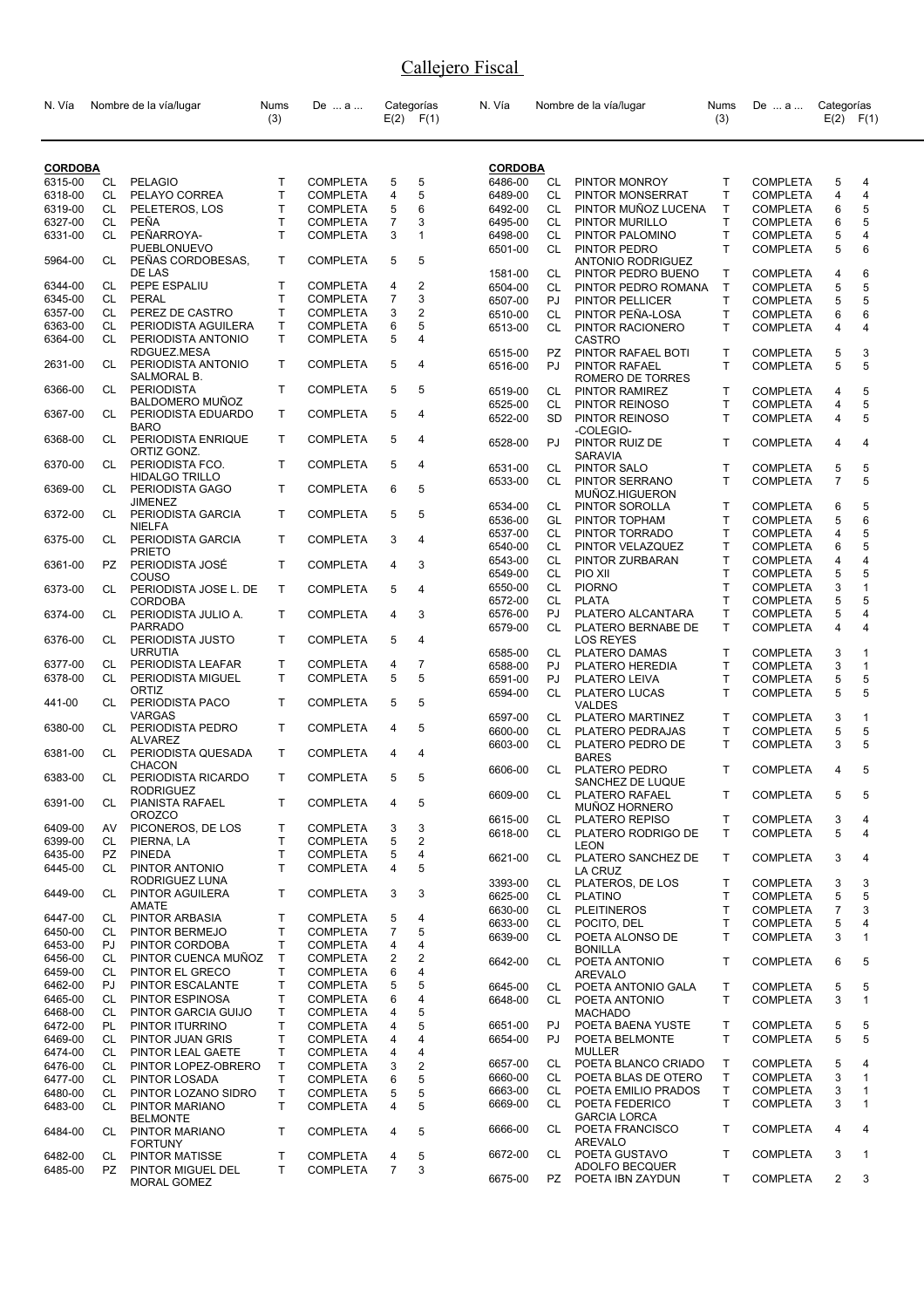| N. Vía             |           | Nombre de la vía/lugar                  | Nums<br>(3)  | De  a                              |                     | Categorías<br>$E(2)$ $F(1)$ | N. Vía             |           | Nombre de la vía/lugar                      | <b>Nums</b><br>(3) | De  a                              | Categorías     | $E(2)$ $F(1)$                  |
|--------------------|-----------|-----------------------------------------|--------------|------------------------------------|---------------------|-----------------------------|--------------------|-----------|---------------------------------------------|--------------------|------------------------------------|----------------|--------------------------------|
| <b>CORDOBA</b>     |           |                                         |              |                                    |                     |                             | <b>CORDOBA</b>     |           |                                             |                    |                                    |                |                                |
| 6676-00            | CL        | POETA JORGE GUILLEN                     | T            | <b>COMPLETA</b>                    | 3                   | 1                           |                    |           | CONDE                                       |                    |                                    |                |                                |
| 6677-00            | CL        | POETA JOSE MARIA                        | T.           | <b>COMPLETA</b>                    | 3                   | $\mathbf{1}$                | 5201-00            | CL.       | PROFESOR TIERNO                             | T                  | <b>COMPLETA</b>                    | 5              | 5                              |
| 6679-00            | PZ.       | <b>ALVARIÑO</b><br>POETA JUAN BERNIER   | T            | <b>COMPLETA</b>                    | 5                   | 4                           | 6927-00            | PT.       | GALVAN<br>PUENTE DE SAN RAFAEL              | $\mathsf{T}$       | <b>COMPLETA</b>                    | 4              | $\overline{2}$                 |
| 6680-00            | CL        | POETA JUAN MORALES                      | T            | <b>COMPLETA</b>                    | 4                   | $\overline{7}$              | 6930-00            | CL        | PUENTE GENIL                                | T                  | <b>COMPLETA</b>                    | 6              | 5                              |
| 6678-00            | CL        | <b>ROJAS</b><br>POETA JUAN RAMON        | T            | <b>COMPLETA</b>                    | 3                   | 1                           | 6936-00            | PT.       | PUENTE ROMANO                               | T                  | <b>COMPLETA</b>                    | 5              | 4                              |
|                    |           | <b>JIMENEZ</b>                          |              |                                    |                     |                             | 6957-00            | CL.       | PUERTA DE ALMODOVAR                         | $\mathsf{T}$       | <b>COMPLETA</b>                    | 6              | 3                              |
| 6684-00            | CL        | POETA JUAN REJANO                       | т            | <b>COMPLETA</b>                    | 3                   | 1                           | 6960-00            | CL        | PUERTA DEL COLODRO                          | т                  | <b>COMPLETA</b>                    | 7              | 3                              |
| 6687-00<br>6690-00 | CL<br>CL  | POETA LUIS CERNUDA<br>POETA MANUEL      | T.<br>T.     | <b>COMPLETA</b><br><b>COMPLETA</b> | 3<br>3              | 1<br>$\mathbf{1}$           | 7245-00<br>6963-00 | PZ<br>CL  | PUERTA DEL RINCON<br>PUERTA NUEVA           | Т<br>T             | <b>COMPLETA</b><br>COMPLETA        | 5<br>5         | 3<br>4                         |
|                    |           | <b>ALTOLAGUIRRE</b>                     |              |                                    |                     |                             | 6966-00            | CL        | PUERTA OSARIO                               | T                  | <b>COMPLETA</b>                    | 2              | $\overline{\mathbf{c}}$        |
| 6693-00            | CL.       | POETA MANUEL                            | T.           | <b>COMPLETA</b>                    | 3                   | 1                           | 6969-00            | CL.       | PUERTA PLASENCIA                            | T                  | <b>COMPLETA</b>                    | 5              | 5                              |
|                    |           | <b>MACHADO</b>                          |              |                                    |                     |                             | 6972-00            | CL        | PUERTA SEVILLA                              | T                  | <b>COMPLETA</b>                    | $\overline{7}$ | 4                              |
| 6696-00<br>6699-00 | PJ<br>CL  | POETA MANUEL REINA<br>POETA MARCIAL     | T<br>T.      | <b>COMPLETA</b><br><b>COMPLETA</b> | 5<br>6              | 5<br>5                      | 6976-00            | CL        | PUERTO CALATRAVEÑO                          | Τ                  | <b>COMPLETA</b>                    | 3              | 3                              |
| 6702-00            | CL        | POETA MIGUEL                            | T.           | <b>COMPLETA</b>                    | 5                   | 1                           | 6975-00            | PJ        | PUERTO DE SANTA<br><b>MARIA</b>             | T.                 | <b>COMPLETA</b>                    | 5              | 5                              |
|                    |           | <b>HERNANDEZ</b>                        |              |                                    |                     |                             | 6984-00            | CR        | PUESTA EN RIEGO                             | T                  | <b>COMPLETA</b>                    | 6              | 7                              |
| 6705-00            | CL        | POETA MUHAMMAD                          | T.           | <b>COMPLETA</b>                    | 3                   | 4                           | 7008-00            | CL        | PUNTA UMBRIA                                | T.                 | <b>COMPLETA</b>                    | 6              | 6                              |
| 6706-00            | CL.       | <b>IQBAL</b><br>POETA PABLO GARCIA      | T            | <b>COMPLETA</b>                    | 3                   | 1                           | 7053-00            | CL        | QUESO                                       | Τ                  | <b>COMPLETA</b>                    | $\overline{7}$ | 3                              |
|                    |           | <b>BAENA</b>                            |              |                                    |                     |                             | 7065-00            | CJ        | <b>QUINTEROS</b>                            | T                  | <b>COMPLETA</b>                    | 2              | $\overline{\mathbf{c}}$        |
| 6708-00            | CL        | POETA PAREDES                           | T            | <b>COMPLETA</b>                    | 3                   | 1                           | 7080-00            | <b>UR</b> | QUITAPESARES                                | T                  | <b>COMPLETA</b>                    | 3              | $\mathbf{1}$                   |
| 6711-00            | CL        | POETA PERALTA                           | T            | <b>COMPLETA</b>                    | 3                   | $\overline{2}$              | 2175-00<br>7092-00 | AV<br>CL  | RABANALES, DE<br>RABIDA, LA                 | Τ<br>T             | <b>COMPLETA</b><br><b>COMPLETA</b> | 5<br>6         | 5<br>6                         |
| 6714-00            | CL        | POETA RICARDO MOLINA                    | $\mathsf{T}$ | <b>COMPLETA</b>                    | 7                   | 4                           | 7094-00            | CL        | RADIO, DE LA                                | T                  | COMPLETA                           | 3              | $\boldsymbol{2}$               |
| 6717-00            | CL        | POETA SOLIS                             | T.           | <b>COMPLETA</b>                    | 5                   | 5                           | 7078-00            | CL        | RAFAEL ARROYO                               | T                  | <b>COMPLETA</b>                    | 5              | 5                              |
| 6720-00            | CL        | POETA VALDELOMAR<br><b>PINEDA</b>       | T.           | <b>COMPLETA</b>                    | 3                   | 1                           | 7093-00            | GL        | <b>RAFAEL BERNIER</b>                       | T                  | <b>COMPLETA</b>                    | 5              | 5                              |
| 4210-00            | JD        | POETAS, DE LOS                          | T.           | <b>COMPLETA</b>                    | 6                   | 4                           |                    |           | SOLDEVILLA                                  |                    |                                    |                |                                |
| 6721-00            | CL        | POETISA ROSALIA DE                      | T.           | <b>COMPLETA</b>                    | 3                   | $\mathbf{1}$                | 7085-00            | CL        | RAFAEL DE LA HOZ                            | T                  | <b>COMPLETA</b>                    | $\overline{2}$ | 3                              |
|                    |           | <b>CASTRO</b>                           |              |                                    |                     |                             | 5047-00            | CL.       | <b>ARDERIUS</b><br>RAFAEL MARQUEZ           | T                  | <b>COMPLETA</b>                    | 4              | 3                              |
| 6723-00            | CL        | POLA ARGENTARIA                         | T            | <b>COMPLETA</b>                    | 6                   | 5                           |                    |           | MAZZANTINI                                  |                    |                                    |                |                                |
| 6726-00<br>6733-00 | CL<br>CL  | <b>POLACAS</b><br>POLICIA LOCAL         | T.<br>T      | <b>COMPLETA</b><br><b>COMPLETA</b> | $\overline{7}$<br>5 | 4<br>3                      | 7100-00            | CL.       | RAFAEL PEREZ DE                             | T                  | <b>COMPLETA</b>                    | 4              | 3                              |
|                    |           | <b>M.ANGELES GARCIA</b>                 |              |                                    |                     |                             |                    |           | <b>GUZMAN</b>                               | T                  |                                    | $\overline{7}$ | 3                              |
| 6734-00            | CL        | POLICIA LOCAL MARISOL                   | Τ            | <b>COMPLETA</b>                    | 5                   | 3                           | 7099-00            | CL.       | RAFAEL PEREZ LEON<br>-CUATRO REAL           |                    | <b>COMPLETA</b>                    |                |                                |
|                    |           | <b>MUÑOZ</b>                            |              |                                    |                     |                             | 7097-00            | PJ.       | RAFAEL RIVAS DIAZ                           | т                  | <b>COMPLETA</b>                    | 7              | 3                              |
| 6729-00            | CL<br>PG  | POLICHINELA                             | т<br>T.      | <b>COMPLETA</b>                    | 7<br>5              | 4<br>6                      | 5055-00            | CL        | RAFAELA LOZANO                              | T                  | <b>COMPLETA</b>                    | $\overline{7}$ | 5                              |
| 6746-00            |           | POLIGONO INDUSTRIAL<br><b>PEDROCHES</b> |              | <b>COMPLETA</b>                    |                     |                             |                    |           | <b>GARRIDO</b>                              |                    |                                    |                |                                |
| 8511-00            | PG.       | POLIGONO INDUSTRIAL                     | T            | <b>COMPLETA</b>                    | 5                   | 6                           | 7101-00<br>7110-00 | CL.<br>CL | RAIMUNDO LULIO<br>RAMIREZ DE ARELLANO       | T<br>Τ             | <b>COMPLETA</b><br><b>COMPLETA</b> | 4<br>3         | 4<br>$\overline{\mathbf{c}}$   |
|                    |           | <b>TORRECILLA</b>                       |              |                                    |                     |                             | 7113-00            | CL        | RAMIREZ DE LAS CASAS                        | T                  | <b>COMPLETA</b>                    | 3              | 2                              |
| 6749-00            | CL        | <b>POLONIA</b>                          | т            | <b>COMPLETA</b>                    | 5                   | 5                           |                    |           | <b>DEZA</b>                                 |                    |                                    |                |                                |
| 6753-00<br>6756-00 | CL<br>CL  | POMPEYA PAULINA<br><b>POMPEYOS</b>      | T.<br>T      | <b>COMPLETA</b><br><b>COMPLETA</b> | 6<br>3              | 6<br>3                      | 7115-00            | CL        | RAMON TOLEDANO                              | Τ                  | <b>COMPLETA</b>                    | 6              | 6                              |
| 6762-00            | CL        | <b>PONTEVEDRA</b>                       | T.           | <b>COMPLETA</b>                    | 6                   | 5                           |                    |           | <b>CUENCA</b><br><b>RAMON Y CAJAL</b>       | T.                 |                                    | 2              | $\overline{2}$                 |
| 6792-00            | CL        | PORTERIA DE SANTA                       | т            | <b>COMPLETA</b>                    | 7                   | 3                           | 7116-00<br>7131-00 | PZ<br>CL  | <b>RASTRERA</b>                             | T                  | <b>COMPLETA</b><br><b>COMPLETA</b> | 7              | 5                              |
|                    |           | <b>CLARA</b>                            |              |                                    |                     |                             | 7137-00            | <b>PZ</b> | RASTRO, DEL                                 | Τ                  | <b>COMPLETA</b>                    | $\overline{7}$ | 5                              |
| 6795-00            | CL        | PORTERIA SANTA MARIA                    | Τ            | <b>COMPLETA</b>                    | 7                   | 3                           | 7143-00            | CL        | <b>RAVE</b>                                 | Τ                  | COMPLETA                           | 7              | 4                              |
| 6801-00            | CL        | <b>DE GRACIA</b><br>PORTILLO            | т            | <b>COMPLETA</b>                    | 7                   | 5                           | 7155-00            | CL        | <b>REALEJO</b>                              | T                  | <b>COMPLETA</b>                    | 3              | 3                              |
| 6804-00            | CL        | PORTUGAL                                | т            | <b>COMPLETA</b>                    | 5                   | 4                           | 7158-00            | PZ        | REALEJO, DEL                                | Τ                  | COMPLETA                           | 3              | 3                              |
| 6810-00            | CL        | <b>POSTRERA</b>                         | Τ            | <b>COMPLETA</b>                    | 7                   | 4                           | 7161-00            | CL        | <b>RECESMUNDO</b>                           | Τ                  | COMPLETA                           | 5              | 4                              |
| 6813-00            | PZ.       | POTRO, DEL                              | T            | <b>COMPLETA</b>                    | 7                   | 4                           | 7205-00<br>7170-00 | CL<br>CL  | <b>RECTIFICADORES</b><br><b>REGINA</b>      | Τ<br>Т             | COMPLETA<br>COMPLETA               | 5<br>7         | $\overline{\mathfrak{c}}$<br>3 |
| 6819-00            | CL        | <b>POZANCO</b>                          | T            | <b>COMPLETA</b>                    | 7                   | 3                           | 7173-00            | PZ        | REGINA, DE                                  | T                  | <b>COMPLETA</b>                    | 7              | 3                              |
| 6828-00            | CL        | POZO DE CUETO                           | Т            | <b>COMPLETA</b>                    | 7                   | 4                           | 7176-00            | CL        | <b>REINA MERCEDES</b>                       | Т                  | COMPLETA                           | 5              | 5                              |
| 6831-00<br>6837-00 | CL<br>CL. | POZO DE DOS BOCAS<br><b>POZOBLANCO</b>  | т<br>т       | <b>COMPLETA</b><br><b>COMPLETA</b> | 7<br>6              | 3<br>6                      | 7186-00            | CL        | REIVINDICACION, DE LA                       | Τ                  | COMPLETA                           | 7              | 4                              |
| 6870-00            | CL        | <b>PRENSA</b>                           | T.           | <b>COMPLETA</b>                    | 7                   | 4                           | 7188-00            | CL        | REJAS DE DON GOME                           | Τ                  | <b>COMPLETA</b>                    | 7              | 3                              |
| 6873-00            | CL        | PREVISION, LA                           | т            | <b>COMPLETA</b>                    | 2                   | 4                           | 7191-00            | CL        | <b>RELOJ</b>                                | T                  | <b>COMPLETA</b>                    | 3              | 2                              |
| 6876-00            | CL        | PRIEGO DE CORDOBA                       | T.           | <b>COMPLETA</b>                    | 6                   | 5                           | 7196-00<br>7198-00 | CL<br>CL  | <b>RENATA TEBALDI</b><br>REPRESENTACION, DE | Τ<br>T             | <b>COMPLETA</b><br>COMPLETA        | 7<br>7         | 3<br>3                         |
| 6878-00            | CL        | PRIMERO DE MAYO                         | т            | <b>COMPLETA</b>                    | 4                   | 5                           |                    |           | LA                                          |                    |                                    |                |                                |
| 6881-00            | CL        | PRINCESA WALADA                         | T            | <b>COMPLETA</b>                    | 3                   | 1                           | 7200-00            | AV        | REPUBLICA ARGENTINA                         | Τ                  | COMPLETA                           | 1              | 2                              |
| 6885-00            | CL        | PROCONSUL METELO<br><b>PIO</b>          | T            | <b>COMPLETA</b>                    | 7                   | 5                           | 7207-00            | CL        | <b>RETAMA</b>                               | T.                 | <b>COMPLETA</b>                    | 3              | 1                              |
| 1629-00            | PZ        | PROFESOR ARANGUREN                      | Τ            | <b>COMPLETA</b>                    | 7                   | 4                           | 7225-00            | CL        | REUNION, DE LA                              | Τ                  | <b>COMPLETA</b>                    | 7              | 3                              |
| 3390-00            | AV        | PROFESOR ARNOLD J.                      | T            | <b>COMPLETA</b>                    | 5                   | 5                           | 7209-00            | CL        | <b>REY DON PEDRO</b>                        | Τ                  | <b>COMPLETA</b>                    | 6              | 5                              |
|                    |           | <b>TOYNBEE</b>                          |              |                                    |                     |                             | 7212-00<br>7215-00 | CL<br>CL  | <b>REY DON PELAYO</b><br><b>REY HEREDIA</b> | Τ<br>Τ             | <b>COMPLETA</b><br><b>COMPLETA</b> | 6<br>5         | 5<br>3                         |
| 6891-00            | CL.       | PROFESOR CASTILLA                       | $\mathsf{T}$ | <b>COMPLETA</b>                    | 3                   | 1                           | 7218-00            | CL        | <b>REY RODRIGO</b>                          | Τ                  | <b>COMPLETA</b>                    | 3              | $\mathbf{1}$                   |
| 6897-00            | CL        | DEL PINO<br>PROFESOR EDUARDO            | T            | <b>COMPLETA</b>                    | 3                   | 1                           | 7221-00            | CL        | <b>REYES CATOLICOS</b>                      | Т                  | <b>COMPLETA</b>                    | 2              | 2                              |
|                    |           | HERNANDEZ P.                            |              |                                    |                     |                             | 7233-00            | PS        | RIBERA, DE LA                               | Τ                  | <b>COMPLETA</b>                    | 5              | 4                              |
| 6900-00            | CL        | PROFESOR JUAN                           | T            | <b>COMPLETA</b>                    | 3                   | $\mathbf{1}$                | 7236-00            | CL        | RICARDO DE MONTIS                           | Τ                  | <b>COMPLETA</b>                    | 6              | 3                              |
|                    |           | CARANDELL Y P.                          |              |                                    |                     |                             | 7237-00            | CL        | RIGOBERTA MENCHU                            | T                  | <b>COMPLETA</b>                    | 3              | 2                              |
| 6903-00            | CL.       | PROFESOR JULIAN<br>RIVERA TARRAGO       | T            | <b>COMPLETA</b>                    | 3                   | 1                           | 7248-00            | CL<br>CL  | <b>RINCONADA</b><br><b>RINCONADA SAN</b>    | T<br>T             | <b>COMPLETA</b>                    | 7<br>7         | 4<br>4                         |
| 6906-00            | PZ        | PROFESOR LOPEZ<br><b>NEYRA</b>          | Т            | <b>COMPLETA</b>                    | 5                   | 3                           | 7257-00            |           | <b>ANTONIO</b>                              |                    | <b>COMPLETA</b>                    |                |                                |
| 6909-00            | CL        | PROFESOR LUCENA                         | Т            | <b>COMPLETA</b>                    | 3                   | 3                           | 7269-00<br>7270-00 | CL<br>CL  | RIO GUADAJOZ<br>RIO NEVALO                  | т<br>T             | <b>COMPLETA</b><br><b>COMPLETA</b> | 5<br>5         | 5<br>4                         |
|                    |           |                                         |              |                                    |                     |                             |                    |           |                                             |                    |                                    |                |                                |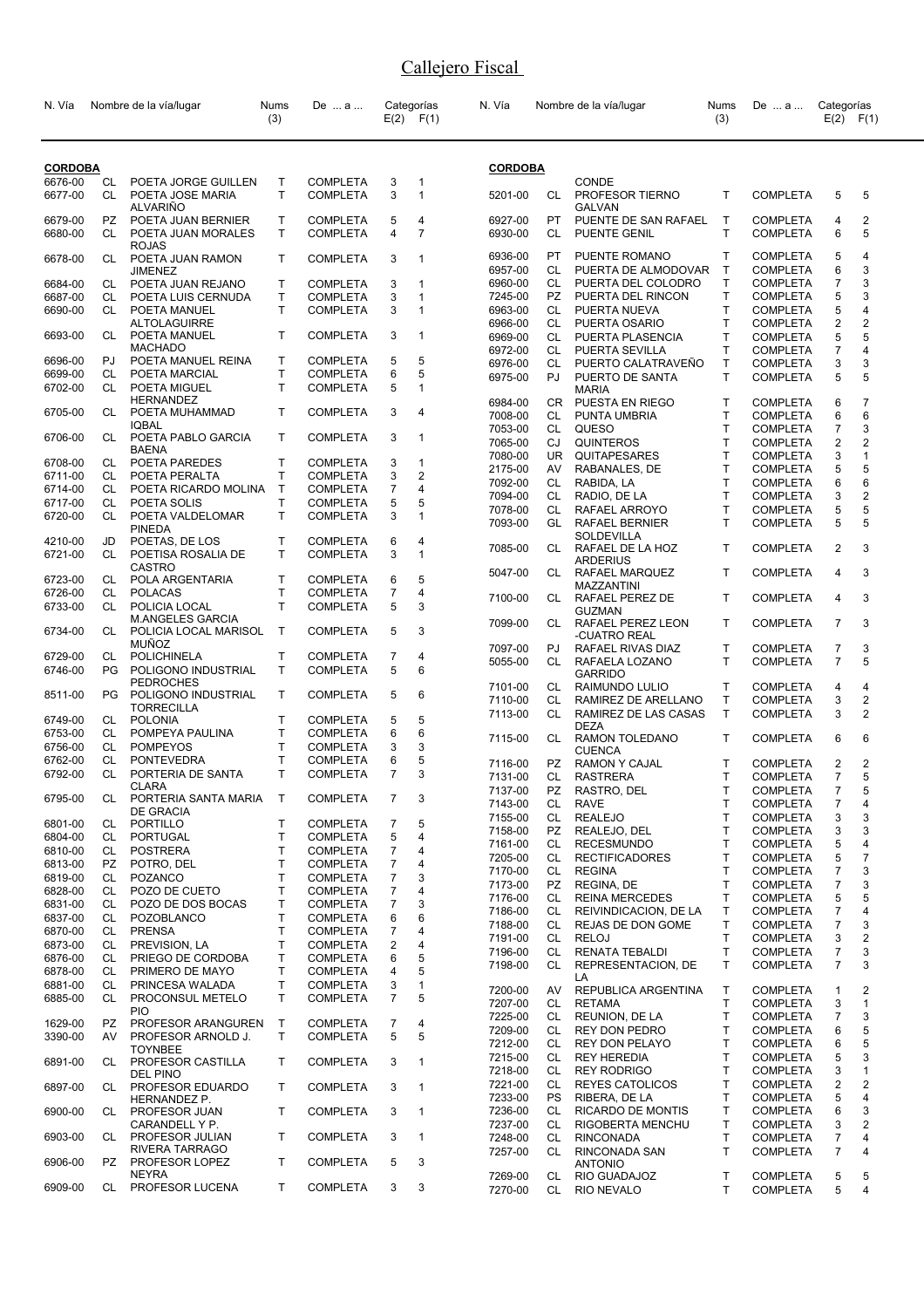| N. Vía             |                 | Nombre de la vía/lugar                       | Nums<br>(3)                  | De  a                              |                     | Categorías<br>$E(2)$ $F(1)$ | N. Vía             |           | Nombre de la vía/lugar                                | Nums<br>(3)  | De  a                              | Categorías          | $E(2)$ $F(1)$     |
|--------------------|-----------------|----------------------------------------------|------------------------------|------------------------------------|---------------------|-----------------------------|--------------------|-----------|-------------------------------------------------------|--------------|------------------------------------|---------------------|-------------------|
| <b>CORDOBA</b>     |                 |                                              |                              |                                    |                     |                             | <b>CORDOBA</b>     |           |                                                       |              |                                    |                     |                   |
| 7278-00<br>7281-00 | CL<br><b>CL</b> | RIOS, LOS<br><b>RIVAS Y PALMA</b>            | T<br>T                       | <b>COMPLETA</b><br><b>COMPLETA</b> | 6<br>$\overline{7}$ | 5<br>5                      | 7602-00            | CL        | <b>SALES</b><br>SAN FRANCISCO DE                      | P            | 0002 FINAL                         | 6                   | 4                 |
| 7300-00            | AV              | ROCIO DURCAL, DE                             | T                            | <b>COMPLETA</b>                    | 5                   | 3                           |                    |           | <b>SALES</b>                                          |              |                                    |                     |                   |
| 7302-00            | CL              | RODOLFO GIL                                  | T                            | <b>COMPLETA</b>                    | 2                   | 4                           | 7605-00            | CL        | <b>SAN FRANCISCO</b>                                  | T            | <b>COMPLETA</b>                    | 3                   | $\mathbf{1}$      |
| 7305-00            | CL              | RODRIGO DE TRIANA                            | Т                            | <b>COMPLETA</b>                    | 5                   | 6                           | 7611-00            | CL        | <b>SOLANO</b><br>SAN HERMENEGILDO                     | т            | <b>COMPLETA</b>                    | 6                   | 6                 |
| 7311-00<br>7314-00 | <b>CL</b><br>CL | RODRIGUEZ MARIN<br>RODRIGUEZ SANCHEZ         | T<br>Т                       | <b>COMPLETA</b><br><b>COMPLETA</b> | 3<br>3              | 3<br>2                      | 7614-00            | PZ        | SAN IGNACIO DE                                        | T            | <b>COMPLETA</b>                    | $\overline{2}$      | $\overline{2}$    |
| 7320-00            | CL              | <b>ROELAS</b>                                | $\mathsf{T}$                 | <b>COMPLETA</b>                    | 7                   | 4                           |                    |           | LOYOLA                                                |              |                                    |                     |                   |
| 7329-00            | CL              | <b>ROMA</b>                                  | T                            | <b>COMPLETA</b>                    | 3                   | $\mathbf{1}$                | 7623-00            | CL        | <b>SAN ISIDORO</b>                                    | т            | <b>COMPLETA</b>                    | $\overline{7}$      | 4                 |
| 7344-00            | CL              | <b>ROMERO</b>                                | T                            | <b>COMPLETA</b>                    | 6                   | 3                           | 7629-00<br>7641-00 | CL<br>CL  | <b>SAN JAUNARIO</b><br><b>SAN JOSE</b>                | T<br>Т       | <b>COMPLETA</b><br><b>COMPLETA</b> | 6<br>6              | 5<br>5            |
| 7347-00            | <b>CL</b>       | <b>ROMERO BARROS</b>                         | $\mathsf{T}$<br>T            | <b>COMPLETA</b>                    | $\overline{7}$      | 3<br>6                      | 7647-00            | AV        | SAN JOSE DE CALASANZ                                  | T            | <b>COMPLETA</b>                    | 3                   | 1                 |
| 7353-00<br>660-00  | CL<br>CL        | <b>RONDA</b><br>RONDA DE ANDUJAR             | $\mathbf{I}$                 | <b>COMPLETA</b><br>0001 FINAL      | 6<br>5              | 4                           | 7704-00            | PZ        | <b>SAN JUAN</b>                                       | T            | <b>COMPLETA</b>                    | 5                   | $\overline{2}$    |
| 660-00             | СL              | RONDA DE ANDUJAR                             | P                            | 0002 FINAL                         | 6                   | 4                           | 7677-00            | <b>CL</b> | SAN JUAN BAUTISTA DE                                  | T            | <b>COMPLETA</b>                    | 3                   | $\mathbf{1}$      |
| 4179-00            | CL.             | RONDA DE ISASA                               | T                            | <b>COMPLETA</b>                    | 5                   | 3                           | 7680-00            | CL        | LA SALLE<br>SAN JUAN BOSCO                            | т            | <b>COMPLETA</b>                    | 6                   | 4                 |
| 4806-00            | CL              | RONDA DE LA MANCA                            | -1                           | 0001 0001                          | 4                   | 4                           | 7683-00            | CL        | SAN JUAN DE DIOS                                      | T            | <b>COMPLETA</b>                    | 3                   | $\overline{2}$    |
| 4806-00<br>4806-00 | CL<br>CL        | RONDA DE LA MANCA<br>RONDA DE LA MANCA       | -1<br>P                      | 0003 FINAL<br>0002 0010            | 4<br>4              | 4<br>4                      | 7689-00            | CL        | SAN JUAN DE LA CRUZ                                   | Т            | <b>COMPLETA</b>                    | 5                   | 3                 |
| 4806-00            | CL              | RONDA DE LA MANCA                            | P                            | 0012 FINAL                         | 4                   | 4                           | 7692-00            | <b>PZ</b> | SAN JUAN DE LETRAN                                    | T            | <b>COMPLETA</b>                    | 7                   | 5                 |
| 5016-00            | CL              | RONDA DE LOS<br><b>MARTIRES</b>              | T                            | <b>COMPLETA</b>                    | 5                   | 4                           | 7695-00<br>7713-00 | CL<br>PZ. | SAN JUAN DE<br><b>PALOMARES</b><br><b>SAN LORENZO</b> | T<br>т       | <b>COMPLETA</b><br><b>COMPLETA</b> | $\overline{7}$<br>5 | 4<br>3            |
| 8298-00            | AV              | RONDA DE LOS TEJARES                         | Т                            | <b>COMPLETA</b>                    | 1                   | 1                           | 7731-00            | CL        | SAN MARTIN DE PORRES                                  | Τ            | <b>COMPLETA</b>                    | 5                   | 5                 |
| 4995-00<br>4995-00 | CL<br>CL        | RONDA DEL MARRUBIAL<br>RONDA DEL MARRUBIAL   | $\mathbf{I}$<br>P            | 0001 FINAL<br>0002 FINAL           | 5<br>6              | 5<br>5                      | 7740-00            | <b>PZ</b> | <b>SAN MIGUEL</b>                                     | T            | <b>COMPLETA</b>                    | $\overline{2}$      | $\overline{2}$    |
| 943-00             | CR.             | RONDA SUR, AUTOVIA                           | T                            | <b>COMPLETA</b>                    | 6                   | 6                           | 7746-00            | <b>PZ</b> | <b>SAN NICOLAS</b>                                    | T            | <b>COMPLETA</b>                    | $\overline{2}$      | $\overline{2}$    |
|                    |                 | DE CORDOBA                                   |                              |                                    |                     |                             | 7752-00<br>7764-00 | CL<br>PZ. | <b>SAN PABLO</b><br><b>SAN PEDRO</b>                  | T<br>T       | <b>COMPLETA</b><br><b>COMPLETA</b> | 3<br>5              | 3<br>4            |
| 7356-00            | CL              | RONQUILLO BRICEÑO                            | Т                            | <b>COMPLETA</b>                    | 7                   | 4                           | 7767-00            | CL        | <b>SAN PERFECTO</b>                                   | T            | <b>COMPLETA</b>                    | 5                   | 5                 |
| 7359-00<br>7366-00 | CL<br>CL        | ROQUE FIGUEROA<br>ROSA DE LUXEMBURGO         | Τ<br>T                       | <b>COMPLETA</b><br><b>COMPLETA</b> | 3<br>3              | 2<br>2                      | 7800-00            | PZ        | <b>SAN RAFAEL</b>                                     | Т            | <b>COMPLETA</b>                    | 7                   | 3                 |
| 7362-00            | <b>CL</b>       | ROSA, LA                                     | T                            | <b>COMPLETA</b>                    | 7                   | 4                           | 7776-00            | CL        | SAN RAFAEL - ELECTRO                                  | T            | <b>COMPLETA</b>                    | 6                   | 4                 |
| 444-00             | PJ              | ROSAL DE LA FRONTERA                         | Т                            | <b>COMPLETA</b>                    | 5                   | 5                           | 7780-00            | CL        | <b>MECANICAS</b><br>SAN RAFAEL DE LA                  | T            | <b>COMPLETA</b>                    | $\overline{7}$      | 3                 |
| 7374-00            | CJ              | <b>ROSALAS</b>                               | $\mathsf{T}$                 | <b>COMPLETA</b>                    | $\overline{7}$      | 3                           |                    |           | <b>ALBAIDA</b>                                        |              |                                    |                     |                   |
| 7380-00<br>7379-00 | CL<br>CL.       | ROSARIO, EL                                  | T<br>T                       | COMPLETA                           | 6<br>$\overline{2}$ | 5<br>3                      | 7809-00            | PJ.       | <b>SAN SEBASTIAN</b>                                  | T            | <b>COMPLETA</b>                    | 4                   | 5                 |
|                    |                 | ROSARIO VAZQUEZ<br>ANGULO                    |                              | <b>COMPLETA</b>                    |                     |                             | 7815-00            | CL        | SAN VICENTE DE PAUL                                   | Τ            | <b>COMPLETA</b>                    | 3                   | 3                 |
| 7386-00            | CL              | <b>ROSVITA</b>                               | T                            | <b>COMPLETA</b>                    | 6                   | 6                           | 7821-00<br>7830-00 | CL<br>CL  | <b>SAN ZOILO</b><br>SANCHA CARRILLO                   | T<br>Τ       | <b>COMPLETA</b><br><b>COMPLETA</b> | 3<br>3              | 1<br>$\mathbf{1}$ |
| 7395-00            | PZ              | <b>RUBEN DARIO</b>                           | T                            | <b>COMPLETA</b>                    | 5                   | 6                           | 7833-00            | CL        | SANCHEZ DE FERIA                                      | T            | <b>COMPLETA</b>                    | 5                   | 3                 |
| 7394-00<br>7410-00 | CL<br><b>PZ</b> | <b>RUBI</b><br>RUISEÑOR, DEL                 | T<br>$\mathsf{T}$            | <b>COMPLETA</b><br><b>COMPLETA</b> | 5<br>4              | 5<br>5                      | 7836-00            | CL        | SANCHEZ PEÑA                                          | T            | <b>COMPLETA</b>                    | 5                   | 4                 |
| 7413-00            | PJ              | <b>RUIZ ARMENTA</b>                          | Т                            | <b>COMPLETA</b>                    | 3                   | 3                           | 7839-00            | CL        | SANCHO EL BRAVO                                       | Т            | <b>COMPLETA</b>                    | 6                   | 5                 |
| 7416-00            | CL.             | RUIZ DE LEON                                 | Т                            | <b>COMPLETA</b>                    | 5                   | 4                           | 7842-00<br>7851-00 | CL<br>CL  | SANCHO EL CRASO<br>SANCHO PANZA                       | Т<br>Т       | <b>COMPLETA</b>                    | 5<br>6              | 5<br>5            |
| 7422-00            | CL              | RUMI, EL                                     | Т                            | <b>COMPLETA</b>                    | 2                   | $\mathbf{1}$                | 7854-00            | <b>CL</b> | SANCHUELO                                             | T            | COMPLETA<br><b>COMPLETA</b>        | 6                   | 5                 |
| 7423-00            | CL              | <b>RUTE</b>                                  | T                            | <b>COMPLETA</b>                    | 5                   | 6                           | 7869-00            | CL        | SANSUEÑA                                              | T            | <b>COMPLETA</b>                    | 3                   | 1                 |
| 7428-00<br>7434-00 | CL<br>PJ        | SAAVEDRAS, LOS<br><b>SABULAR</b>             | $\mathsf{T}$<br>$\mathsf{T}$ | <b>COMPLETA</b><br><b>COMPLETA</b> | 6<br>5              | 5<br>5                      | 7882-00            | CL        | SANTA ANA DE LA                                       | T            | <b>COMPLETA</b>                    | 6                   | 1                 |
| 7437-00            | CL              | SAGRADA FAMILIA                              | T                            | <b>COMPLETA</b>                    | 5                   | 5                           | 7887-00            | <b>PZ</b> | ALBAIDA<br>SANTA CATALINA                             | т            | <b>COMPLETA</b>                    | $\overline{7}$      | 3                 |
| 7440-00            | PJ.             | SAGRADA FAMILIA                              | Τ                            | COMPLETA                           | 5                   | 4                           | 7890-00            | CL        | SANTA CECILIA                                         | Τ            | <b>COMPLETA</b>                    | 5                   | 4                 |
| 7446-00            | CL              | <b>SAGUNTO</b>                               | T                            | <b>COMPLETA</b>                    | 3                   | 5                           | 7902-00            | CL        | <b>SANTA COLOMBA</b>                                  | Τ            | <b>COMPLETA</b>                    | 5                   | 6                 |
| 7456-00<br>7458-00 | CL<br>CL        | SALAMA<br>SALDAÑA                            | $\mathsf{T}$<br>Т            | <b>COMPLETA</b><br><b>COMPLETA</b> | 6<br>3              | 3<br>1                      | 7905-00            | CL        | <b>SANTA CRUZ</b>                                     | T            | <b>COMPLETA</b>                    | 3                   | 1                 |
| 7466-00            | CL              | SALVADOR ALLENDE                             | т                            | <b>COMPLETA</b>                    | 4                   | 6                           | 7908-00<br>7910-00 | CL<br>CL  | SANTA EMILIA DE RODAT<br><b>SANTA EUFEMIA</b>         | т<br>Т       | <b>COMPLETA</b><br><b>COMPLETA</b> | 5<br>3              | 5<br>3            |
| 7467-00            | CL              | SALVADOR SALIDO                              | Т                            | <b>COMPLETA</b>                    | 6                   | 5                           | 7914-00            | CL        | <b>SANTA INES</b>                                     | T            | <b>COMPLETA</b>                    | 7                   | 4                 |
| 7468-00            | CL              | <b>SALVIA</b>                                | T                            | <b>COMPLETA</b>                    | 3                   | 1                           | 7917-00            | CL        | <b>SANTA ISABEL</b>                                   | т            | <b>COMPLETA</b>                    | 5                   | 4                 |
| 7470-00            | CL              | SAMUEL DE LOS<br>SANTOS Y GENER              | T                            | <b>COMPLETA</b>                    | 6                   | 3                           | 7929-00            | CL        | SANTA LEOCRICIA                                       | T            | <b>COMPLETA</b>                    | 7                   | 5                 |
| 7473-00            | CL              | <b>SAN ACISCLO</b>                           | T                            | <b>COMPLETA</b>                    | 5                   | 5                           | 7935-00            | CL        | SANTA MARIA DE<br><b>GRACIA</b>                       | T            | <b>COMPLETA</b>                    | 3                   | 3                 |
| 7476-00            | CL              | SAN ADOLFO                                   | T                            | <b>COMPLETA</b>                    | 6                   | 3                           | 7953-00            | PZ.       | <b>SANTA MARINA</b>                                   | т            | <b>COMPLETA</b>                    | 5                   | 3                 |
| 7488-00            | <b>PZ</b>       | <b>SAN AGUSTIN</b>                           | T                            | <b>COMPLETA</b>                    | 7                   | 4                           | 7962-00            | CL        | <b>SANTA MARTA</b>                                    | Т            | <b>COMPLETA</b>                    | 7                   | 4                 |
| 7479-00            | CL              | SAN AGUSTIN, CALLEY<br><b>COMPAS DE</b>      | T                            | <b>COMPLETA</b>                    | 7                   | 4                           | 7968-00            | CL        | <b>SANTA RAFAELA</b>                                  | T            | COMPLETA                           | 3                   | 2                 |
| 7490-00            | CL              | SAN ALBERTO MAGNO                            | Т                            | <b>COMPLETA</b>                    | 5                   | 5                           | 7971-00            | CL        | SAGRADO CORAZON<br>SANTA ROSA                         | т            | COMPLETA                           | 3                   | 3                 |
| 7497-00            | CL              | SAN ALVARO                                   | T                            | <b>COMPLETA</b>                    | 2                   | 2                           | 7974-00            | <b>CL</b> | SANTA ROSA DE LIMA                                    | Τ            | <b>COMPLETA</b>                    | 6                   | 5                 |
| 7500-00            | <b>PZ</b>       | <b>SAN ANDRES</b>                            | T                            | <b>COMPLETA</b>                    | 5                   | 4                           | 7989-00            | PJ        | SANTA ROSALIA                                         | Т            | <b>COMPLETA</b>                    | 5                   | 5                 |
| 7515-00<br>7533-00 | CL<br>CL        | SAN ANTONIO DE PADUA<br><b>SAN BARTOLOME</b> | Т<br>$\mathsf{T}$            | <b>COMPLETA</b><br><b>COMPLETA</b> | 6<br>7              | 4<br>4                      | 7998-00            | PZ        | SANTA TERESA                                          | Τ            | COMPLETA                           | 5                   | 5                 |
| 7536-00            | PZ.             | SAN BARTOLOME                                | т                            | <b>COMPLETA</b>                    | 7                   | 4                           | 7995-00<br>8001-00 | PJ<br>CL  | SANTA TERESA JORNET<br><b>SANTA VICTORIA</b>          | Т<br>T       | <b>COMPLETA</b><br><b>COMPLETA</b> | 5<br>3              | 5<br>2            |
| 7539-00            | CL              | <b>SAN BASILIO</b>                           | $\mathsf{T}$                 | <b>COMPLETA</b>                    | 7                   | 4                           | 8004-00            | PZ.       | <b>SANTA VICTORIA</b>                                 | Τ            | <b>COMPLETA</b>                    | 3                   | 2                 |
| 7548-00            | CL              | <b>SAN CRISTOBAL</b>                         | $\mathsf{T}$                 | <b>COMPLETA</b>                    | 6                   | 4                           | 8013-00            | CL        | SANTAS FLORA Y MARIA                                  | T            | <b>COMPLETA</b>                    | 5                   | 6                 |
| 7554-00<br>7560-00 | CL<br>CL        | SAN DIEGO DE ALCALA<br><b>SAN ELOY</b>       | Т<br>T                       | <b>COMPLETA</b><br><b>COMPLETA</b> | 2<br>7              | 4<br>5                      | 8016-00            | CL        | SANTO CRISTO                                          | T            | <b>COMPLETA</b>                    | 6                   | 4                 |
| 7563-00            | PZ              | SAN ELOY, DE                                 | T                            | <b>COMPLETA</b>                    | 7                   | 4                           | 8019-00            | CL        | SANTO DOMINGO DE<br><b>GUZMAN</b>                     | T            | <b>COMPLETA</b>                    | 6                   | 5                 |
| 7569-00            | CL              | SAN EULOGIO                                  | T                            | <b>COMPLETA</b>                    | 7                   | 3                           | 8022-00            | CL        | SANTO DOMINGO SAVIO                                   | $\mathbf{I}$ | 0001 FINAL                         | 4                   | 4                 |
| 7575-00            | CL              | <b>SAN FELIPE</b>                            | Τ                            | <b>COMPLETA</b>                    | 2                   | 2                           | 8022-00            | CL        | SANTO DOMINGO SAVIO                                   | P            | 0002 FINAL                         | 5                   | 4                 |
| 7578-00<br>7587-00 | CL<br>CL        | SAN FERNANDO<br><b>SAN FRANCISCO</b>         | T<br>Τ                       | <b>COMPLETA</b><br><b>COMPLETA</b> | 5<br>7              | 4<br>4                      | 3492-00            | PZ.       | SANTUARIO DE LA                                       | T            | <b>COMPLETA</b>                    | 5                   | 5                 |
| 7602-00            | CL              | SAN FRANCISCO DE                             | $\mathbf{I}$                 | 0001 FINAL                         | 5                   | 4                           | 8052-00            | PJ        | <b>FUENSANTA</b><br>SARAVIA                           | т            | <b>COMPLETA</b>                    | 5                   | 4                 |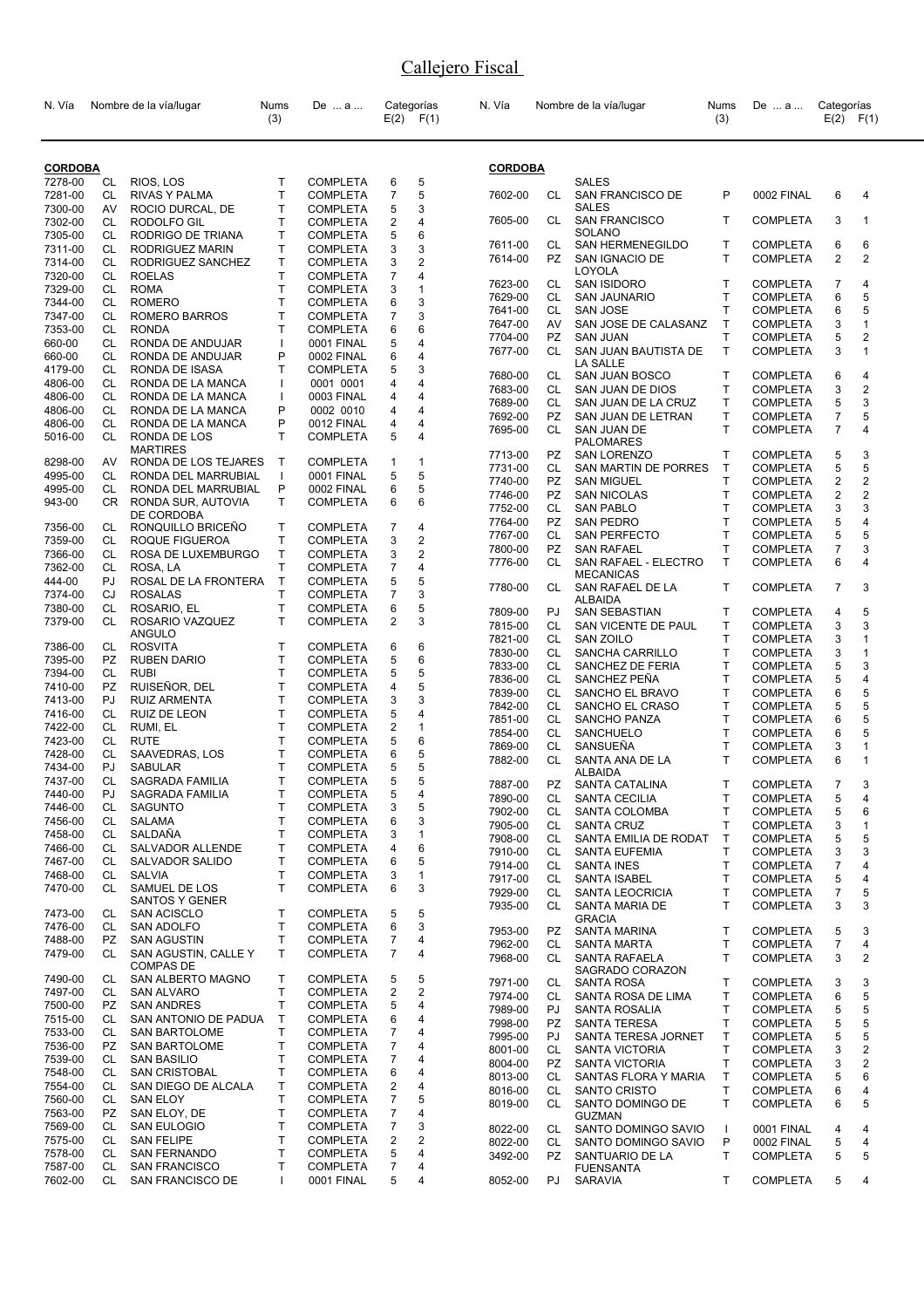| N. Vía             |           | Nombre de la vía/lugar                    | Nums<br>(3) | De  a                              |                | Categorías<br>$E(2)$ $F(1)$ | N. Vía             |           | Nombre de la vía/lugar                             | <b>Nums</b><br>(3)       | De  a                              | Categorías                | $E(2)$ $F(1)$       |
|--------------------|-----------|-------------------------------------------|-------------|------------------------------------|----------------|-----------------------------|--------------------|-----------|----------------------------------------------------|--------------------------|------------------------------------|---------------------------|---------------------|
| <b>CORDOBA</b>     |           |                                           |             |                                    |                |                             | <b>CORDOBA</b>     |           |                                                    |                          |                                    |                           |                     |
| 8058-00            | GL        | SARGENTOS                                 | T           | <b>COMPLETA</b>                    | 2              | 3                           | 8400-00            | CL        | <b>TOMILLAR</b>                                    | т                        | <b>COMPLETA</b>                    | 7                         | 3                   |
|                    |           | <b>PROVISIONALES</b>                      |             |                                    |                |                             | 8402-00            | <b>CL</b> | <b>TOPACIO</b>                                     | T.                       | <b>COMPLETA</b>                    | 5                         | 5                   |
| 3874-00            | CL        | <b>SATURNO</b>                            | т           | <b>COMPLETA</b>                    | 5              | 4                           | 8415-00            | CL        | <b>TORIL</b>                                       | T.                       | <b>COMPLETA</b>                    | 7                         | 4                   |
| 8061-00            | <b>CL</b> | SEBASTIAN DE                              | T           | <b>COMPLETA</b>                    | 5              | 5                           | 8421-00            | <b>CL</b> | <b>TORNILLO</b>                                    | T                        | <b>COMPLETA</b>                    | 7                         | 4                   |
|                    |           | <b>BENALCAZAR</b>                         |             |                                    |                |                             | 8433-00            | <b>SD</b> | <b>TORRE DE LA</b>                                 | T                        | <b>COMPLETA</b>                    | 3                         | $\overline{2}$      |
| 8064-00            | CL        | <b>SECRETARIO</b>                         | т           | <b>COMPLETA</b>                    | 3              | 3                           |                    |           | <b>MALMUERTA</b>                                   |                          |                                    |                           |                     |
|                    |           | CARRETERO                                 |             |                                    |                |                             | 7503-00            | CL        | TORRE DE SAN ANDRES                                | Τ                        | <b>COMPLETA</b>                    | 7                         | 3                   |
| 8067-00<br>8070-00 | CL<br>SD  | <b>SECUNDA ROMANA</b><br>SEGOVIA, HUERTA  | т<br>Τ      | <b>COMPLETA</b><br><b>COMPLETA</b> | 6<br>3         | 5<br>1                      | 7749-00            | CL        | TORRE DE SAN NICOLAS                               | T                        | <b>COMPLETA</b>                    | 2                         | 1                   |
| 8072-00            | CL        | SEGUIDILLA, DE LA                         | T           | <b>COMPLETA</b>                    | 6              | 6                           | 8470-00            | <b>CL</b> | <b>TORRECAMPO</b>                                  | T.                       | <b>COMPLETA</b>                    | 3                         | $\mathbf{1}$        |
| 8100-00            | PZ        | <b>SENECA</b>                             | T           | <b>COMPLETA</b>                    | 5              | 3                           | 8502-00            | AV        | TORRECILLA, DE LA                                  | т                        | <b>COMPLETA</b>                    | 5                         | $\overline{7}$      |
| 8104-00            | CL        | SERBAL                                    | Τ           | <b>COMPLETA</b>                    | 5              | 4                           | 8529-00            | CL.       | <b>TORREMOLINOS</b>                                | т                        | <b>COMPLETA</b>                    | 6                         | $\overline{7}$      |
| 8106-00            | CL        | <b>SEVILLA</b>                            | T           | COMPLETA                           | 2              | 2                           | 8553-00<br>8565-00 | CL<br>CL  | <b>TORRIJOS</b><br><b>TRAS LA PUERTA</b>           | т<br>T.                  | <b>COMPLETA</b><br><b>COMPLETA</b> | 3<br>3                    | 4<br>4              |
| 8122-00            | CL        | SIERRA DE ARACENA                         | Τ           | COMPLETA                           | 7              | 7                           | 8574-00            | CR.       | TRASSIERRA, DE                                     | T.                       | <b>COMPLETA</b>                    | 5                         | 4                   |
| 8134-00            | CL.       | SIERRA DE CARDEÑA Y                       | т           | COMPLETA                           | 5              | 6                           | 8598-00            | CL        | <b>TRES CARABELAS</b>                              | т                        | <b>COMPLETA</b>                    | 5                         | 5                   |
|                    |           | <b>MONTORO</b>                            |             |                                    |                |                             | 8597-00            | GL        | TRES CULTURAS, DE                                  | T.                       | <b>COMPLETA</b>                    | 2                         | 3                   |
| 8123-00            | CL        | SIERRA DE CAZORLA                         | Τ           | <b>COMPLETA</b>                    | 7              | $\overline{7}$              |                    |           | LAS                                                |                          |                                    |                           |                     |
| 8125-00            | CL.       | SIERRA DE GRAZALEMA                       | T           | <b>COMPLETA</b>                    | 7              | $\overline{7}$              | 8607-00            | PZ        | TRINIDAD, DE LA                                    | T                        | <b>COMPLETA</b>                    | 5                         | $\overline{2}$      |
| 8126-00            | CL        | SIERRA DE                                 | T           | COMPLETA                           | $\overline{7}$ | $\overline{7}$              | 8616-00            | PZ        | TRIUNFO, DEL                                       | т                        | <b>COMPLETA</b>                    | 5                         | 3                   |
| 8127-00            | CL        | <b>GUADARRAMA</b><br><b>SIERRA MORENA</b> | т           | <b>COMPLETA</b>                    | 7              | 7                           | 8617-00            | PZ.       | TRIUNFO, SOLAR JUNTO                               | T.                       | <b>COMPLETA</b>                    | 5                         | 4                   |
| 8128-00            | CL        | SIERRA NEVADA                             | T           | COMPLETA                           | 7              | $\overline{7}$              |                    |           | A PLZ.DEL                                          |                          |                                    |                           |                     |
| 8133-00            | CL        | SIETE DE MAYO                             | Τ           | <b>COMPLETA</b>                    | 2              | 4                           | 8619-00            | CL        | <b>TRUEQUE</b>                                     | Τ                        | <b>COMPLETA</b>                    | 7                         | 4<br>4              |
| 8139-00            | CL        | SIETE REVUELTAS                           | Τ           | <b>COMPLETA</b>                    | 7              | 5                           | 8628-00<br>8633-00 | СL<br>CL  | <b>TUNDIDORES</b><br><b>TURQUESA</b>               | т<br>т                   | <b>COMPLETA</b><br>COMPLETA        | 6<br>5                    | 5                   |
| 8157-00            | CL        | <b>SIMANCAS</b>                           | T           | COMPLETA                           | 7              | 5                           | 8649-00            | CL        | <b>UBEDA</b>                                       | т                        | <b>COMPLETA</b>                    | 5                         | 5                   |
| 8159-00            | CL        | <b>SIMON CARPINTERO</b>                   | T           | <b>COMPLETA</b>                    | 5              | 5                           | 8652-00            | AC        | <b>UBEDA</b>                                       | т                        | <b>COMPLETA</b>                    | 5                         | 6                   |
| 8160-00            | CL        | SIMON DE SOUSA                            | T           | COMPLETA                           | 4              | 4                           | 8655-00            | PJ        | <b>UBRIQUE</b>                                     | T                        | <b>COMPLETA</b>                    | 6                         | 5                   |
| 8164-00            | CL        | SINDICATO, DEL                            | Τ           | COMPLETA                           | 7              | 3                           | 8658-00            | CL.       | <b>UCEDA</b>                                       | T.                       | <b>COMPLETA</b>                    | 3                         | $\overline{2}$      |
| 8165-00            | PJ        | SOCIEDAD DE                               | т           | COMPLETA                           | 4              | 6                           | 8663-00            | <b>PZ</b> | UNIDAD, DE LA                                      | т                        | <b>COMPLETA</b>                    | 5                         | 6                   |
|                    |           | <b>PLATEROS</b>                           |             |                                    |                |                             | 8682-00            | CL.       | <b>UTRERA</b>                                      | т                        | <b>COMPLETA</b>                    | 5                         | 5                   |
| 8166-00            | PZ        | SOCORRO, DEL                              | т           | <b>COMPLETA</b>                    | 5              | 3                           | 8685-00            | PZ        | VACA DE ALFARO                                     | т                        | <b>COMPLETA</b>                    | 3                         | 1                   |
| 7803-00            | CL<br>CL  | SOLARES SAN RAFAEL<br>SOLARIEGA           | T<br>Τ      | COMPLETA                           | 5<br>5         | 6<br>3                      | 8688-00            | CL        | VACAR, EL                                          | т                        | <b>COMPLETA</b>                    | 5                         | 6                   |
| 8178-00<br>8181-00 | CL.       | SOLDADO DIEGO                             | T           | COMPLETA<br>COMPLETA               | 6              | 5                           | 8721-00            | <b>PZ</b> | VALDELASGRANAS                                     | т                        | <b>COMPLETA</b>                    | $\overline{\mathfrak{c}}$ | 3                   |
|                    |           | <b>GARCIA PAREDES</b>                     |             |                                    |                |                             | 8730-00            | CL        | VALDEOLLEROS                                       | т                        | <b>COMPLETA</b>                    | 5                         | 5                   |
| 8187-00            | CJ        | SOLDADO, DEL                              | Τ           | <b>COMPLETA</b>                    | 7              | 3                           | 8738-00            | PZ        | VALDEOLLEROS                                       | т                        | <b>COMPLETA</b>                    | 5                         | 6                   |
| 8192-00            | PS        | SOLEA, DE LA                              | T           | COMPLETA                           | 5              | 5                           | 8760-00            | CL        | VALDERRAMA                                         | т                        | <b>COMPLETA</b>                    | $\overline{\mathfrak{c}}$ | 3                   |
| 8194-00            | PJ        | SOLIDARIDAD                               | Τ           | COMPLETA                           | 5              | 4                           | 8769-00            | CL.       | <b>VALDES LEAL</b>                                 | т<br>т                   | <b>COMPLETA</b>                    | 3<br>7                    | $\overline{2}$<br>5 |
| 8196-00            | CL        | SOR ANGELA DE LA                          | T           | COMPLETA                           | 4              | 5                           | 8775-00<br>8790-00 | CL<br>CL  | <b>VALENCIA</b><br>VALLADARES                      | т                        | <b>COMPLETA</b><br><b>COMPLETA</b> | 5                         | 3                   |
|                    |           | CRUZ                                      |             |                                    |                |                             | 8805-00            | СL        | VALSEQUILLO                                        | T                        | <b>COMPLETA</b>                    | 5                         | 6                   |
| 8198-00            | PZ        | SOR PILAR, DE                             | т           | <b>COMPLETA</b>                    | 6              | 6                           | 8817-00            | CL        | VANDALINO                                          | т                        | <b>COMPLETA</b>                    | 3                         | $\overline{2}$      |
| 8209-00<br>8235-00 | CL        | <b>SUECIA</b>                             | T<br>Τ      | <b>COMPLETA</b>                    | 5<br>7         | 5<br>3                      | 8820-00            | CL        | VARGAS VALENZUELA                                  | т                        | <b>COMPLETA</b>                    | 5                         | 5                   |
| 8240-00            | CL<br>CL  | <b>TAFURES</b><br>TALABARTEROS, DE LOS    | Т           | <b>COMPLETA</b><br>COMPLETA        | 3              | 3                           | 8821-00            | CL        | <b>VARSOVIA</b>                                    | т                        | <b>COMPLETA</b>                    | 5                         | 5                   |
|                    | CL        | <b>TALLINN</b>                            | T           | <b>COMPLETA</b>                    | 5              | 5                           | 8823-00            | CL        | VAZQUEZ AROCA                                      | т                        | <b>COMPLETA</b>                    | 2                         | 4                   |
| 8253-00            | <b>PZ</b> | TAMBOR, DEL                               | T           | COMPLETA                           | 5              | 3                           | 8826-00            | СL        | VAZQUEZ VENEGAS                                    | т                        | <b>COMPLETA</b>                    | 5                         | 5                   |
| 8256-00            | CL        | <b>TARRASA</b>                            | T           | COMPLETA                           | 5              | 3                           | 3609-00            | AV        | <b>VEINTIOCHO DE</b>                               | T.                       | <b>COMPLETA</b>                    | 5                         | 5                   |
| 8255-00            | CL        | TARTESOS, DE LOS                          | Τ           | COMPLETA                           | 3              | 3                           |                    |           | FEBRERO                                            |                          |                                    |                           |                     |
| 8257-00            | CL        | <b>TARUB</b>                              | т           | <b>COMPLETA</b>                    | 6              | 3                           | 8862-00            | CL        | <b>VELASCO</b>                                     | т                        | <b>COMPLETA</b>                    | $\overline{7}$            | 3                   |
| 8254-00            |           |                                           |             |                                    |                |                             | 8877-00<br>8880-00 | CL<br>CL  | <b>VELAZQUEZ BOSCO</b><br><b>VENERABLE JUAN DE</b> | T.<br>T.                 | <b>COMPLETA</b>                    | 6<br>3                    | 3<br>5              |
| 8259-00            | PZ        | TAZAS, DE LAS                             | т           | COMPLETA                           | 7              | 5                           |                    |           | <b>SANTIAGO</b>                                    |                          | <b>COMPLETA</b>                    |                           |                     |
| 8280-00            | PZ        | <b>TEJAR</b>                              | Τ           | <b>COMPLETA</b>                    | 0              | 6                           | 8904-00            | CL        | <b>VENUS</b>                                       | Τ                        | <b>COMPLETA</b>                    | 5                         | 4                   |
| 8286-00            | CL        | TEJAR DE LA CRUZ                          | T           | COMPLETA                           | 5              | 5                           | 8907-00            | CL        | <b>VERA</b>                                        | Τ                        | <b>COMPLETA</b>                    | 7                         | 5                   |
| 8301-00            | CL        | <b>TEJON Y MARIN</b>                      | т           | <b>COMPLETA</b>                    | 5              | 5                           | 8912-00            | PS        | <b>VERDIALES, DE LOS</b>                           | T                        | <b>COMPLETA</b>                    | 5                         | 5                   |
| 8304-00            | CL        | <b>TELLEZ DE MENESES</b>                  | T           | <b>COMPLETA</b>                    | 5              | 6                           | 375-00             | CL        | VEREDA DE LA ALCAIDIA                              | т                        | <b>COMPLETA</b>                    | 5                         | 5                   |
| 8307-00            | <b>PZ</b> | TENDILLAS, DE LAS<br><b>TENERIFE</b>      | т<br>т      | <b>COMPLETA</b>                    | 1              | 1                           | 8910-00            | CL        | <b>VEREDA DEL PRETORIO</b>                         | T                        | <b>COMPLETA</b>                    | 2                         | 1                   |
| 8310-00<br>8313-00 | CL.<br>CL | TENIENTE ALBORNOZ                         | T.          | <b>COMPLETA</b><br>COMPLETA        | 6<br>3         | 5<br>1                      | 8927-00            | AV        | <b>VIA AUGUSTA</b>                                 | т                        | <b>COMPLETA</b>                    | 3                         | 3                   |
| 8316-00            | CL        | <b>TENIENTE BRAULIO</b>                   | T.          | <b>COMPLETA</b>                    | $\overline{2}$ | $\overline{\mathbf{c}}$     | 8961-00            | CL        | <b>VICENTE ALEIXANDRE</b>                          | т                        | <b>COMPLETA</b>                    | 5                         | 4                   |
|                    |           | LAPORTILLA                                |             |                                    |                |                             | 8962-00            | CL        | <b>VICENTE BLASCO</b>                              | т                        | <b>COMPLETA</b>                    | 5                         | 3                   |
| 165-00             | AV        | <b>TENOR PEDRO</b>                        | Τ           | <b>COMPLETA</b>                    | 5              | 5                           |                    | CL        | IBÁÑEZ                                             | $\mathsf{T}$             |                                    |                           |                     |
|                    |           | LAVIRGEN                                  |             |                                    |                |                             | 8964-00<br>8969-00 | CL        | VICENTE DE LOS RIOS<br><b>VICTOR ESCRIBANO</b>     | CL                       | <b>COMPLETA</b><br><b>COMPLETA</b> | 6<br>2                    | 6<br>3              |
| 8331-00            | CL        | <b>TEODOFREDO</b>                         | т           | COMPLETA                           | 6              | 5                           |                    |           | <b>UCELAY</b>                                      |                          |                                    |                           |                     |
| 8334-00            | CL        | <b>TEOLOGO NUÑEZ</b>                      | т           | <b>COMPLETA</b>                    | 3              | 1                           | 8972-00            | CL        | <b>VICTORIA KENT</b>                               | Τ                        | <b>COMPLETA</b>                    | 3                         | 2                   |
|                    |           | DELGADILLO                                |             |                                    |                |                             | 8970-00            | PS        | VICTORIA, DE LA                                    |                          | 0001 0041                          | 1                         | 1                   |
| 8339-00<br>8340-00 | CL<br>CL  | TERESA DE CALCUTA<br><b>TERRONES</b>      | T<br>Τ      | <b>COMPLETA</b><br><b>COMPLETA</b> | 3<br>7         | 3<br>4                      | 8970-00            | PS        | VICTORIA, DE LA                                    | $\overline{\phantom{a}}$ | 0043 0051                          | 2                         | 1                   |
| 8343-00            | CL        | <b>TERUEL</b>                             | T           | COMPLETA                           | 3              | 2                           | 8970-00            | PS        | VICTORIA, DE LA                                    | $\overline{\phantom{a}}$ | 0053 FINAL                         | 3                         | $\mathbf{1}$        |
| 8346-00            | CL        | <b>TESORO</b>                             | T           | <b>COMPLETA</b>                    | 5              | $\boldsymbol{2}$            | 8970-00            | <b>PS</b> | VICTORIA, DE LA                                    | P                        | 0002 FINAL                         | 1                         | 1                   |
| 8355-00            | <b>PZ</b> | TIBERIADES, DE                            | T           | <b>COMPLETA</b>                    | $\overline{7}$ | 3                           | 8973-00            | CL        | <b>VICTORIANO RIVERA</b>                           | Τ                        | <b>COMPLETA</b>                    | 1                         | 1                   |
| 8370-00            | CL        | TIERRA ANDALUZA                           | Τ           | <b>COMPLETA</b>                    | 7              | 4                           | 8975-00            | CL        | <b>VIDRIEROS, LOS</b>                              | T                        | <b>COMPLETA</b>                    | 5                         | 6                   |
| 8373-00            | CL        | <b>TINTE</b>                              | т           | <b>COMPLETA</b>                    | 7              | 4                           | 8991-00            | CL        | VILLA DE ROTA                                      | T                        | <b>COMPLETA</b>                    | 2                         | 3                   |
| 8372-00            | CL.       | TIPÓGRAFOS, DE LOS                        | T           | <b>COMPLETA</b>                    | 3              | 3                           | 8988-00            | CL        | VILLACEBALLOS                                      | Τ                        | <b>COMPLETA</b>                    | 6                         | 4                   |
| 8376-00            | PJ        | <b>TIRSO DE MOLINA</b>                    | T           | <b>COMPLETA</b>                    | 5              | 5                           | 9054-00            | CL        | VILLAHARTA                                         | T<br>T                   | <b>COMPLETA</b>                    | 5                         | 6                   |
| 8385-00            | <b>CL</b> | <b>TOLEDO</b>                             | T           | <b>COMPLETA</b>                    | 3              | 1                           | 9063-00<br>9067-00 | CL<br>CL  | VILLALONES<br>VILLANUEVA DE                        | T.                       | <b>COMPLETA</b><br><b>COMPLETA</b> | 7<br>3                    | 3<br>2              |
| 8391-00            | CL        | TOMAS CONDE                               | Τ           | <b>COMPLETA</b>                    | 6              | 4                           |                    |           | <b>CORDOBA</b>                                     |                          |                                    |                           |                     |
| 8394-00            | CL        | TOMAS DE AQUINO                           | T.          | COMPLETA                           | $\overline{2}$ | 3                           | 9070-00            | CL        | VILLANUEVA DEL DUQUE                               | $\top$                   | <b>COMPLETA</b>                    | 3                         | $\mathbf{1}$        |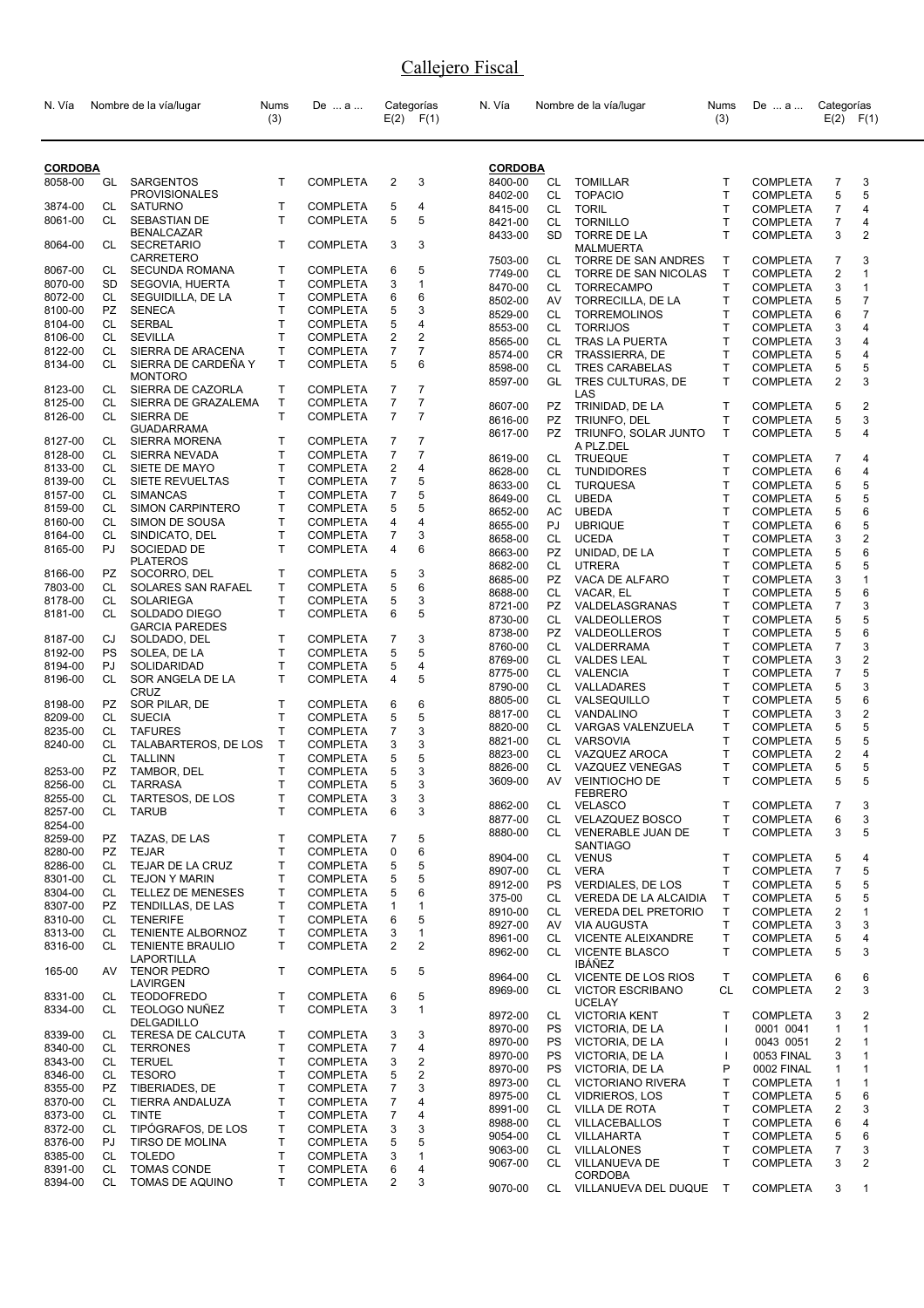| N. Vía                    |           | Nombre de la vía/lugar                              | Nums<br>(3)  | De  a                              |                | Categorías<br>$E(2)$ $F(1)$ | N. Vía               |           | Nombre de la vía/lugar                   | Nums<br>(3)  | De  a           | Categorías               | $E(2)$ $F(1)$ |
|---------------------------|-----------|-----------------------------------------------------|--------------|------------------------------------|----------------|-----------------------------|----------------------|-----------|------------------------------------------|--------------|-----------------|--------------------------|---------------|
| <b>CORDOBA</b>            |           |                                                     |              |                                    |                |                             | <b>CORDOBA</b>       |           |                                          |              |                 |                          |               |
| 9068-00                   |           | CL VILLANUEVA DEL REY                               | T            | <b>COMPLETA</b>                    | 3              | 1                           | 2655-00              | CL        | <b>DIONISIO MORENO</b>                   | T            | <b>COMPLETA</b> | 7                        | 5             |
| 9003-00                   | CL        | <b>VILLAR JORDANA</b>                               | T            | <b>COMPLETA</b>                    | 5              | 4                           | 2925-00              | EX        | ENCINARES,                               | T            | <b>COMPLETA</b> | 0                        | 5             |
| 9102-00                   |           | CR VILLAVICIOSA, DE                                 | $\mathbf{I}$ | 0001 0021                          | 6              | 2                           |                      |           | PARCELACION                              |              |                 |                          |               |
| 9102-00                   | CR        | VILLAVICIOSA, DE                                    | $\mathbf{I}$ | 0023 FINAL                         | 7              | $\overline{c}$              | 2926-00              | AV        | ENCINARES, DE LOS                        | т            | <b>COMPLETA</b> | 7                        | 5             |
| 9102-00                   | CR        | VILLAVICIOSA, DE                                    | P            | 0002 FINAL                         | 6              | $\overline{2}$              | 2932-00              | CL        | <b>ENEBRO</b>                            | Τ            | <b>COMPLETA</b> | 7                        | 5             |
| 9110-00                   | CL        | <b>VILLNIUS</b>                                     | T            | COMPLETA                           | 5              | 5                           | 3225-00              | SD        | <b>ESTACION RENFE</b>                    | T            | <b>COMPLETA</b> | 0                        | 5             |
| 9111-00                   | CL        | <b>VINAGREROS</b>                                   | T            | <b>COMPLETA</b>                    | 7              | 3                           | 3243-00              | CМ        | ESTACION, CAMINO DE                      | T            | <b>COMPLETA</b> | 6                        | 6             |
| 9117-00                   | CL        | <b>VINO TINTO</b>                                   | T            | <b>COMPLETA</b>                    | 7              | 4                           |                      |           | LA                                       |              |                 |                          |               |
| 9132-00                   | AV        | VIÑUELA, DE LA                                      | T            | <b>COMPLETA</b>                    | 2              | 4                           | 3348-00              | CL        | FERIA, LA                                | т            | <b>COMPLETA</b> | 6                        | 6             |
| 9144-00                   | AV        | <b>VIRGEN DE FATIMA</b>                             | T            | <b>COMPLETA</b>                    | 3              | 4                           | 3444-00              | CL        | <b>FRANCIA</b>                           | т            | <b>COMPLETA</b> | 7                        | 6             |
| 9150-00                   | CL        | VIRGEN DE LA ESTRELLA                               | $\mathsf{T}$ | <b>COMPLETA</b>                    | 5              | 5                           | 3482-00              | CL        | <b>FRESNO</b>                            | T            | <b>COMPLETA</b> | 7                        | 5             |
| 9153-00                   | CL        | VIRGEN DE LA SALUD                                  | т            | <b>COMPLETA</b>                    | 2              | 2                           | 3507-00              | CL        | <b>FUNDACION PEREZ PLA</b>               | Τ            | <b>COMPLETA</b> | $\overline{7}$           | 6             |
| 9156-00                   | AV        | <b>VIRGEN DE LAS</b>                                | T.           | <b>COMPLETA</b>                    | 3              | 4                           | 3513-00              | CL        | <b>GALAPAGAR</b>                         | T            | <b>COMPLETA</b> | 7                        | 6             |
|                           |           | ANGUSTIAS                                           |              |                                    |                |                             | 3531-00              | EX        | <b>GALAPAGARES</b>                       | T            | <b>COMPLETA</b> | 0                        | 5             |
| 9159-00                   | CL        | <b>VIRGEN DE LINARES</b>                            | T            | <b>COMPLETA</b>                    | 5              | 6                           | 3570-00              | CL.       | <b>GENERAL CABALLERO</b>                 | T            | <b>COMPLETA</b> | 6                        | 5             |
| 9162-00                   | AV        | VIRGEN DE LOS                                       | T            | <b>COMPLETA</b>                    | 3              | 4                           | 3573-00              | CL        | <b>RODAS</b><br><b>GENERAL CABALLERO</b> | Τ            | <b>COMPLETA</b> | $\overline{7}$           | 6             |
|                           |           | <b>DOLORES</b>                                      |              |                                    |                |                             |                      |           | RODAS, PARAL.                            |              |                 |                          |               |
| 9165-00                   | PJ        | <b>VIRGEN DE LUNA</b>                               | T            | <b>COMPLETA</b>                    | 5              | 6                           | 3582-00              | CL        | <b>GENERAL D. DE LA</b>                  | Т            | <b>COMPLETA</b> | $\overline{7}$           | 5             |
| 9166-00                   | <b>PZ</b> | VIRGEN DEL CAMINO                                   | т<br>T       | <b>COMPLETA</b><br><b>COMPLETA</b> | 4<br>5         | 3<br>5                      |                      |           | <b>TORRE</b>                             |              |                 |                          |               |
| 9168-00<br>9174-00        | AV<br>CL  | <b>VIRGEN DEL MAR</b><br><b>VIRGEN DEL PERPETUO</b> | T            | <b>COMPLETA</b>                    | $\overline{2}$ | 3                           | 3585-00              | CL        | <b>GENERAL FRANCO</b>                    | T            | <b>COMPLETA</b> | 7                        | 6             |
|                           |           | <b>SOCORRO</b>                                      |              |                                    |                |                             |                      |           | (ALCOLEA)                                |              |                 |                          |               |
| 9177-00                   | CL        | <b>VIRGEN DEL RAYO</b>                              | Т            | <b>COMPLETA</b>                    | 6              | 5                           | 3588-00              | CL.       | <b>GENERAL MARQUES DE</b>                | $\mathsf{T}$ | <b>COMPLETA</b> | 6                        | 6             |
| 9180-00                   | CL        | <b>VIRGEN DEL ROMERO</b>                            | т            | <b>COMPLETA</b>                    | 3              | 4                           |                      |           | <b>NOVALICHES</b>                        |              |                 |                          |               |
| 9186-00                   | CL        | VIRGEN DEL VALLE                                    | T            | <b>COMPLETA</b>                    | 3              | 1                           | 3603-00              | CL        | <b>GENERAL PEDRO A.</b>                  | Т            | <b>COMPLETA</b> | $\overline{7}$           | 6             |
| 9189-00                   | СL        | <b>VIRGEN MILAGROSA</b>                             | T            | <b>COMPLETA</b>                    | 3              | 5                           |                      |           | <b>ECHEVARRIA</b>                        |              |                 |                          |               |
| 9192-00                   | CL        | <b>VIRREY CABALLERO</b>                             | T            | <b>COMPLETA</b>                    | 3              | 4                           | 3612-00              | CL        | <b>GENERAL VEGA E</b><br><b>INCLAN</b>   | T            | <b>COMPLETA</b> | 6                        | 5             |
|                           |           | GONGORA                                             |              |                                    |                |                             | 3833-00              | CL        | HAYA                                     | т            | <b>COMPLETA</b> | 7                        | 5             |
| 1896-00                   | CL        | <b>VIRREY CEBALLOS</b>                              | T            | <b>COMPLETA</b>                    | 5              | 5                           | 3849-00              | CL        | HAZA DEL DEMONIO                         | T            | <b>COMPLETA</b> | 0                        | 5             |
| 9195-00                   | CL        | <b>VIRREY MOYA</b>                                  | T            | <b>COMPLETA</b>                    | 7              | 5                           | 3915-00              | CL        | <b>HERRERIA</b>                          | T            | <b>COMPLETA</b> | $\overline{\mathcal{I}}$ | 5             |
| 9198-00                   | CL        | <b>VIRREY PEDRO DE</b>                              | T.           | <b>COMPLETA</b>                    | $\overline{7}$ | 5                           | 4080-00              | TR        | <b>HUERTAS, LAS</b>                      | Τ            | <b>COMPLETA</b> | 0                        | 5             |
|                           |           | <b>ARAGON</b>                                       |              |                                    |                |                             | 4089-00              | EX        | HUERTOS DE ALCOLEA                       | Т            | <b>COMPLETA</b> | 6                        | 6             |
| 9201-00                   | CL        | VISITACION, LA                                      | Т            | <b>COMPLETA</b>                    | 6              | 5                           | 4199-00              | CL        | <b>JAGUARZO</b>                          | T            | <b>COMPLETA</b> | 7                        | 5             |
| 9203-00                   | CL        | VISO, EL                                            | Т            | <b>COMPLETA</b>                    | 3              | 3                           | 4418-00              | CL        | <b>JUNCO</b>                             | T            | <b>COMPLETA</b> | 7                        | 5             |
| 9205-00                   | PZ        | <b>VISTA ALEGRE</b>                                 | Т            | <b>COMPLETA</b>                    | 2              | 2                           | 5143-00              | CL        | <b>MESTO</b>                             | T            | <b>COMPLETA</b> | 7                        | 5             |
| 9206-00                   | CL        | VITO, EL                                            | T            | <b>COMPLETA</b>                    | 6              | 4                           | 5164-00              | CL        | <b>MIMBRE</b>                            | T            | <b>COMPLETA</b> | 7                        | 5             |
| 9210-00                   | PZ        | VIZCONDE DE MIRANDA                                 | T            | <b>COMPLETA</b>                    | 7              | 4                           | 4719-00              | <b>TR</b> | NACIONAL-IV ANTIGUA                      | т            | <b>COMPLETA</b> | 6                        | 5             |
| 9216-00                   | CL        | YAHIA                                               | T            | <b>COMPLETA</b>                    | 6              | 5                           |                      |           | CRA.MADRID                               |              |                 |                          |               |
| 9218-00                   | CJ        | YERBABUENA, DE LA                                   | Т            | <b>COMPLETA</b>                    | 5              | 4                           | 4716-00              | CR.       | NACIONAL-IV CORDOBA                      | Km           | 0390 a 0390     | $\overline{7}$           | 5             |
| 9219-00                   | СL        | <b>YESO</b>                                         | T<br>T       | COMPLETA                           | 3              | 2                           |                      |           | <b>MADRID</b>                            |              |                 |                          |               |
| 9225-00                   | CL<br>AV  | <b>YOSUF</b><br>ZAFIRO, DEL                         | Т            | <b>COMPLETA</b>                    | 6              | 5<br>5                      | 4716-00              | CR        | NACIONAL-IV CORDOBA                      | Кm           | 0391 a 0391     | 6                        | 5             |
| 9226-00<br>9234-00        | CL        | ZAMORANO                                            | Т            | <b>COMPLETA</b><br><b>COMPLETA</b> | 5<br>7         | 3                           | 5868-00              |           | <b>MADRID</b><br><b>NUEVA</b>            | Τ            | <b>COMPLETA</b> | 6                        | 6             |
| 9237-00                   | CL        | ZAPATERIA VIEJA                                     | Т            | <b>COMPLETA</b>                    | 7              | 3                           | 5928-00              | CL<br>CL. | OFICIAL J. PEREZ MECA                    | т            | <b>COMPLETA</b> | 6                        | 5             |
| 9246-00                   | <b>PZ</b> | ZARAGOZA, DE                                        | T            | COMPLETA                           | 6              | 5                           | 5931-00              | CL        | OFICIAL MANUEL ANDIA                     | T            | <b>COMPLETA</b> | 6                        | 5             |
| 9249-00                   | CL        | ZARCO                                               | T            | <b>COMPLETA</b>                    | 7              | 4                           | 3753-00              | CR        | PANTANO                                  | T            | <b>COMPLETA</b> | 7                        | 6             |
| 9255-00                   |           | CL ZONA VERDE                                       | T            | <b>COMPLETA</b>                    | $\overline{7}$ | 5                           |                      |           | <b>GUADALMELLATO</b>                     |              |                 |                          |               |
| 9256-00                   |           | CL ZORAIDA                                          | T.           | <b>COMPLETA</b>                    | 6              | 3                           | 6294-00              | CL        | PEDRO DE DIOS                            | т            | <b>COMPLETA</b> | 6                        | 5             |
| <b>ALAMEDA DEL OBISPO</b> |           |                                                     |              |                                    |                |                             | 6321-00              | EX        | PENDOLILLAS, FINCA                       | т            | <b>COMPLETA</b> | 7                        | 6             |
|                           |           |                                                     |              |                                    |                |                             | 6324-00              | EX        | PENDOLILLAS,                             | T            | <b>COMPLETA</b> | 7                        | 5             |
| 369-00                    |           | EX ALCAIDE, PARCELAS DEL T                          |              | <b>COMPLETA</b>                    | 0              | 5                           |                      |           | <b>PARCELAS</b>                          |              |                 |                          |               |
| <b>ALCOLEA</b>            |           |                                                     |              |                                    |                |                             | 6390-00              | CL        | PESCA, EL                                | т            | <b>COMPLETA</b> | 7                        | 5             |
|                           |           |                                                     |              |                                    |                |                             | 6439-00              | CL        | <b>PINSAPO</b>                           | Τ            | <b>COMPLETA</b> | 7                        | 5             |
| 17-00                     |           | CL ABEDUL                                           | т            | <b>COMPLETA</b>                    | 7              | 5                           | 7016-00              | CL .      | <b>QUEJIGO</b>                           | т            | <b>COMPLETA</b> | 7                        | 5             |
| 93-00                     | CL        | <b>ACEQUIA</b>                                      | т            | <b>COMPLETA</b>                    | 6              | 5                           | 7167-00              | CL        | <b>REGIMIENTO DEL REY</b>                | т            | <b>COMPLETA</b> | 6                        | 6             |
| 96-00                     |           | TR ACEQUIA                                          | T            | <b>COMPLETA</b>                    | 6              | 5                           | 7224-00              | CL.       | <b>REYES CATOLICOS</b>                   | T            | <b>COMPLETA</b> | 7                        | 6             |
| 4113-00                   |           | CL ACERA DE LA IGLESIA                              | T            | <b>COMPLETA</b>                    | 7              | 5                           | 7230-00              | EX        | RIBERA BAJA                              | Τ            | <b>COMPLETA</b> | 0                        | 5             |
| 392-00                    |           | CL ALCORNOQUE                                       | T            | <b>COMPLETA</b>                    | 7              | 5                           | 7301-00              | CL        | <b>ROBLE</b>                             | т            | <b>COMPLETA</b> | 7                        | 5             |
| 539-00                    |           | CL ALMEZO                                           | T            | <b>COMPLETA</b>                    | 7              | 5                           | 7617-00              | CL        | SAN ILDEFONSO                            | T            | <b>COMPLETA</b> | 7                        | 5             |
| 578-00                    | CL<br>CL  | <b>ALOE</b><br><b>AZALEA</b>                        | T<br>T       | <b>COMPLETA</b>                    | 7              | 5                           | 7920-00              | CL.       | <b>SANTA ISABEL</b><br>(ALCOLEA)         | T.           | <b>COMPLETA</b> | $\overline{7}$           | 5             |
| 965-00<br>8916-00         | CM.       | BARCA, VEREDON DE LA                                | т            | <b>COMPLETA</b><br><b>COMPLETA</b> | 7<br>0         | 5<br>6                      | 8055-00              | CL .      | SARGENTO LEON                            | Τ            | <b>COMPLETA</b> | 7                        | 5             |
| 1113-00                   | CL        | BATALLA DE ALCOLEA                                  | т            | <b>COMPLETA</b>                    | 6              | 5                           | 8069-00              | CL        | SEGOVIA                                  | Т            | <b>COMPLETA</b> | 0                        | 6             |
| 1194-00                   | SD.       | <b>BLOQUE LOS ANGELES</b>                           | T            | <b>COMPLETA</b>                    | 6              | 6                           | 8073-00              | CL .      | SEGUNDA                                  | T            | <b>COMPLETA</b> | $\overline{7}$           | 6             |
|                           |           | -C. MADRID-                                         |              |                                    |                |                             | 8079-00              | CL        | <b>SEGURA</b>                            | Τ            | <b>COMPLETA</b> | 7                        | 6             |
| 1275-00                   | TR.       | CABO CARMONA                                        | т            | <b>COMPLETA</b>                    | 6              | 6                           | 6183-00              |           | UR SOL, EL-PARCELACION-                  | Τ            | <b>COMPLETA</b> | 6                        | 6             |
| 1272-00                   | CL        | <b>CABO CARMONA</b>                                 | T            | <b>COMPLETA</b>                    | 6              | 5                           | 8252-00              |           | CL TAMARINDO                             | т            | <b>COMPLETA</b> | 7                        | 5             |
|                           |           | CHAMIZO                                             |              |                                    |                |                             | 8299-00              |           | CL TEJO                                  | т            | <b>COMPLETA</b> | 7                        | 5             |
| 1293-00                   | CM        | CADIZ, DE                                           | T            | <b>COMPLETA</b>                    | 7              | 6                           | 8371-00              |           | CL TILO                                  | т            | <b>COMPLETA</b> | 7                        | 5             |
| 1371-00                   | CM        | CAMINO DE LA SUA                                    | т            | <b>COMPLETA</b>                    | 7              | 6                           | 8829-00              |           | CL VEGA                                  | Τ            | <b>COMPLETA</b> | 7                        | 6             |
| 1461-00                   | CL        | CANO                                                | T            | <b>COMPLETA</b>                    | 7              | 6                           | 8865-00              | CL .      | VELASCO                                  | T.           | <b>COMPLETA</b> | 0                        | 5             |
| 1904-00                   | CL        | <b>CELINDA</b>                                      | Т            | <b>COMPLETA</b>                    | 7              | 5                           | 9120-00              | CL        | <b>VINUESA</b>                           | T.           | <b>COMPLETA</b> | 6                        | 5             |
| 1586-00                   | CL        | CAPRICHO, EL                                        | т            | <b>COMPLETA</b>                    | 0              | 5                           | 9228-00              |           | EX ZAHURDAS, CASILLA                     | T            | <b>COMPLETA</b> | 7                        | 6             |
| 1959-00                   | TR.       | CERRO, EL                                           | T            | <b>COMPLETA</b>                    | 7              | 5                           | 9251-00              | CL        | ZARZA                                    | T            | <b>COMPLETA</b> | 7                        | 5             |
| 1980-00                   | CM        | CHANCILLAREJO                                       | Т            | <b>COMPLETA</b>                    | 7              | 6                           | <b>ARENALES(LOS)</b> |           |                                          |              |                 |                          |               |
| 2002-00                   | CL        | <b>CHAPARREA</b>                                    | Т            | <b>COMPLETA</b>                    | 7              | 5                           |                      |           |                                          |              |                 |                          |               |
| 2436-00                   | CL        | <b>CUARTEL</b>                                      | T            | <b>COMPLETA</b>                    | 6              | 5                           | 4206-00              |           | UR JARAS, LAS                            | т            | <b>COMPLETA</b> | 0                        | 3             |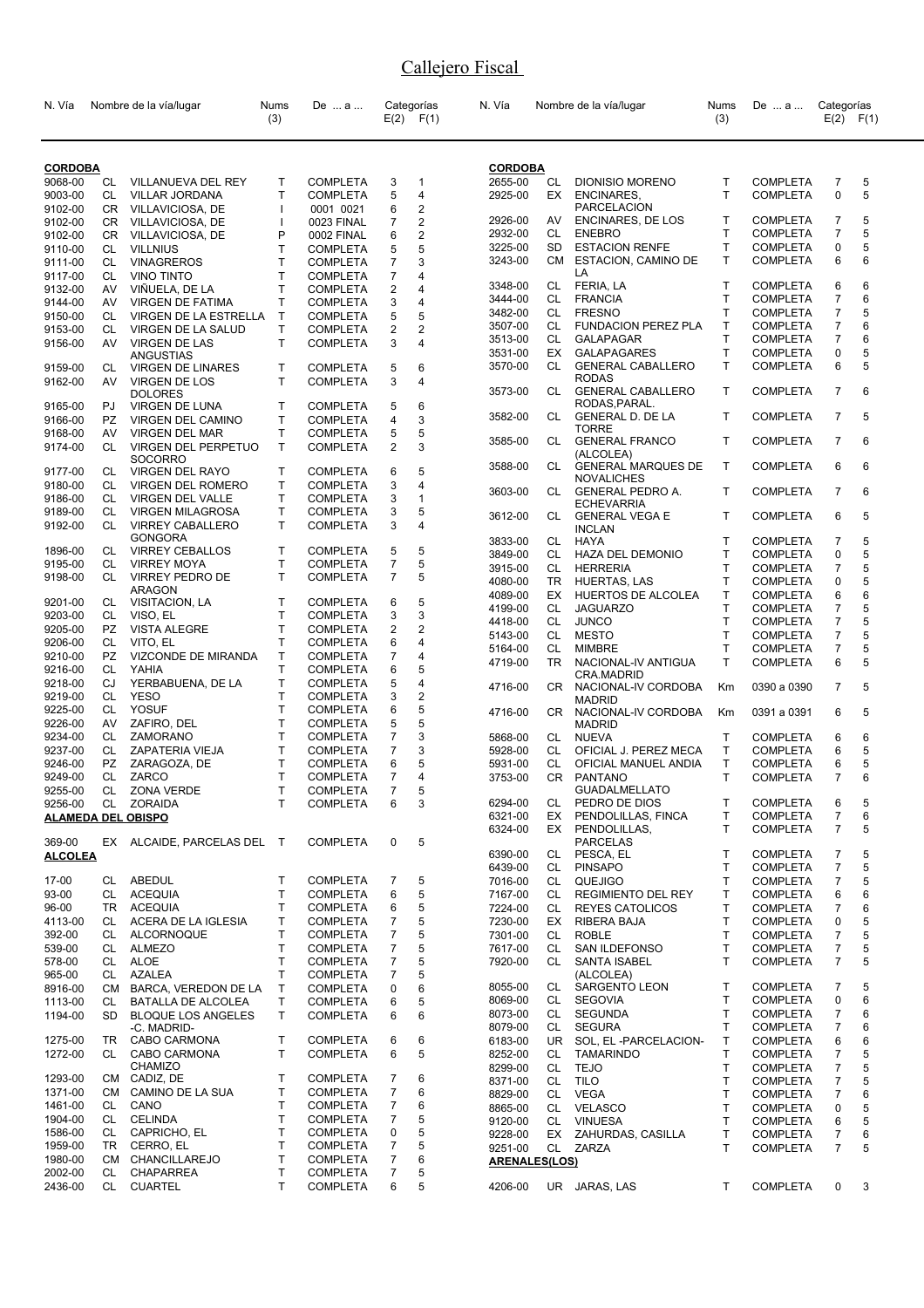| N. Vía                          |            | Nombre de la vía/lugar                          | Nums<br>(3)       | De  a                              |                     | Categorías<br>$E(2)$ $F(1)$ | N. Vía                          |           | Nombre de la vía/lugar                            | Nums<br>(3)       | De  a                              | Categorías          | $E(2)$ $F(1)$  |
|---------------------------------|------------|-------------------------------------------------|-------------------|------------------------------------|---------------------|-----------------------------|---------------------------------|-----------|---------------------------------------------------|-------------------|------------------------------------|---------------------|----------------|
| <b>CORDOBA</b>                  |            |                                                 |                   |                                    |                     |                             | <b>CORDOBA</b>                  |           |                                                   |                   |                                    |                     |                |
| <b>CANSINOS (LOS)</b>           |            |                                                 |                   |                                    |                     |                             | 4139-00                         | CL.       | <b>PROLONGACION</b><br><b>INGENIERO AGR.</b>      | т                 | <b>COMPLETA</b>                    | 0                   | 5              |
| 4716-00                         |            | CR NACIONAL-IV CORDOBA<br><b>MADRID</b>         | Km                | 0381 a 0389                        | 7                   | 5                           | 4141-00                         | CL.       | <b>CARLOS CREMADES</b><br>INGENIERO AGRONOMO      | Τ                 | <b>COMPLETA</b>                    | $\Omega$            | 5              |
|                                 |            | <u>CASTILLO DE LA ALBAIDA</u>                   |                   |                                    |                     |                             | 7350-00                         | CL.       | <b>PIZARRO</b><br><b>JULIO ROMERO DE</b>          | т                 | <b>COMPLETA</b>                    | $\overline{7}$      | 5              |
| 6061-00                         |            | CR C-431 CORDOBA - PALMA<br>DEL RIO             | $\top$            | <b>COMPLETA</b>                    | $\overline{7}$      | $\Omega$                    | 5052-00                         | CL        | <b>TORRES</b><br>MEDINA AZAHARA                   | т                 | <b>COMPLETA</b>                    | 7                   | 5              |
| 2130-00                         | SD         | COLECOR S.A.                                    | т                 | <b>COMPLETA</b>                    | 0                   | 4                           | 5997-00                         | CL        | <b>OSIO</b>                                       | т                 | <b>COMPLETA</b>                    | 7                   | 5              |
| 8010-00                         | EX.        | SANTA ANA DE LA<br><b>ALBAIDA</b>               | T                 | <b>COMPLETA</b>                    | 0                   | $\overline{2}$              | 5998-00                         | CL        | OSIO, PROLONGACION                                | Τ                 | <b>COMPLETA</b>                    | $\overline{7}$      | 6              |
| 8568-00                         |            | CR TRASSIERRA KM. 2,5 AL                        | T                 | <b>COMPLETA</b>                    | 6                   | 3                           | 7626-00<br>7632-00              | CL<br>CL  | <b>SAN ISIDRO</b><br><b>SAN JERONIMO</b>          | Т<br>Τ            | <b>COMPLETA</b><br><b>COMPLETA</b> | 6<br>$\overline{7}$ | 5<br>5         |
|                                 |            | 6                                               |                   |                                    |                     |                             | 8097-00                         | CL        | <b>SENECA</b>                                     | T                 | <b>COMPLETA</b>                    | $\overline{7}$      | 5              |
| 8634-00<br><b>CERRO MURIANO</b> |            | EX TURRUÑUELOS                                  | T                 | <b>COMPLETA</b>                    | $\mathbf 0$         | $\overline{4}$              | <u>ERMITAS (LAS)</u>            |           |                                                   |                   |                                    |                     |                |
|                                 |            |                                                 |                   |                                    |                     |                             | 4458-00                         | EX.       | LAGAR DE LA CRUZ                                  | т                 | <b>COMPLETA</b>                    | 0                   | 5              |
| 114-00                          | CL         | ACERA DE LA VIA                                 | т<br>T            | <b>COMPLETA</b><br><b>COMPLETA</b> | 7                   | 5<br>5                      | 7368-00                         | EX        | ROSAL DE TRES                                     | T                 | <b>COMPLETA</b>                    | 0                   | 5              |
| 5832-00<br>138-00               | CL<br>CL   | ACERA DEL NORTE<br><b>ACERA DEL SUR</b>         | T                 | <b>COMPLETA</b>                    | 7<br>$\overline{7}$ | 4                           |                                 |           | PALACIOS                                          |                   |                                    |                     |                |
| 162-00                          | CL         | ACERA SANTA BARBARA                             | $\mathsf{T}$      | <b>COMPLETA</b>                    | $\overline{7}$      | 4                           | 8517-00<br><b>HIGUERON (EL)</b> | EX        | <b>TORREHORIA, CORTIJO</b>                        | T                 | <b>COMPLETA</b>                    | 0                   | 5              |
| 459-00                          | CL.        | ALFONSO XIII (CERRO                             | т                 | <b>COMPLETA</b>                    | $\overline{7}$      | 5                           |                                 |           |                                                   |                   |                                    |                     |                |
| 525-00                          | CR.        | MURIANO)<br><b>ALMADEN (CERRO</b>               | T                 | <b>COMPLETA</b>                    | 7                   | 4                           | 0034-00                         | CL        | ABOGADO MUÑOZ Y<br>RAMIREZ VERGEL                 | т                 | <b>COMPLETA</b>                    | 7                   | 5              |
|                                 |            | MURIANO)                                        |                   |                                    |                     |                             | 207-00                          |           | CR AEROPUERTO                                     | т                 | <b>COMPLETA</b>                    | 7                   | 6              |
| 648-00                          | PZ         | ANDALUCIA, DE                                   | T                 | <b>COMPLETA</b>                    | 7                   | 4                           | 270-00                          | EX        | AGUILAREJO ALTO                                   | T                 | <b>COMPLETA</b>                    | 0                   | 6              |
| 990-00                          | CL         | <b>BAENA (CERRO</b><br>MURIANO)                 | T                 | <b>COMPLETA</b>                    | 6                   | 4                           | 273-00                          | EX        | AGUILAREJO BAJO                                   | Т                 | <b>COMPLETA</b>                    | 0                   | $\overline{7}$ |
| 1383-00                         | EX.        | CAMPAMENTO, CAMINO                              | т                 | <b>COMPLETA</b>                    | 6                   | 4                           | 843-00                          | CL        | ARQUITECTO JUAN<br><b>DURILLO</b>                 | T                 | <b>COMPLETA</b>                    | $\overline{7}$      | 5              |
| 8589-00                         | <b>TR</b>  | <b>CERRO MURIANO</b>                            | T                 | <b>COMPLETA</b>                    | 6                   | 5                           | 6058-00                         |           | CR C-431 CORDOBA - PALMA                          | T                 | <b>COMPLETA</b>                    | $\overline{7}$      | 6              |
| 1962-00                         | CL         | <b>CERVANTES</b>                                | T                 | <b>COMPLETA</b>                    | 7                   | 5                           |                                 |           | del Rio                                           |                   |                                    |                     |                |
| 2157-00<br>2160-00              | CL<br>EX   | COLONIA CARBONELL<br>COLONIA DIPUTACION         | T<br>T            | <b>COMPLETA</b><br><b>COMPLETA</b> | $\overline{7}$<br>0 | 5<br>4                      | 1497-00                         | CL        | <b>CANTERO CRISTOBAL</b><br><b>GUERRA</b>         | т                 | <b>COMPLETA</b>                    | 7                   | 5              |
|                                 |            | <b>PROVINCIAL</b>                               |                   |                                    |                     |                             | 1500-00                         | CL        | CANTERO GONZALO                                   | T                 | <b>COMPLETA</b>                    | $\overline{7}$      | 5              |
| 2478-00<br>3162-00              | CL<br>CL   | <b>CUATRO VIENTOS</b><br><b>ESPALDA SANTA</b>   | Т<br>T            | <b>COMPLETA</b><br><b>COMPLETA</b> | 7<br>$\overline{7}$ | 5<br>5                      | 1503-00                         | CL.       | <b>RODRIGUEZ</b><br>CANTERO JUAN DE               | т                 | <b>COMPLETA</b>                    | $\overline{7}$      | 5              |
| 1833-00                         | CL         | <b>BARBARA</b><br><b>GENERAL CASTAÑOS</b>       | T                 | <b>COMPLETA</b>                    | 7                   | 5                           | 6066-00                         | <b>SD</b> | OCHOA<br>CASILLA PEONES -CTRA.                    | Т                 | <b>COMPLETA</b>                    | $\overline{7}$      | 6              |
| 3780-00                         | EX         | GUADANUÑO, PRESA DE                             | T                 | <b>COMPLETA</b>                    | $\overline{7}$      | 5                           | 2256-00                         | CR.       | PALMA RIO<br>CONFEDERAC.HIDROG.G                  | $\mathsf{T}$      | <b>COMPLETA</b>                    | $\overline{7}$      | 6              |
| 1413-00                         | CL         | <b>HERMANDADES DE</b><br><b>TRABAJO</b>         | T                 | <b>COMPLETA</b>                    | 6                   | 4                           |                                 |           | <b>UADALQUIVIR</b>                                |                   |                                    |                     |                |
| 5163-00                         | CL         | LA MINA                                         | T                 | <b>COMPLETA</b>                    | 0                   | 5                           | 3003-00                         | CL        | <b>ESCRITOR GONZALO</b><br><b>SAAVEDRA</b>        | т                 | <b>COMPLETA</b>                    | 6                   | 5              |
| 4584-00                         | CL<br>BD.  | LLANOS DEL CONDE<br><b>NORTE</b>                | $\mathsf{T}$<br>T | <b>COMPLETA</b>                    | 6<br>7              | 5<br>5                      | 3027-00                         | CL        | ESCRITOR LEIVA MUÑOZ                              | т                 | <b>COMPLETA</b>                    | 7                   | 5              |
| 1083-00<br>6174-00              | <b>CM</b>  | PAÑEROS, DE LOS                                 | Τ                 | <b>COMPLETA</b><br><b>COMPLETA</b> | $\overline{7}$      | 5                           | 3045-00                         | CL        | <b>ESCRITOR PAEZ</b>                              | T                 | <b>COMPLETA</b>                    | $\overline{7}$      | 5              |
| 6216-00                         | <b>CM</b>  | PARQUE, DEL                                     | T                 | <b>COMPLETA</b>                    | 7                   | 5                           |                                 |           | VALENZUELA                                        |                   |                                    |                     |                |
| 7321-00                         | CL         | PARROCO ROGELIO<br><b>BENITEZ</b>               | T.                | <b>COMPLETA</b>                    | $\overline{7}$      | 4                           | 3058-00                         | CL        | <b>ESCRITOR PORRAS</b><br><b>MARQUEZ</b>          | T                 | <b>COMPLETA</b>                    | $\overline{7}$      | 5              |
| 6546-00                         | CL         | PIÑAS, LAS                                      | т                 | <b>COMPLETA</b>                    | $\overline{7}$      | 5                           | 3126-00                         | CL        | <b>ESCULTOR JUAN</b>                              | т                 | <b>COMPLETA</b>                    | $\overline{7}$      | 5              |
| 6834-00<br>6912-00              | CL         | CM POZO LORENZO<br>PROFESORA CATALINA           | T<br>T            | <b>COMPLETA</b><br><b>COMPLETA</b> | 7<br>6              | 5<br>5                      | 3132-00                         | CL        | <b>ALCOCER</b><br><b>ESCULTOR MARTIN DE</b>       | Τ                 | <b>COMPLETA</b>                    | $\overline{7}$      | 5              |
|                                 |            | <b>CASTRO</b>                                   |                   |                                    |                     |                             | 4575-00                         | EX        | LA TORRE<br>LLANOS DEL CASTILLO                   | т                 | <b>COMPLETA</b>                    | 0                   | 5              |
| 7056-00                         | CL         | QUEVEDO                                         | T                 | <b>COMPLETA</b>                    | 7                   | 6                           | 5872-00                         | CL        | NUEVA APERTURA                                    | T.                | <b>COMPLETA</b>                    | 0                   | 5              |
| 7907-00                         | CL         | SANTA ELENA                                     | T                 | <b>COMPLETA</b>                    | 7                   | 5                           |                                 |           | -CALLE A-                                         |                   |                                    |                     |                |
| 7773-00<br>8457-00              | CL.<br>CL. | <b>SAN RAFAEL</b><br><b>TORREARBOLES</b>        | т<br>T            | <b>COMPLETA</b><br><b>COMPLETA</b> | 7<br>7              | 4<br>5                      | 5875-00                         | CL        | NUEVA APERTURA                                    | т                 | <b>COMPLETA</b>                    | 0                   | 5              |
| 8985-00                         | <b>SD</b>  | VILLA ALICIA, CAMINO                            | T                 | <b>COMPLETA</b>                    | 0                   | 4                           | 7965-00                         | <b>SD</b> | -CALLE B-<br>PALMA DEL RIO-                       | т                 | <b>COMPLETA</b>                    | 0                   | 5              |
|                                 |            | <b>ANTIGUO</b><br><b>ENCINAREJO DE CORDOBA</b>  |                   |                                    |                     |                             | 6069-00                         | SD.       | <b>VIVEROS ST.MARTA</b><br>PALMA RIO, C.DE. JUNTO | т                 | <b>COMPLETA</b>                    | $\overline{7}$      | 6              |
|                                 |            |                                                 |                   |                                    |                     |                             |                                 |           | <b>GRANJA SR</b>                                  |                   |                                    |                     |                |
| 89-00<br>153-00                 | CL         | CM ACEITUNEROS, DE LOS<br>ACERA DE MIRASIERRA   | т<br>T            | <b>COMPLETA</b><br><b>COMPLETA</b> | 0<br>0              | 5<br>5                      | 6444-00                         | CL        | PINTOR ALEJO<br><b>FERNANDEZ</b>                  | т                 | <b>COMPLETA</b>                    | $\overline{7}$      | 5              |
| 147-00                          | CL         | ACERA DEL                                       | T                 | <b>COMPLETA</b>                    | $\overline{7}$      | 6                           | 6443-00                         | CL.       | PINTOR ALONSO                                     | т                 | <b>COMPLETA</b>                    | $\overline{7}$      | 6              |
| 135-00                          | CL         | <b>GUADALQUIVIR</b><br>ACERA DEL SOL            | T                 | <b>COMPLETA</b>                    | 7                   | 5                           | 6442-00                         | CL        | <b>MARTINEZ</b><br>PINTOR ALVAREZ                 | т                 | <b>COMPLETA</b>                    | 0                   | 5              |
| 380-00                          |            | CL ALCALDE VICENTE<br><b>LOPEZ</b>              | т                 | <b>COMPLETA</b>                    | 0                   | 5                           | 6446-00                         | CL        | ORTEGA<br>PINTOR ANTONIO                          | Τ                 | <b>COMPLETA</b>                    | $\overline{7}$      | 6              |
| 4305-00                         | PZ.        | ANDALUCIA, DE                                   | т                 | <b>COMPLETA</b>                    | 7                   | 5                           |                                 |           | <b>MOHEDANO</b>                                   |                   |                                    |                     |                |
| 841-00                          | CL         | ARQUITECTO FCO.<br><b>JIMENEZ CRUZ</b>          | T                 | <b>COMPLETA</b>                    | 0                   | 5                           | 6470-00                         | CL        | PINTOR JIMÉNEZ DE<br><b>CÓRDOBA</b>               | T                 | <b>COMPLETA</b>                    | $\overline{7}$      | 5              |
| 1178-00                         | CL         | BETICA, LA                                      | T                 | <b>COMPLETA</b>                    | 0                   | 5                           | 6471-00                         | CL.       | PINTOR JUAN LUIS DE<br>ZAMBRANO                   | Τ                 | <b>COMPLETA</b>                    | $\overline{7}$      | 5              |
| 1822-00<br>2173-00              | CL.<br>CL  | LAS CASILLAS<br><b>COLONOS FUNDADORES</b>       | T<br>$\mathsf{T}$ | <b>COMPLETA</b><br><b>COMPLETA</b> | 7<br>0              | 5<br>5                      | 6880-00                         | AV        | PRINCIPAL                                         | Τ                 | <b>COMPLETA</b>                    | 0                   | 5              |
| 2877-00                         | CL         | EDUARDO LUCENA                                  | Т                 | <b>COMPLETA</b>                    | 7                   | 5                           | 6995-00                         | CR .      | PUESTA EN RIEGO                                   | Τ                 | <b>COMPLETA</b>                    | 7                   | 6              |
| 2919-00                         | <b>BD</b>  | <b>ENCINAREJO LOS</b>                           | T                 | <b>COMPLETA</b>                    | $\overline{7}$      | 6                           | 7506-00<br><b>MAJANEQUE</b>     | EX        | <b>SAN ANTONIO</b>                                | T                 | <b>COMPLETA</b>                    | 0                   | 5              |
| 3618-00                         | CL         | <b>FRAILES JERONIM</b><br>FELIX RODRIGUEZ DE LA | $\mathsf{T}$      | <b>COMPLETA</b>                    | $\overline{7}$      | 6                           |                                 |           |                                                   |                   |                                    |                     |                |
|                                 |            | <b>FUENTE</b>                                   |                   |                                    |                     |                             | 198-00                          | CR        | <b>AEROPUERTO</b>                                 | Т                 | <b>COMPLETA</b>                    | 0                   | 5              |
| 3672-00                         | CL         | <b>GONGORA</b>                                  | Т                 | <b>COMPLETA</b>                    | 7                   | 5                           | 204-00<br>1068-00               | CR<br>EX  | <b>AEROPUERTO</b><br>BARQUERA, CORTIJO LA         | T<br>$\mathsf{T}$ | <b>COMPLETA</b><br><b>COMPLETA</b> | 7<br>0              | 6<br>5         |
| 3756-00                         | CL         | GUADALQUIVIR,                                   | T.                | <b>COMPLETA</b>                    | $\overline{7}$      | 5                           |                                 |           |                                                   |                   |                                    |                     |                |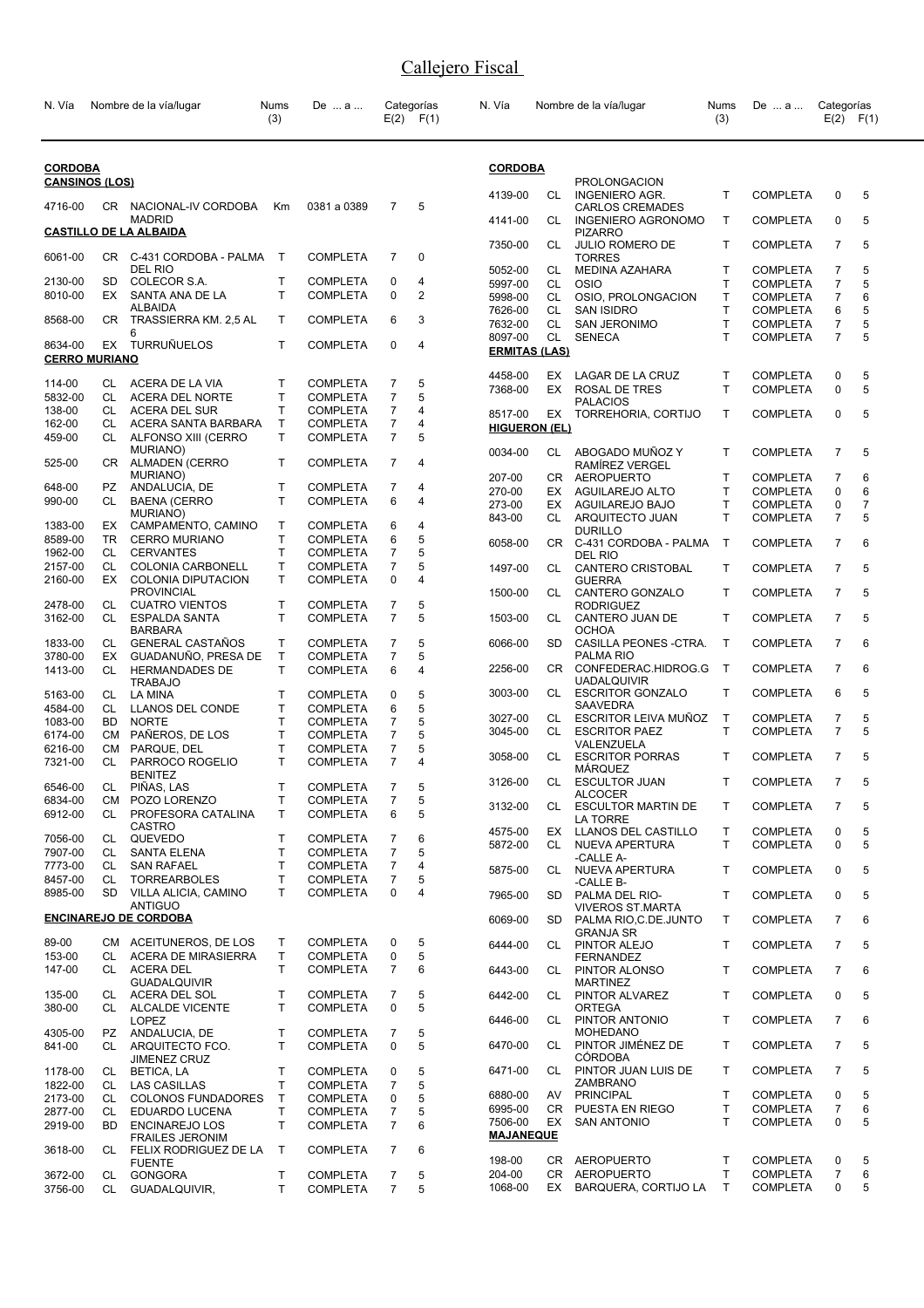| N. Vía                    |           | Nombre de la vía/lugar                              | <b>Nums</b><br>(3) | De  a                              |                  | Categorías<br>$E(2)$ $F(1)$    | N. Vía                          |                        | Nombre de la vía/lugar                           | Nums<br>(3)  | De  a                              | Categorías                       | $E(2)$ $F(1)$                  |
|---------------------------|-----------|-----------------------------------------------------|--------------------|------------------------------------|------------------|--------------------------------|---------------------------------|------------------------|--------------------------------------------------|--------------|------------------------------------|----------------------------------|--------------------------------|
| <b>CORDOBA</b><br>6059-00 |           | CR C-431 CORDOBA - PALMA<br><b>DEL RIO</b>          | $\top$             | <b>COMPLETA</b>                    | $\overline{7}$   | 6                              | <b>CORDOBA</b><br>7941-00       |                        | EX ALBERQUILLAS, CHALET<br>LAS                   | $\mathsf{T}$ | <b>COMPLETA</b>                    | $\overline{7}$                   | 4                              |
| 3096-00                   | CL        | <b>ESCULTOR BERNABE</b>                             | T                  | <b>COMPLETA</b>                    | 6                | 5                              | 543-00                          | TR                     | ALMENDROS, LOS                                   | т            | <b>COMPLETA</b>                    | 7                                | 4                              |
|                           |           | <b>GOMEZ DEL RIO</b>                                |                    |                                    |                  |                                | 1245-00                         | EX                     | CABALLERA, FINCA LA                              | T            | <b>COMPLETA</b>                    | 0                                | 4                              |
| 3092-00                   | CL        | <b>ESCULTOR ENRIQUE</b><br>MORENO RODRG.            | T                  | <b>COMPLETA</b>                    | $\overline{7}$   | 6                              | 1242-00<br>1446-00              | CL<br>EX               | CABALLERA, LA<br>CAMPOALEGRE                     | T<br>т       | <b>COMPLETA</b><br><b>COMPLETA</b> | $\overline{7}$<br>6              | 3<br>3                         |
| 3105-00                   | CL        | <b>ESCULTOR FELIPE</b>                              | T.                 | <b>COMPLETA</b>                    | 6                | 5                              | 1953-00                         | CL                     | <b>CERRO PLATERO</b>                             | Т            | <b>COMPLETA</b>                    | $\overline{7}$                   | 4                              |
| 3111-00                   | CL        | <b>VAZQUEZ URETA</b><br><b>ESCULTOR FRANCISCO</b>   | T                  | <b>COMPLETA</b>                    | $\overline{7}$   | 5                              | 2310-00                         | AV                     | CORDOBA, DE                                      | T            | <b>COMPLETA</b>                    | 7                                | 4                              |
|                           |           | DE VERA                                             |                    |                                    |                  |                                | 2913-00                         | CL.                    | ENCINA, LA                                       | T            | <b>COMPLETA</b>                    | 0                                | 4                              |
| 3120-00                   | CL        | <b>ESCULTOR GUILLERMO</b>                           | T                  | <b>COMPLETA</b>                    | 6                | 5                              | 2988-00<br>3500-00              | CL<br>CL               | <b>ESCRITOR ECHEGARAY</b><br>FUENTE DEL ELEFANTE | Т<br>T       | <b>COMPLETA</b><br><b>COMPLETA</b> | $\overline{7}$<br>6              | 4<br>3                         |
| 4347-00                   | CL        | <b>ALEMAN</b><br><b>JUAN PEREZ ZURITA</b>           | T.                 | <b>COMPLETA</b>                    | 6                | 5                              | 3768-00                         | CL                     | <b>GUADAMACILERO</b>                             | T            | <b>COMPLETA</b>                    | $\overline{7}$                   | 4                              |
| 4755-00                   | <b>BD</b> | MAJANEQUE, BARRIO                                   | T.                 | <b>COMPLETA</b>                    | 0                | 6                              |                                 |                        | <b>ANTON VALDELOMAR</b>                          |              |                                    |                                  |                                |
| 4764-00                   | EX        | MAJANEQUE, CORTIJO                                  | T.                 | <b>COMPLETA</b>                    | 0                | 5                              | 3969-00                         | CL                     | HISTORIADOR ASTRANA<br><b>MARIN</b>              | Τ            | <b>COMPLETA</b>                    | $\overline{7}$                   | 4                              |
| 6580-00                   | CL        | PLATERO BERNABE DE<br><b>LOS RIOS</b>               | T                  | <b>COMPLETA</b>                    | $\overline{7}$   | 6                              | 3981-00                         | CL                     | <b>HISTORIADOR LEVI</b>                          | T            | <b>COMPLETA</b>                    | $\overline{7}$                   | 4                              |
| 6997-00                   | CR.       | PUESTA EN RIEGO                                     | T.                 | <b>COMPLETA</b>                    | $\overline{7}$   | 6                              | 4562-00                         | EX                     | <b>PROVENZAL</b><br>LLANOS DE ARJONA             | т            | <b>COMPLETA</b>                    | 0                                | 3                              |
| 7011-00                   | EX        | PUNTAL DEL RUBIO                                    | T.<br>$\mathsf{T}$ | <b>COMPLETA</b>                    | 0<br>7           | 7<br>6                         | 4863-00                         | <b>PS</b>              | MANZANOS, DE LOS                                 | T            | <b>COMPLETA</b>                    | $\overline{7}$                   | 4                              |
| 7068-00<br>7407-00        | CМ<br>EX  | QUINTOS, DE<br>RUBIO, PARCELAS EL                   | T                  | <b>COMPLETA</b><br><b>COMPLETA</b> | 0                | 5                              | 5412-00                         | CL                     | MOREA, LA                                        | T            | <b>COMPLETA</b>                    | $\overline{7}$                   | 4                              |
| <b>MEDINA AZAHARA</b>     |           |                                                     |                    |                                    |                  |                                | 6681-00                         | CL.                    | POETA JUAN RAMON<br><b>JIMENEZ</b>               | T            | <b>COMPLETA</b>                    | $\overline{7}$                   | 4                              |
| 6062-00                   |           | CR C-431 CORDOBA - PALMA                            | $\mathsf{T}$       | <b>COMPLETA</b>                    | 7                | 0                              | 7590-00<br>8184-00              | EX<br>CJ               | SAN FRANCISCO -DS-<br>SOLDADO SOLIMAN DEL        | т<br>T.      | <b>COMPLETA</b><br><b>COMPLETA</b> | 6<br>$\overline{7}$              | 7<br>3                         |
| <b>MORALES (LOS)</b>      |           | DEL RIO                                             |                    |                                    |                  |                                | 8200-00                         |                        | <b>POZO</b>                                      | Τ            | <b>COMPLETA</b>                    | 6                                | 4                              |
|                           |           |                                                     |                    |                                    |                  |                                | 8575-00                         | CL                     | SOTILLO, EL<br>CR TRASSIERRA,                    | T            | <b>COMPLETA</b>                    | 0                                | 3                              |
| 696-00<br>1017-00         | EX<br>EX  | ANTAS, HUERTA DE LAS<br>BALLESTEROS,                | Т<br>T.            | <b>COMPLETA</b><br><b>COMPLETA</b> | 0<br>$\mathbf 0$ | $\mathbf{1}$<br>$\overline{2}$ |                                 |                        | <b>CARRETERA DE</b>                              |              |                                    |                                  |                                |
|                           |           | <b>HACIENDA LOS</b>                                 |                    |                                    |                  |                                | 8882-00<br><b>SANTO DOMINGO</b> | CL                     | <b>VENEROS DE BEJARANO</b>                       | $\mathsf{T}$ | <b>COMPLETA</b>                    | 6                                | 4                              |
| 9105-00                   | CR.       | CO-110 CORDOBA<br><b>VILLAVICIOSA</b>               | T.                 | <b>COMPLETA</b>                    | 0                | $\overline{2}$                 |                                 |                        |                                                  |              |                                    |                                  |                                |
| 7827-00                   |           | CR HOSPITAL DE LOS<br><b>MORALES</b>                | T                  | <b>COMPLETA</b>                    | 0                | 1                              | 522-00<br>4212-00               | CR<br>EX.              | ALMADEN, DE<br>JARDINITO, EL-SANTO               | T<br>T       | <b>COMPLETA</b><br><b>COMPLETA</b> | $\overline{7}$<br>$\mathbf 0$    | $\overline{7}$<br>$\mathbf{1}$ |
| 4725-00                   | EX.       | <b>MAESTRE ESCUELA</b><br>-SANTO DOMINGO            | T                  | <b>COMPLETA</b>                    | $\Omega$         | 1                              | 8034-00                         | UR                     | DOMINGO-<br>SANTO DOMINGO                        | T            | <b>COMPLETA</b>                    | 0                                | $\overline{2}$                 |
| 7461-00                   | EX        | SALDAÑA, HUERTA<br><b>NUESTRA SEÑORA DE LINARES</b> | T.                 | <b>COMPLETA</b>                    | $\mathbf 0$      | $\mathbf{1}$                   | <b>VILLARRUBIA</b>              |                        |                                                  |              |                                    |                                  |                                |
|                           |           |                                                     |                    |                                    |                  |                                | 4116-00                         | CL                     | ACERA DE LA IGLESIA                              | T            | <b>COMPLETA</b>                    | $\overline{7}$                   | 6                              |
| 2790-00                   | UR.       | DOÑA MANUELA                                        | T.                 | <b>COMPLETA</b>                    | 0                | 3                              | 502-00<br>694-00                | PZ<br>CL.              | ALJARILLA, DE LA<br>ANZUR                        | T<br>T       | <b>COMPLETA</b><br><b>COMPLETA</b> | $\overline{7}$<br>$\overline{7}$ | 5<br>5                         |
| 6330-00<br>8469-00        | UR.<br>EX | PEÑATEJADA<br>TORREBLANCA,-LA                       | $\mathsf{T}$<br>T. | <b>COMPLETA</b><br><b>COMPLETA</b> | 0<br>0           | 4<br>3                         | 970-00                          | CL                     | AZAHARA                                          | T            | <b>COMPLETA</b>                    | $\mathbf 0$                      | 5                              |
|                           |           | PONDEROSA-                                          |                    |                                    |                  |                                | 974-00                          | CL                     | AZUCARERA                                        | T            | <b>COMPLETA</b>                    | $\overline{7}$                   | 6                              |
| <b>PEDROCHES</b>          |           |                                                     |                    |                                    |                  |                                | 975-00                          | <b>PZ</b>              | AZUCARERA SAN<br>RAFAEL                          | T            | <b>COMPLETA</b>                    | 0                                | 5                              |
| 522-00                    | CR        | ALMADEN, DE                                         | Τ                  | <b>COMPLETA</b>                    | 7                | 7                              | 1086-00                         | BD                     | <b>BARRIO AZUCARERA</b>                          | T            | <b>COMPLETA</b>                    | 7                                | 6                              |
| 2145-00                   | <b>SD</b> | COLINA, LA-CTRA.                                    | T.                 | <b>COMPLETA</b>                    | $\Omega$         | 3                              | 6060-00                         | CR                     | C-431 CORDOBA - PALMA<br>DEL RIO                 | $\mathsf{T}$ | <b>COMPLETA</b>                    | $\overline{7}$                   | $\Omega$                       |
| 7728-00                   |           | ALMADEN-<br>EX SAN MARCOS, HUERTA                   | T                  | <b>COMPLETA</b>                    | 0                | 5                              | 6063-00                         | CR                     | C-431 CORDOBA - PALMA T<br>DEL RIO               |              | COMPLETA                           | $\overline{7}$                   | 5                              |
| <b>PRAGDENA</b>           |           |                                                     |                    |                                    |                  |                                | 1514-00                         | CL                     | CAÑADA REAL SORIANA                              | Τ            | <b>COMPLETA</b>                    | 7                                | 5                              |
| 8262-00                   |           | EX TEBA, CORTIJO                                    | T                  | <b>COMPLETA</b>                    | 0                | 6                              | 4306-00                         | AV                     | CONCORDIA, DE LA                                 | т            | COMPLETA                           | 7                                | 5                              |
| <b>PUENTE VIEJO</b>       |           |                                                     |                    |                                    |                  |                                | 2520-00                         | EX                     | CUEVAS DE ALTAZAR,<br><b>PARCELAS</b>            | T.           | <b>COMPLETA</b>                    | 0                                | 5                              |
| 1449-00                   | SD.       | CAMPSA, FACTORIA                                    | T                  | <b>COMPLETA</b>                    | 0                | 5                              | 2823-00                         | PZ -                   | DOCTOR GREGORIO<br><b>GRACIA</b>                 | T            | <b>COMPLETA</b>                    | 7                                | 5                              |
| 8109-00                   | CR.       | NACIONAL-IV CORDOBA<br>CADIZ                        | T.                 | <b>COMPLETA</b>                    | 4                | 6                              | 2841-00                         | CL                     | <b>DUERO</b>                                     | т            | <b>COMPLETA</b>                    | $\overline{7}$                   | 5                              |
| 6423-00                   |           | EX PILAS, PARCELA LAS                               | T.                 | <b>COMPLETA</b>                    | 0                | 6                              | 2887-00                         | CL                     | <b>EBRO</b>                                      | Т            | <b>COMPLETA</b>                    | $\overline{7}$                   | 5                              |
| <b>QUEMADAS (LAS)</b>     |           |                                                     |                    |                                    |                  |                                | 2888-00                         | TR<br>CL               | <b>EBRO</b><br><b>ESPALDA IGLESIA</b>            | T.<br>T      | <b>COMPLETA</b>                    | 6<br>$\overline{7}$              | 5<br>6                         |
| 762-00                    | EX        | ARENAL, CAMINO DEL                                  | T                  | <b>COMPLETA</b>                    | 0                | 5                              | 3156-00<br>3343-00              | CL -                   | FELIX RODRIGUEZ DE LA                            | T            | <b>COMPLETA</b><br><b>COMPLETA</b> | 0                                | 5                              |
| 1404-00                   | EX        | CAMPIÑUELA BAJA                                     | T                  | <b>COMPLETA</b>                    | 0                | 5                              |                                 |                        | <b>FUENTE</b>                                    |              |                                    |                                  |                                |
| 8976-00                   |           | EX HUERTA VIEJA - CAMINO                            | T                  | <b>COMPLETA</b>                    | 0                | 5                              | 3624-00                         | CL .                   | <b>GENIL</b>                                     | Т<br>T       | <b>COMPLETA</b>                    | 7                                | 6                              |
| 4635-00                   | CM        | CARBONELL<br>LOPEZ GARCIA                           | T                  | <b>COMPLETA</b>                    | 0                | 5                              | 3750-00<br>3759-00              | CL<br>CL.              | <b>GUADALIMAR</b><br><b>GUADALQUIVIR</b>         | т            | <b>COMPLETA</b><br><b>COMPLETA</b> | $\overline{7}$<br>$\overline{7}$ | 6<br>5                         |
| 5280-00                   | EX        | MOLINO CARBONELL,                                   | T.                 | <b>COMPLETA</b>                    | 0                | 5                              | 3783-00                         | CL -                   | <b>GUADARROMAN</b>                               | T.           | <b>COMPLETA</b>                    | $\overline{7}$                   | 6                              |
|                           |           | <b>MOLINO ARENA</b>                                 |                    |                                    |                  |                                | 3789-00                         | CL                     | <b>GUADIANA</b>                                  | т            | <b>COMPLETA</b>                    | $\overline{7}$                   | 5                              |
| 5355-00                   | EX        | MONTON DE LA TIERRA,<br><b>PARCELAS</b>             | T.                 | <b>COMPLETA</b>                    | 0                | 5                              | 3792-00<br>3794-00              | CL<br>CL               | <b>GUADIATO</b><br><b>GUARROMAN</b>              | т<br>Т       | <b>COMPLETA</b><br><b>COMPLETA</b> | 7<br>$\overline{7}$              | 5<br>5                         |
| 4716-00                   | CR.       | NACIONAL-IV CORDOBA                                 | Km                 | 0392 a 0396                        | 6                | 5                              | 4122-00                         | TR                     | IGLESIA, DE LA                                   | T            | <b>COMPLETA</b>                    | $\overline{7}$                   | 6                              |
| 6747-00                   | PG.       | <b>MADRID</b><br>POLIGONO INDUSTRIAL                | T.                 | <b>COMPLETA</b>                    | 0                | 5                              | 4311-00                         | PZ.                    | <b>JOSE MARIA GUTIERREZ</b>                      | Τ            | <b>COMPLETA</b>                    | $\boldsymbol{7}$                 | 5                              |
|                           |           | <b>QUEMADAS</b>                                     |                    |                                    |                  |                                | 4365-00                         | CL                     | <b>JUCAR</b>                                     | Т<br>T.      | <b>COMPLETA</b>                    | $\boldsymbol{7}$                 | 5                              |
| 7041-00                   |           | CM QUEMADILLAS -CAMINO<br>PECUARIO-                 | T                  | <b>COMPLETA</b>                    | $\mathbf 0$      | 5                              | 4397-00<br>5040-00              | <b>PZ</b><br><b>PZ</b> | <b>JULIAN GRIMAU</b><br><b>MAYOR</b>             | т            | <b>COMPLETA</b><br><b>COMPLETA</b> | $\overline{7}$<br>6              | 6<br>5                         |
|                           |           | <b>SANTA MARIA DE TRASSIERRA</b>                    |                    |                                    |                  |                                | 5175-00                         | CL                     | <b>MIÑO</b>                                      | T.           | <b>COMPLETA</b>                    | $\overline{7}$                   | 5                              |
| 57-00                     | CL        | ACACIAS, LAS                                        | Т                  | <b>COMPLETA</b>                    | 7                | 4                              | 5178-00<br>5176-00              | TR<br>CL               | <b>MIÑO</b><br>MIÑO, PARALELA A                  | T.<br>T.     | <b>COMPLETA</b><br><b>COMPLETA</b> | $\overline{7}$<br>7              | 5<br>6                         |
| 75-00                     |           | CL ACADEMICO MENENDEZ<br>PIDAL                      | T                  | <b>COMPLETA</b>                    | 6                | $\overline{4}$                 | 8922-00                         | EX.                    | MOCHOS, VEREDON DE<br>LOS                        | T.           | <b>COMPLETA</b>                    | $\overline{7}$                   | $\overline{7}$                 |